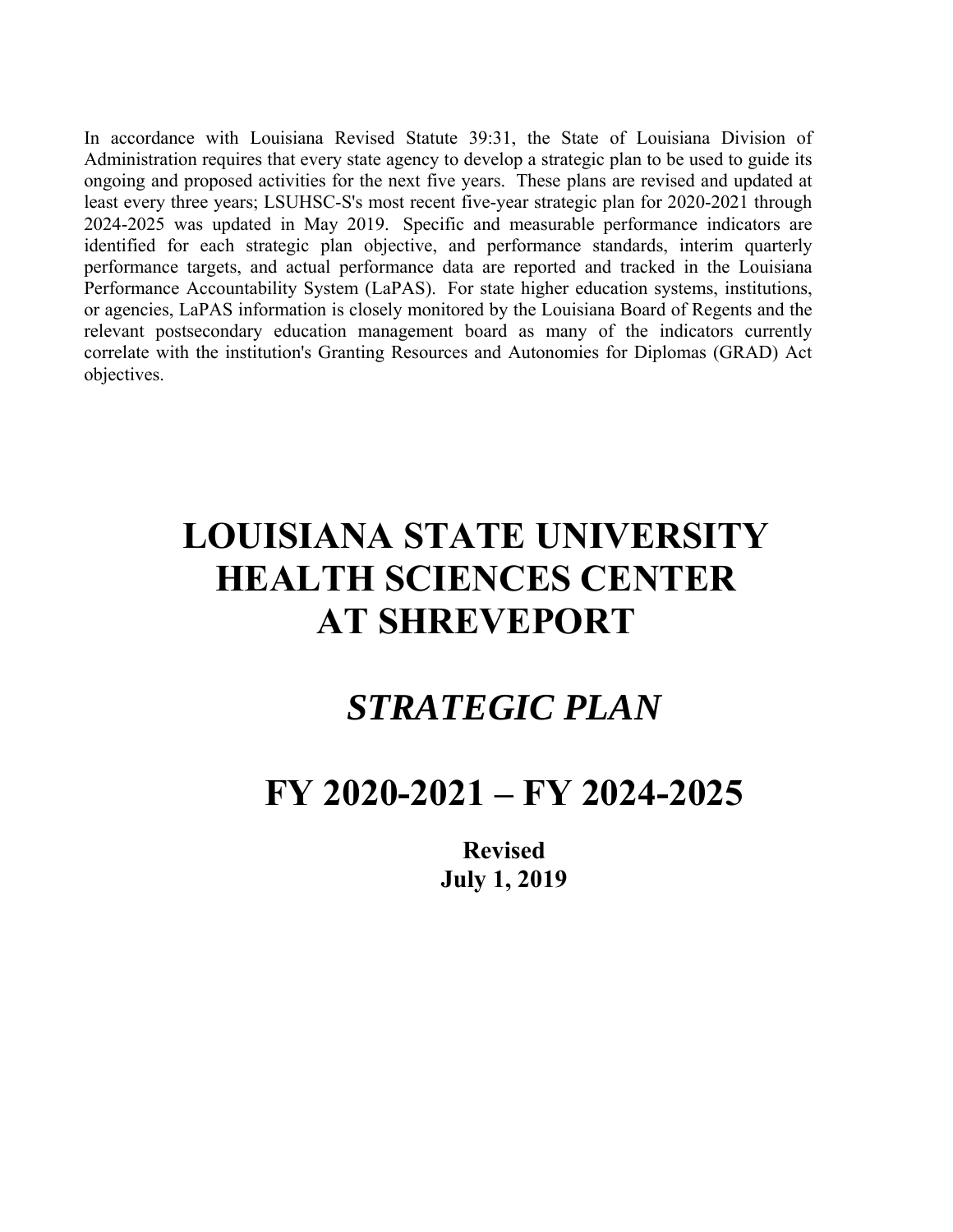#### **Vision Statement:**

LSUHSC-S strives to be a recognized leader in health care and innovation in quest of a healthier Louisiana and world through education, research, and clinical practice.

#### **Mission Statement:**

The primary mission of Louisiana State University Health Sciences Center at Shreveport (LSUHSC-S) is to teach, heal, and discover in order to advance the well-being of the region and beyond. LSUHSC-S encompasses the Schools of Medicine, Graduate Studies, and Allied Health Professions in Shreveport.

In implementing its mission, LSUHSC-S is committed to:

- Educating physicians, basic scientists, residents, fellows and allied health professionals based on state-of-the-art curricula, methods, and facilities, preparing students for careers in health care service, teaching and research.
- Providing state-of-the-art clinical care, including a range of tertiary special services, to an enlarging and diverse regional base of patients.
- Achieving distinction and international recognition for basic science and clinical research programs that contribute to the body of knowledge and practice in science and medicine.
- Supporting the region and the State in economic growth and prosperity by utilizing research and knowledge to engage in productive partnerships with the private sector.
- Fostering a culture of diversity and inclusion that promotes mutual respect for all.

#### **Philosophy Statement:**

LSUHSC-S aims to inspire and prepare healthcare professionals and biomedical scientist who provide exception clinical care for patients and communities, embrace scientific discovery, become exceptional teachers, contribute to new knowledge about health and disease, and participate in scholarly activities throughout their lives. Graduates will work with others to teach, heal, and discover to improve health and health care in Louisiana and beyond.

The purpose of this strategic plan is to provide direction and an integrative framework for planning and action by our schools and affiliated hospitals in achieving the mission of LSUHSC-S, and to assure an appropriate framework for accountability that is fundamental for continuous improvement within all our constituent programs.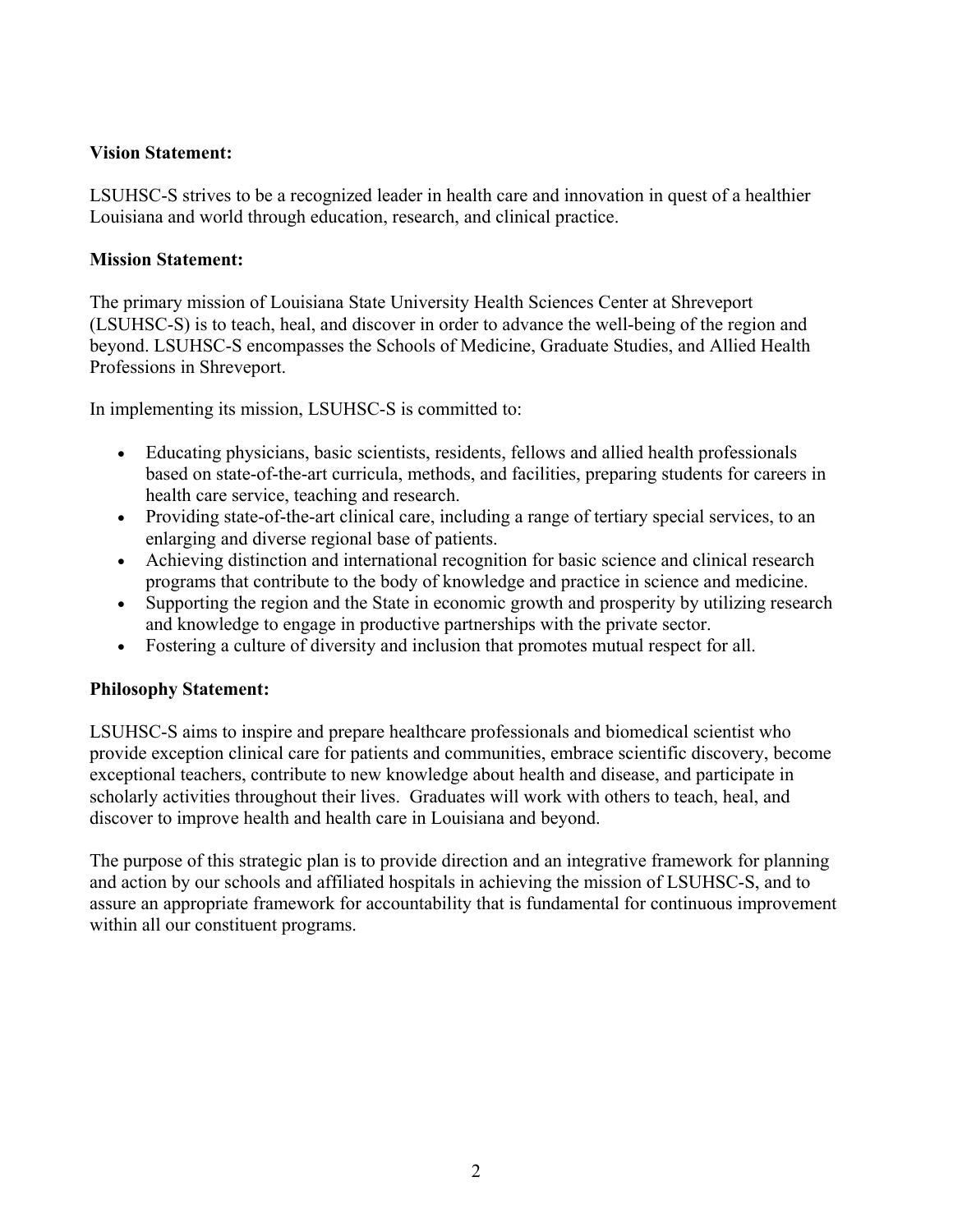#### **Goals and Objectives:**

| Goal I:                        | <b>Increase Opportunities for Student Access and Success</b>                                                                                       |
|--------------------------------|----------------------------------------------------------------------------------------------------------------------------------------------------|
| <b>Objective I-1:</b>          | Increase Fall 14 <sup>th</sup> class day headcount enrollment to 950, baseline level of<br>890 in Fall 2018.                                       |
|                                | Link to State Outcome Goals: Youth Education, Better Health, Diversified<br>Economic Growth, and Transparent, Accountable and Effective Government |
| Strategy I.1.1:                | Employ effective policies to improve retention and graduation rates.                                                                               |
| Strategy I.1.2:                | Design and implement distance (online) learning courses and programs.                                                                              |
| Strategy I.1.3:                | Enhance effective transfers between and among campuses at all levels.                                                                              |
| Strategy I.1.4:                | Expand undergraduate and graduate/professional degree programs.                                                                                    |
| Strategy I.1.5:                | Provide education programs to ensure well-trained workforce.                                                                                       |
| Strategy I.1.6:                | Develop partnerships with high schools to prepare students for postsecondary<br>education.                                                         |
| Strategy I.1.7:                | Enhance student recruitment efforts.                                                                                                               |
| <b>Performance Indicators:</b> |                                                                                                                                                    |

- Output: Number of students enrolled in Fall (as of 14<sup>th</sup> day) at LSUHSC-S
- Outcome: Percentage change in the number of students enrolled in Fall (as of 14<sup>th</sup> day) at LSUHSC-S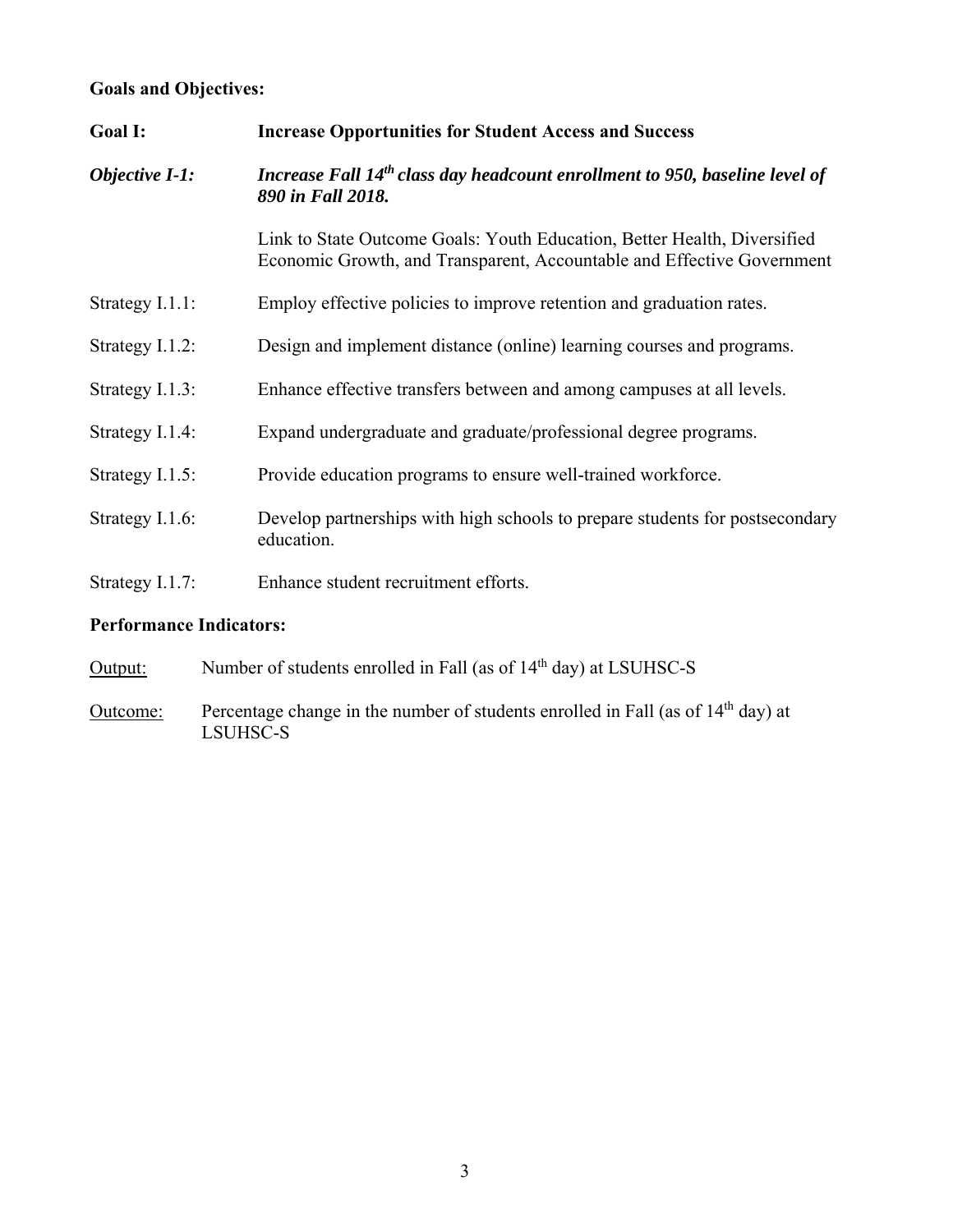| Objective I-2:                 | Maintain undergraduate, graduate, and professional graduation rates.                     |
|--------------------------------|------------------------------------------------------------------------------------------|
| Strategy $I.2.1$ :             | Develop an early warning system to identify student at risk for failure or<br>dropping.  |
| Strategy I.2.2:                | Provide additional support to students at key junctures along the path to<br>graduation. |
| <b>Performance Indicators:</b> |                                                                                          |

### Outcome: 1st to 2nd year retention rate

**Outcome:** Same institution graduation rate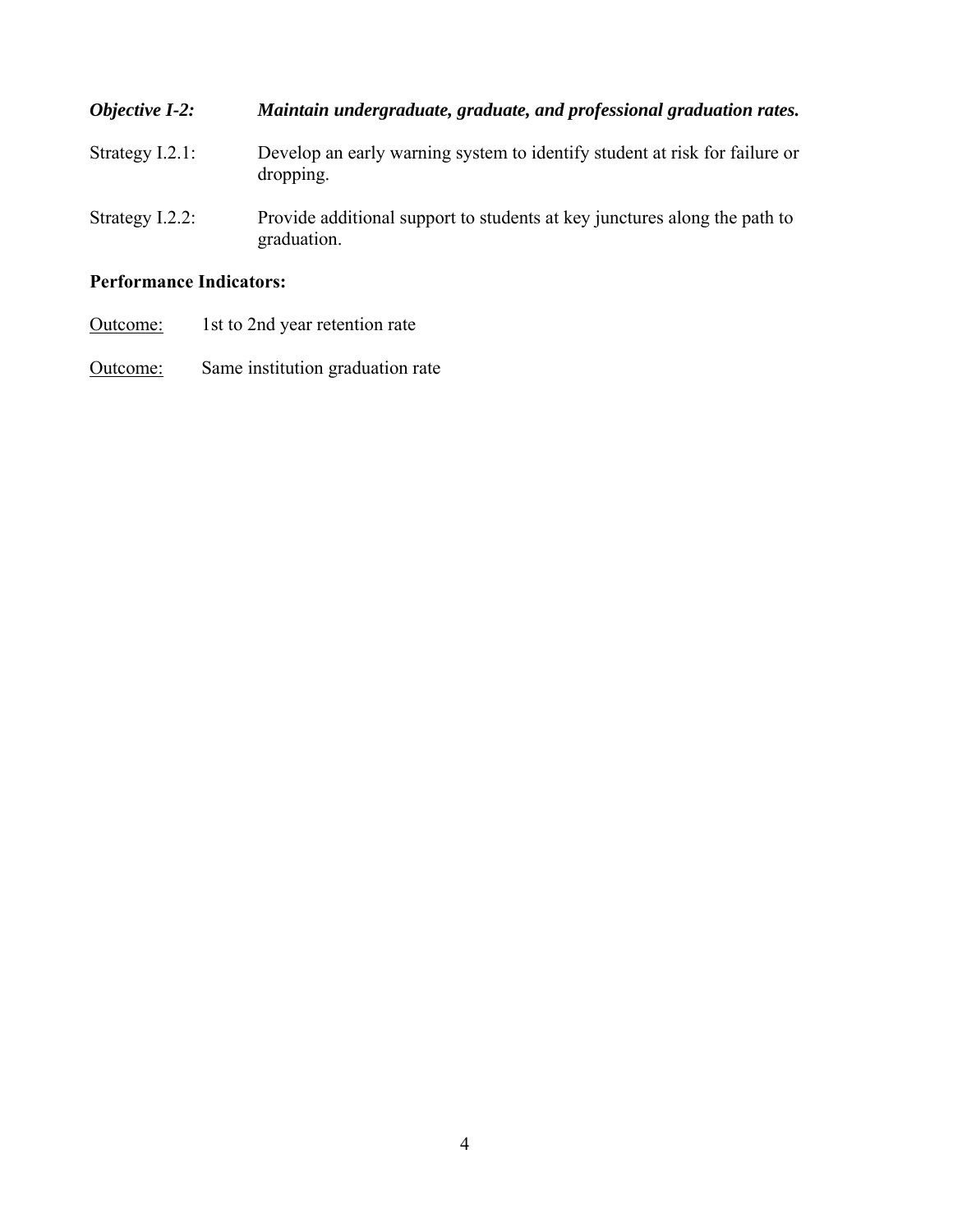#### *Objective I-3: Maintain the percentage of program completers at all levels each year.*

Strategy I.3.1: Maintain class sizes within financial and physical resource constraints and in compliance with accreditation requirements.

- Output: Number of program completers by award level
- Outcome: Percentage change in completers by award level from baseline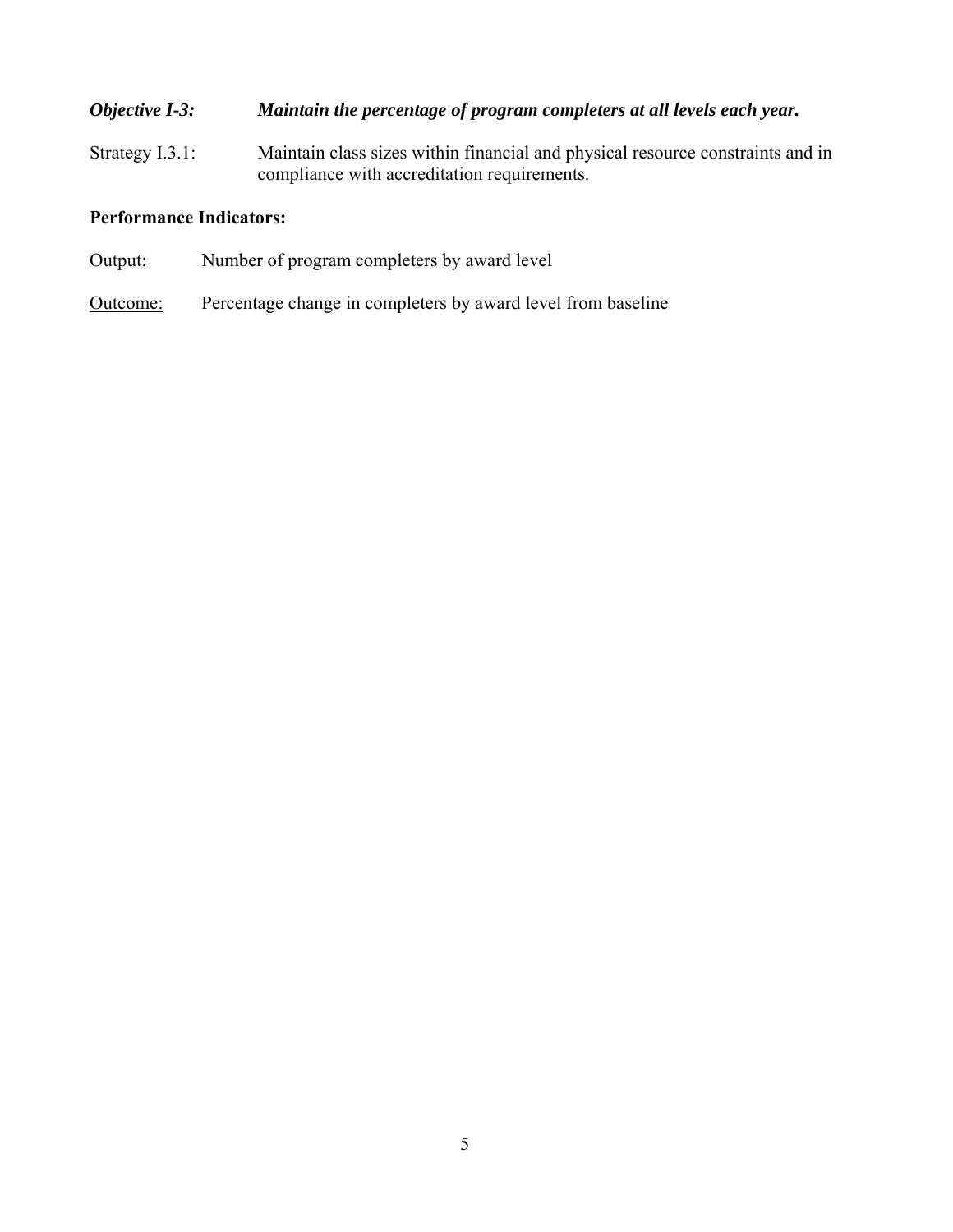| <b>Objective I-4:</b> | Maintain passage rates on licensure and certification exams and workforce<br>foundational skills.                                                                                                                                                                                                                                                                  |
|-----------------------|--------------------------------------------------------------------------------------------------------------------------------------------------------------------------------------------------------------------------------------------------------------------------------------------------------------------------------------------------------------------|
| Strategy I.4.1:       | Provide students with knowledge base and learning tools to enable them to<br>assimilate and critically evaluate new information and technologies for the<br>knowledgeable, ethical and compassionate care of their patients.                                                                                                                                       |
| Strategy I.4.2:       | Expand clinical experience with patients into the preclinical years of medical<br>school beginning early in the first year.                                                                                                                                                                                                                                        |
| Strategy I.4.3:       | Incorporate clinically relevant material into the teaching of basic science<br>principles through the use of small group teaching and computer-based<br>simulation to enhance student understanding of the application of these<br>concepts to the practice of medicine.                                                                                           |
| Strategy I.4.4:       | Use body-system based teaching modules in years 1 and 2 to better integrate<br>students' clinical and basic science knowledge and enhance their preparation<br>for third and fourth year clinical rotations.                                                                                                                                                       |
| Strategy I.4.5:       | Employ a method by which students at risk for first-time failure of USMLE<br>Step 1 can be identified and directed to structured preparation for this<br>examination.                                                                                                                                                                                              |
| Strategy I.4.6:       | Incorporate sequential examinations using USMLE format into pre-clinical<br>curriculum to provide students a tool for self-assessment of knowledge and<br>give faculty a measure with which to appraise curriculum content.                                                                                                                                        |
| Strategy I.4.7:       | Institute other methods to improve workforce foundational skills and passage<br>rates on licensure and certification exams such as early identification of<br>students needing remediation, individual student counseling, study groups,<br>practice examinations, clinical practice<br>skill development, and interactive teach by faculty on clinical rotations. |

Outcome: First-time pass rates on licensure/certification exams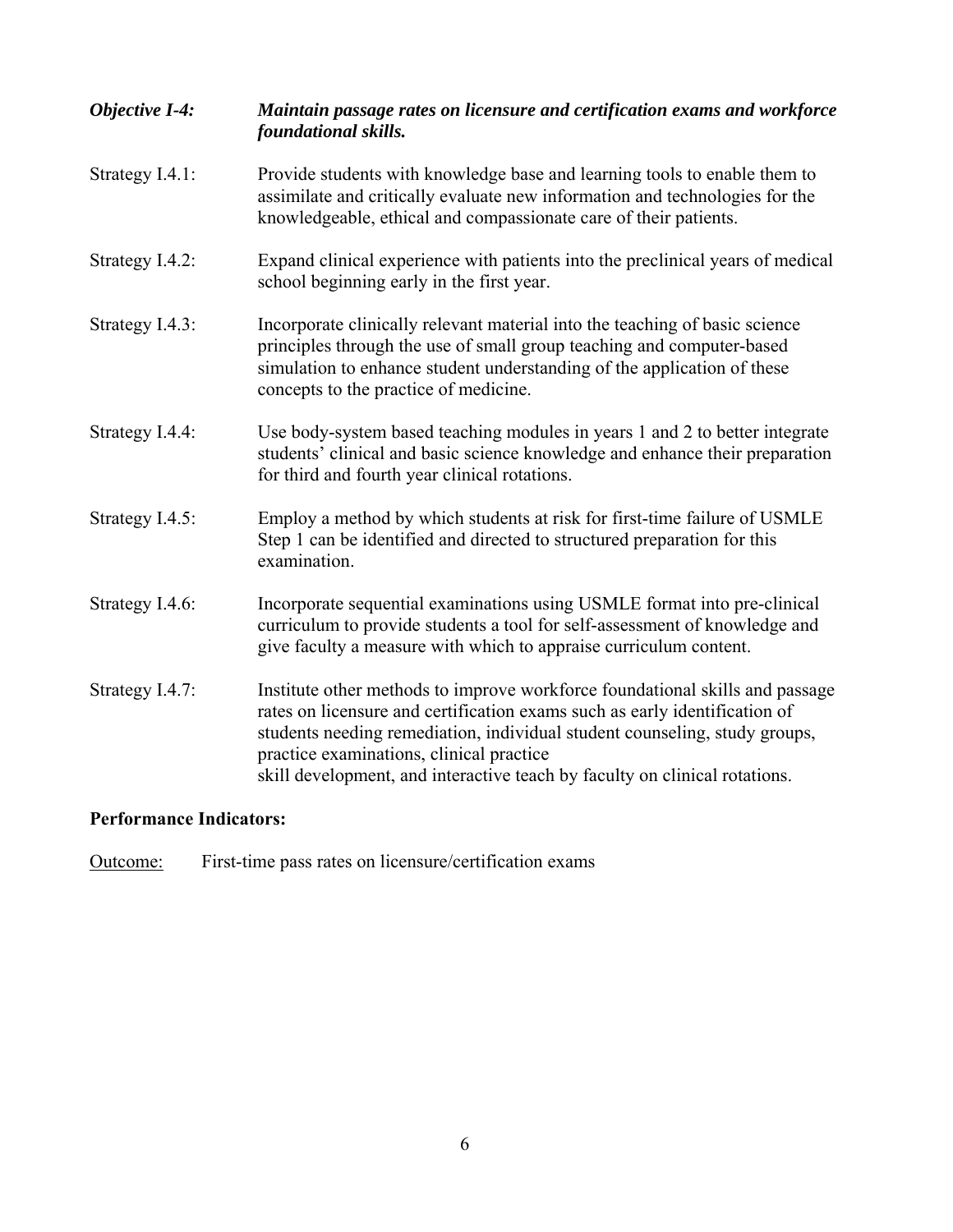| <b>Objective I-5:</b> | Increase the quantity of our student applicant pool by 2021.                                                                                                               |
|-----------------------|----------------------------------------------------------------------------------------------------------------------------------------------------------------------------|
| Strategy $I.5.1.1$ :  | Provide a centralized web-based admission system through GradCAS.                                                                                                          |
| Strategy $I.5.2.1$ :  | Provide an interdisciplinary program to allow first year students to<br>matriculate into the school of Graduate Studies before choosing a Department<br>and major advisor. |

- Output: Number of applicants
- Outcome: Increase in the number of applicants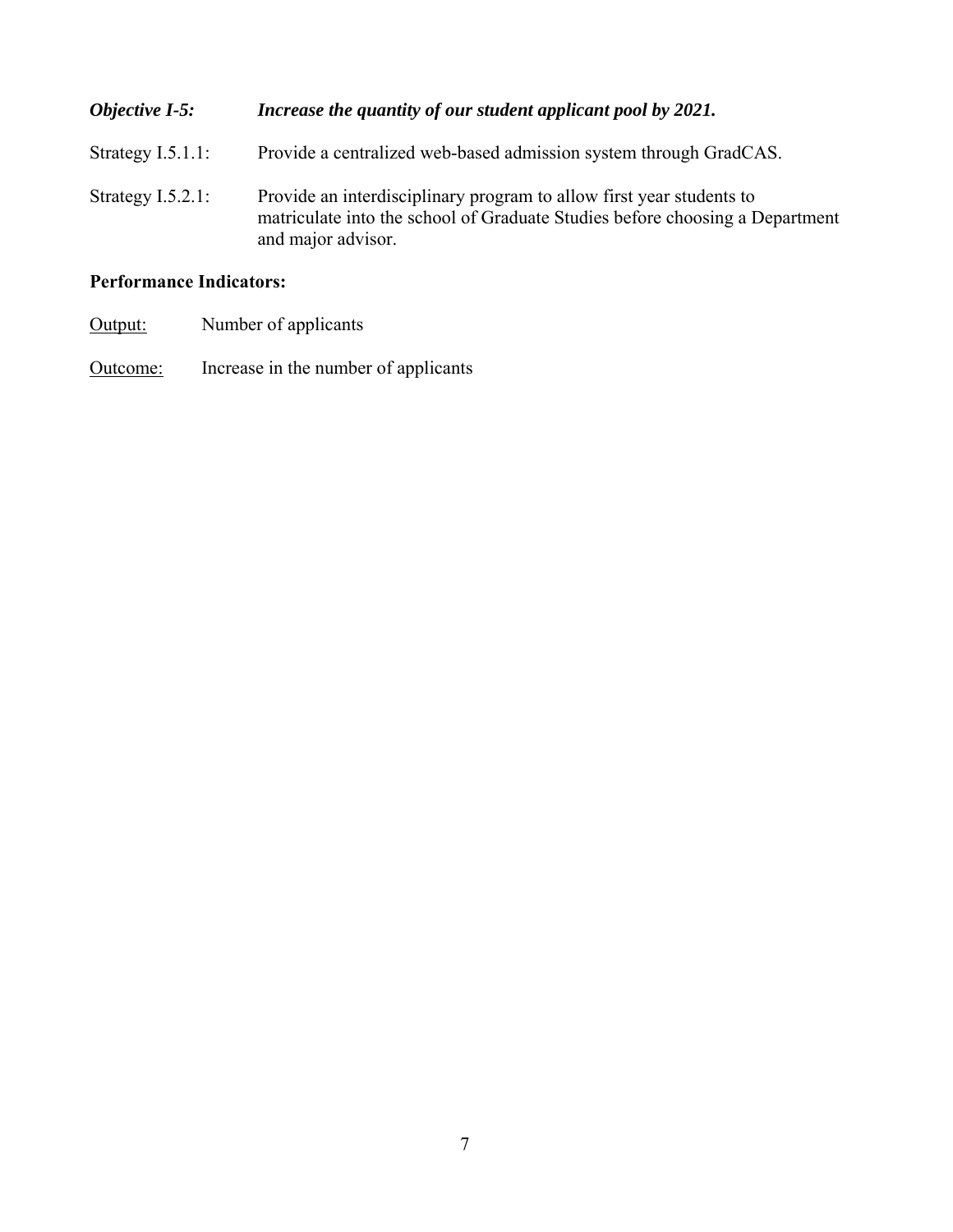| Objective I-5.2:     | Increase the quality of our student applicant pool by 2021.                                                                                                                |
|----------------------|----------------------------------------------------------------------------------------------------------------------------------------------------------------------------|
| Strategy $I.5.2.1$ : | Provide a centralized web-based admission system though GradCAS.                                                                                                           |
| Strategy $I.5.2.2$ : | Provide an interdisciplinary program to allow first year students to<br>matriculate into the School of Graduate Studies before choosing a<br>Department and major advisor. |

Output: The aggregate GPA and GRE scores of our applicants

Outcome: Increase the aggregate GPA and GRE scores of our applicants from 2019 base year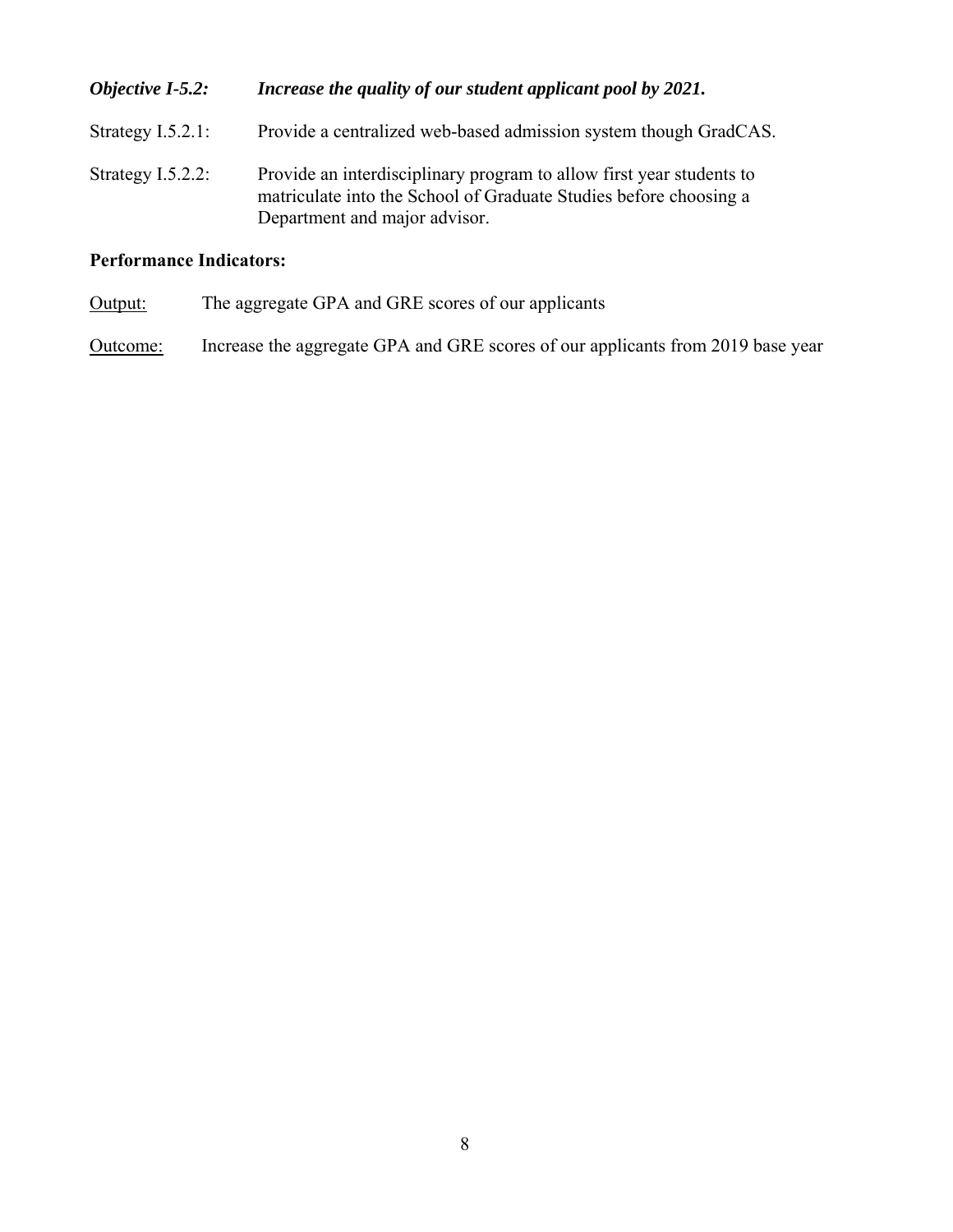| Objective $I-5.3$ :  | Increase the quality of students that matriculate into the School of<br><b>Graduate Studies by 2021.</b>                                                                   |
|----------------------|----------------------------------------------------------------------------------------------------------------------------------------------------------------------------|
| Strategy $I.5.3.1:$  | Provide a centralized web-based admission system though GradCAS.                                                                                                           |
| Strategy $I.5.3.2$ : | Provide an interdisciplinary program to allow first year students to<br>matriculate into the School of Graduate Studies before choosing a<br>Department and major advisor. |

- Output: The aggregate GPA and GRE scores of students that matriculate into the School of Graduate Studies
- Outcome: An increase in the aggregate GPA and GRE scores of students that matriculate into the School of Graduate Studies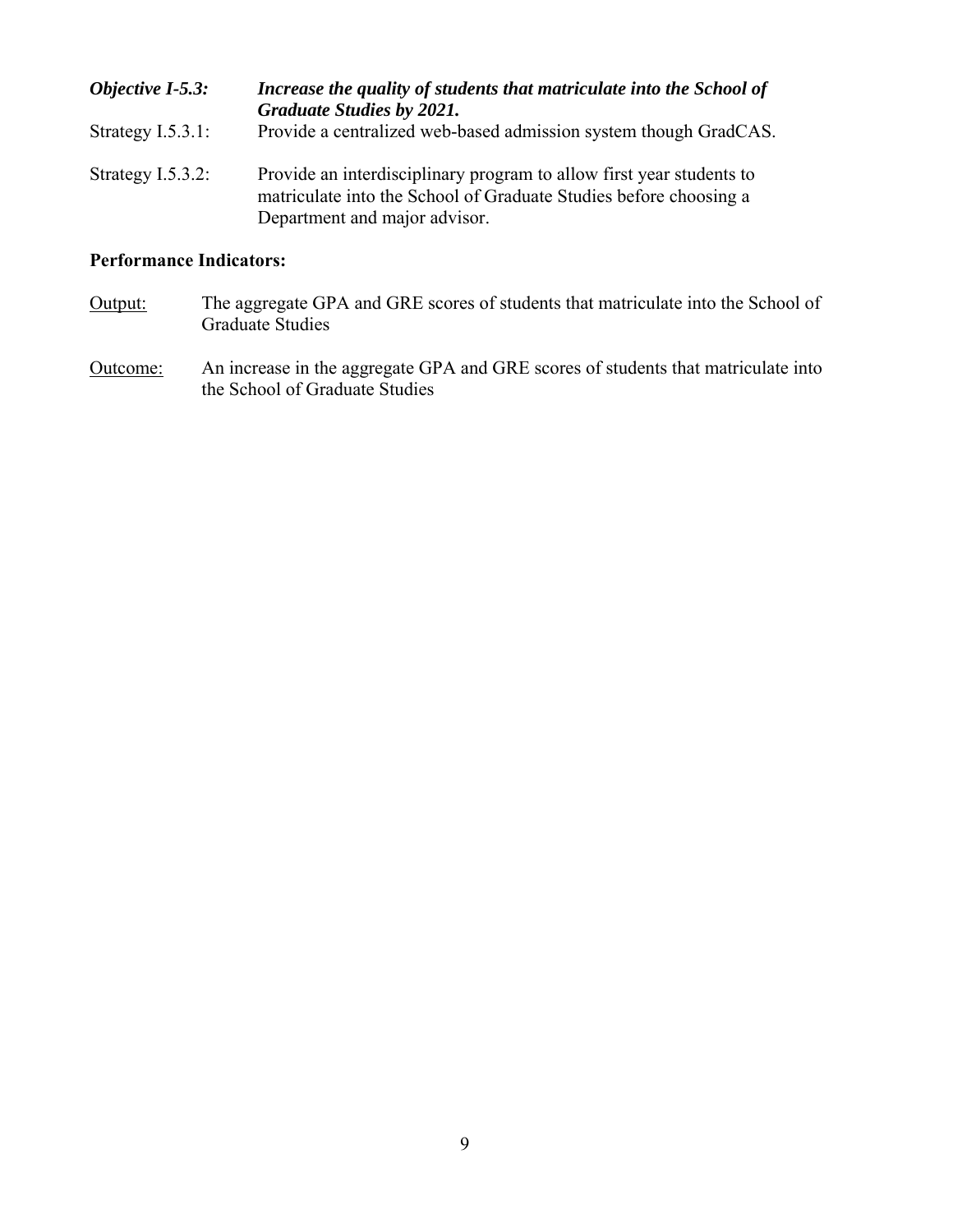| <b>Goal II:</b>        | Promote disease prevention and health awareness for LSU Health<br>Sciences Center Shreveport patients and the greater Louisiana<br>community |
|------------------------|----------------------------------------------------------------------------------------------------------------------------------------------|
| <b>Objective II-1:</b> | Maintain cancer screenings in programs supported by the Feist-Weiller<br><b>Cancer Center through 2021.</b>                                  |
| Strategy $II.1.1$ :    | Support the cancer screenings through the program "Partners in Wellness"<br>with emphasis on preventive care for patients.                   |

| Input:   | Number of screenings requiring follow-up $-$ baseline      |
|----------|------------------------------------------------------------|
| Output:  | Number of screenings requiring follow-up                   |
| Outcome: | Percent change in number of screenings requiring follow-up |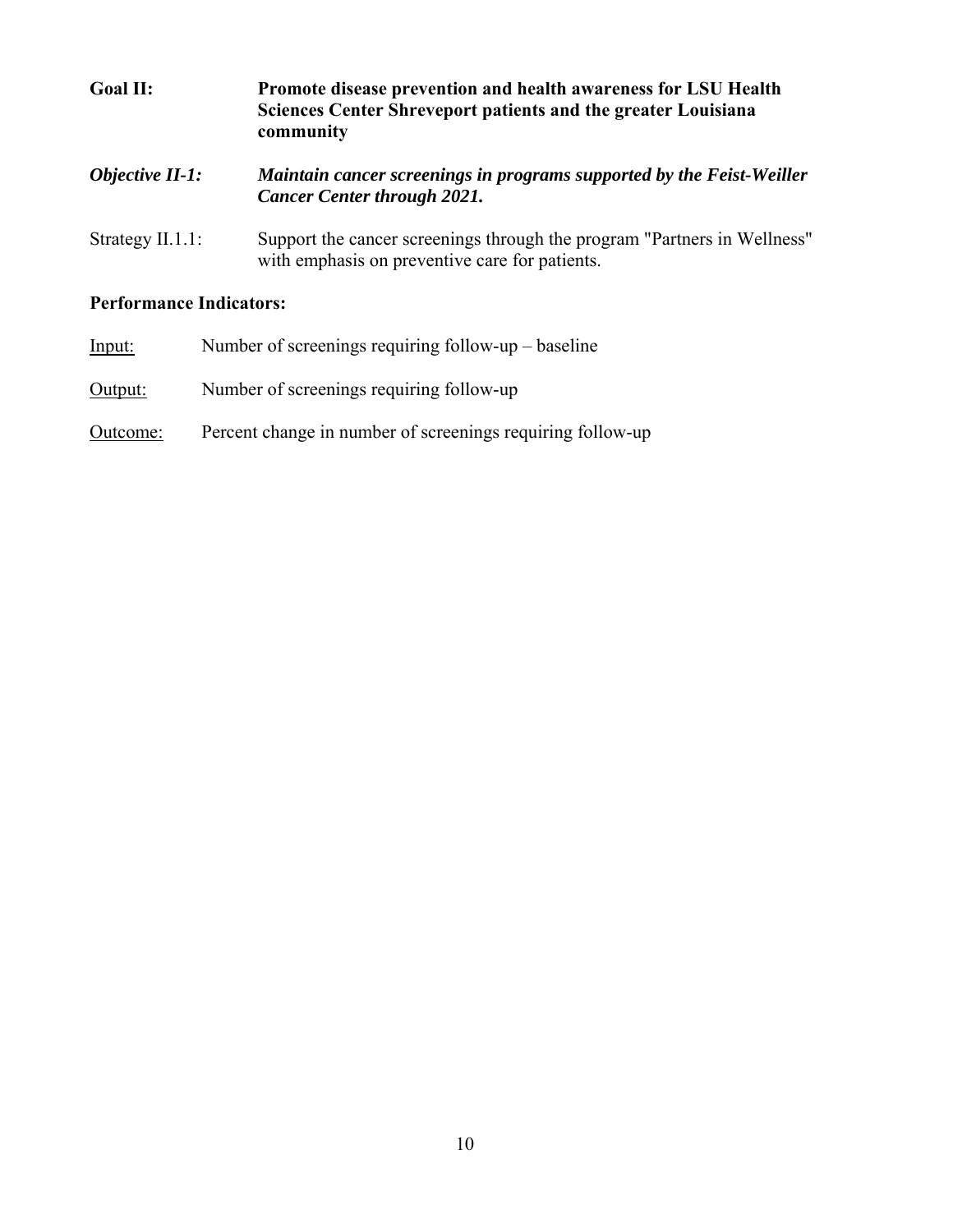| <b>Goal III:</b>               | Become a local, national and international leader in research at<br><b>LSUHSC-S</b>                                                                              |
|--------------------------------|------------------------------------------------------------------------------------------------------------------------------------------------------------------|
| <b>Objective III-1:</b>        | Maintain the number of extramural grant applications through 2022.                                                                                               |
| Strategy III.1.1:              | Encourage faculty to increase research by allowing the portion of their salary<br>that is paid by grants to be re-invested in the department and/or institution. |
| Strategy III.1.2:              | Assemble faculty for research retreats.                                                                                                                          |
| Strategy III.1.3:              | Provide improved laboratory space and new research facilities.                                                                                                   |
| Strategy III.1.4:              | Assist in grant and manuscript preparation, and increase awareness of<br>funding research opportunities.                                                         |
| <b>Performance Indicators:</b> |                                                                                                                                                                  |

| <u>Input:</u> | Number of grant applications – baseline is 135 new extramural applications per year |
|---------------|-------------------------------------------------------------------------------------|
| Output:       | Number of grant applications                                                        |
| Outcome:      | Percentage change in the number of grant applications                               |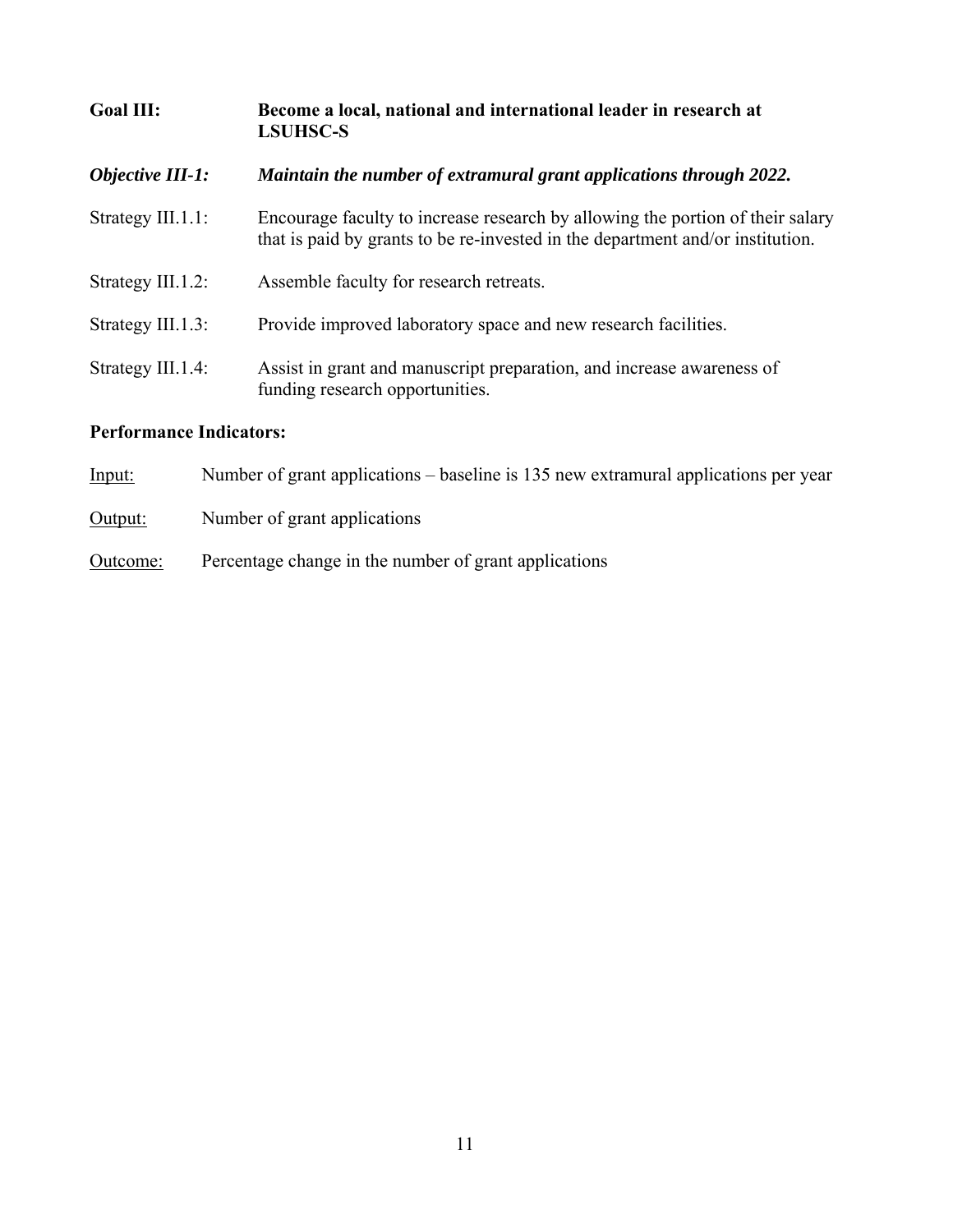| <b>Objective III-2:</b> | Maintain the number of invention disclosures through 2022.                                                                                                                                                                                                                            |
|-------------------------|---------------------------------------------------------------------------------------------------------------------------------------------------------------------------------------------------------------------------------------------------------------------------------------|
| Strategy III.2.1:       | The Director of the Office for Sponsored Programs and Technology Transfer<br>(OSPTT) in the Office of Research will systematically communicate with all<br>research faculty and staff to educate the potential inventors of the importance<br>of disclosing new research discoveries. |
| Strategy III.2.2:       | Consider incorporating technology disclosures and issued patents as part of<br>the criteria for promotion/tenure.                                                                                                                                                                     |
| Strategy III.2.3:       | Encourage entrepreneurship by showcasing high-profile LSUHSC inventors<br>who receive large royalty payments throughout the campus community and<br>challenge their peers to commercialize their inventions.                                                                          |

| Input:   | Number of invention disclosures $-$ baseline $-9$ disclosures per year |
|----------|------------------------------------------------------------------------|
| Output:  | Number of invention disclosures                                        |
| Outcome: | Percentage change in the number of invention disclosures               |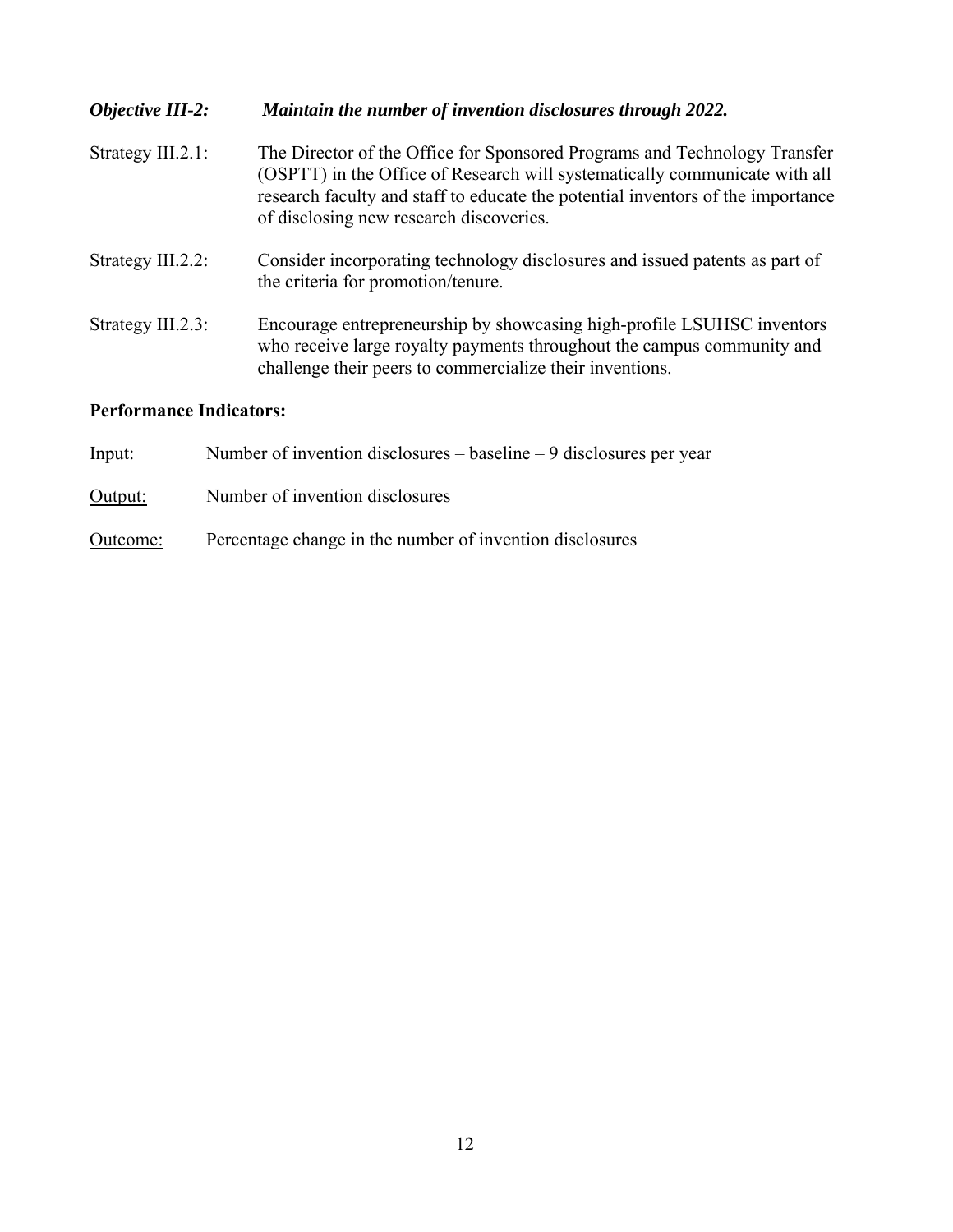| <b>Goal IV:</b><br><b>Objective IV-1:</b> | Educate a diverse student body that will provide excellent patient care<br>and contribute meaningful research in the quest for a healthier<br>Louisiana and world.                                                                                                                         |  |
|-------------------------------------------|--------------------------------------------------------------------------------------------------------------------------------------------------------------------------------------------------------------------------------------------------------------------------------------------|--|
|                                           | To increase the enrollment of academically competitive applicants<br>possessing the essential qualities and unique potentials defined in the<br><b>School of Medicine Diversity policy.</b>                                                                                                |  |
| Strategy IV.1.1:                          | To maintain the present level of enrollment of Louisiana residents from rural<br>and medically underserved parishes.                                                                                                                                                                       |  |
| Strategy IV.1.2:                          | To establish Admissions criteria that better identify competitive applicants<br>from socioeconomically or educationally disadvantaged backgrounds.                                                                                                                                         |  |
| Strategy IV.1.3:                          | To establish Admissions criteria that better delineate evidence of the<br>attributes of leadership and teamwork as well as desirable life experiences in<br>competitive applicants.                                                                                                        |  |
| Strategy IV.1.4:                          | To conduct an annual training session for all admissions committee members<br>that delineates the features of the holistic review process and elucidates the<br>essential qualities and unique potentials sought in applicants as described in<br>the School of Medicine Diversity policy. |  |
| Strategy IV.1.5                           | To enhance student recruitment strategies and identify funding opportunities<br>to reduce student debt burden.                                                                                                                                                                             |  |

- Output: Number of entering medical students possessing the unique potentials defined in the School of Medicine Diversity policy.
- Outcome: Percentage change in first year enrollment of students possessing the unique potentials defined in the School of Medicine Diversity policy.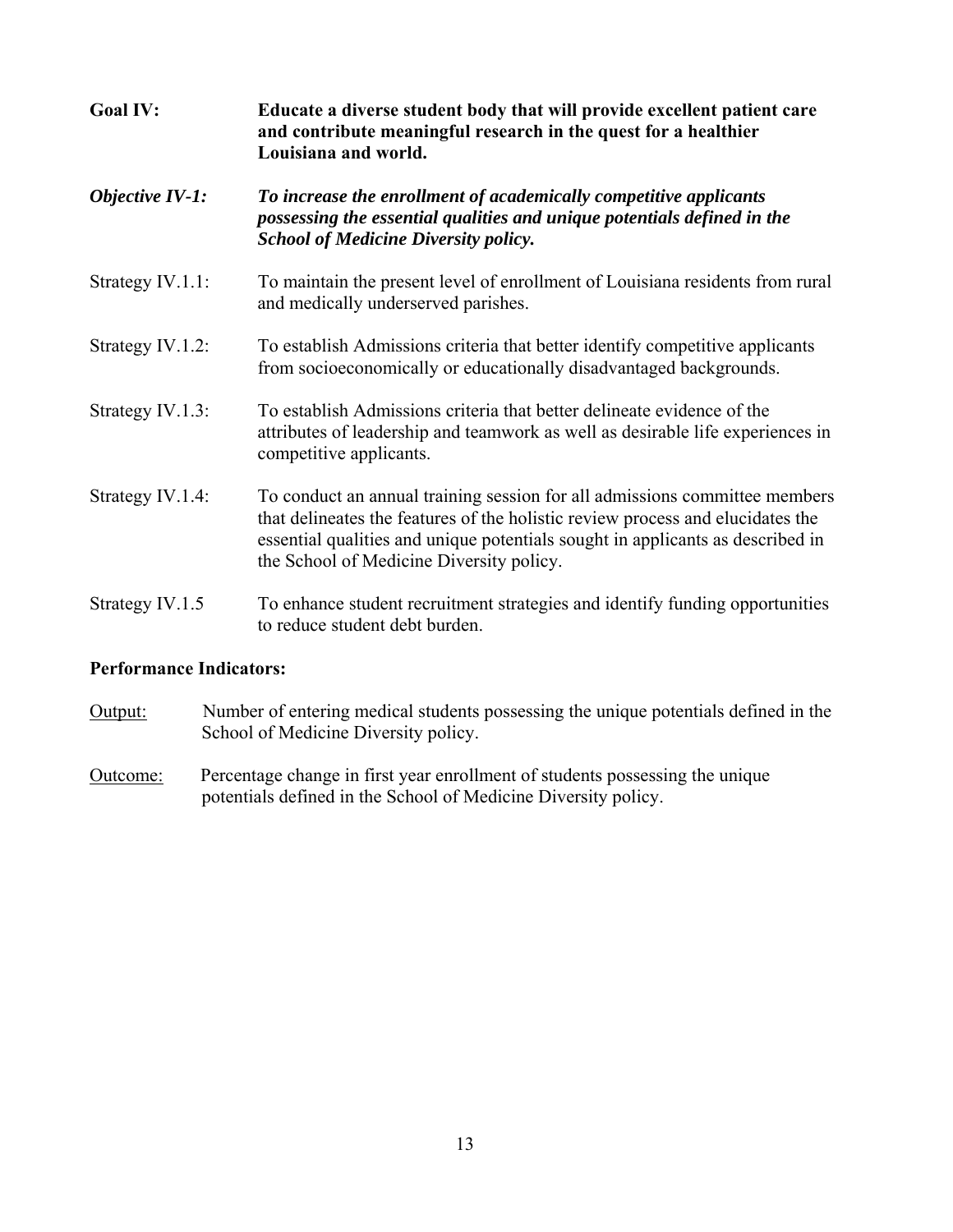| Objective $IV-2$ :  | To deliver education and training programs that meet the needs of<br>underserved and diverse populations of Louisiana.                                             |
|---------------------|--------------------------------------------------------------------------------------------------------------------------------------------------------------------|
| Strategy $IV.2.1$ : | To seek opportunities to facilitate education and training programs in targeted<br>communities that provide workforce pipelines to medically underserved<br>areas. |
| Strategy IV.2.2:    | To provide well-trained physicians in areas of need, especially<br>comprehensive primary care in rural communities.                                                |
| Strategy IV.2.3:    | Expand rural training tracks and rural medicine electives.                                                                                                         |

| Outcome: | Percentile rank: percent of graduates practicing in-state                 |
|----------|---------------------------------------------------------------------------|
| Outcome: | Percentile rank: percent of graduates practicing in rural areas           |
| Outcome: | Percentile rank: percent of graduates practicing in underserved areas     |
| Outcome: | Percentile rank: percent of graduates practicing in primary care medicine |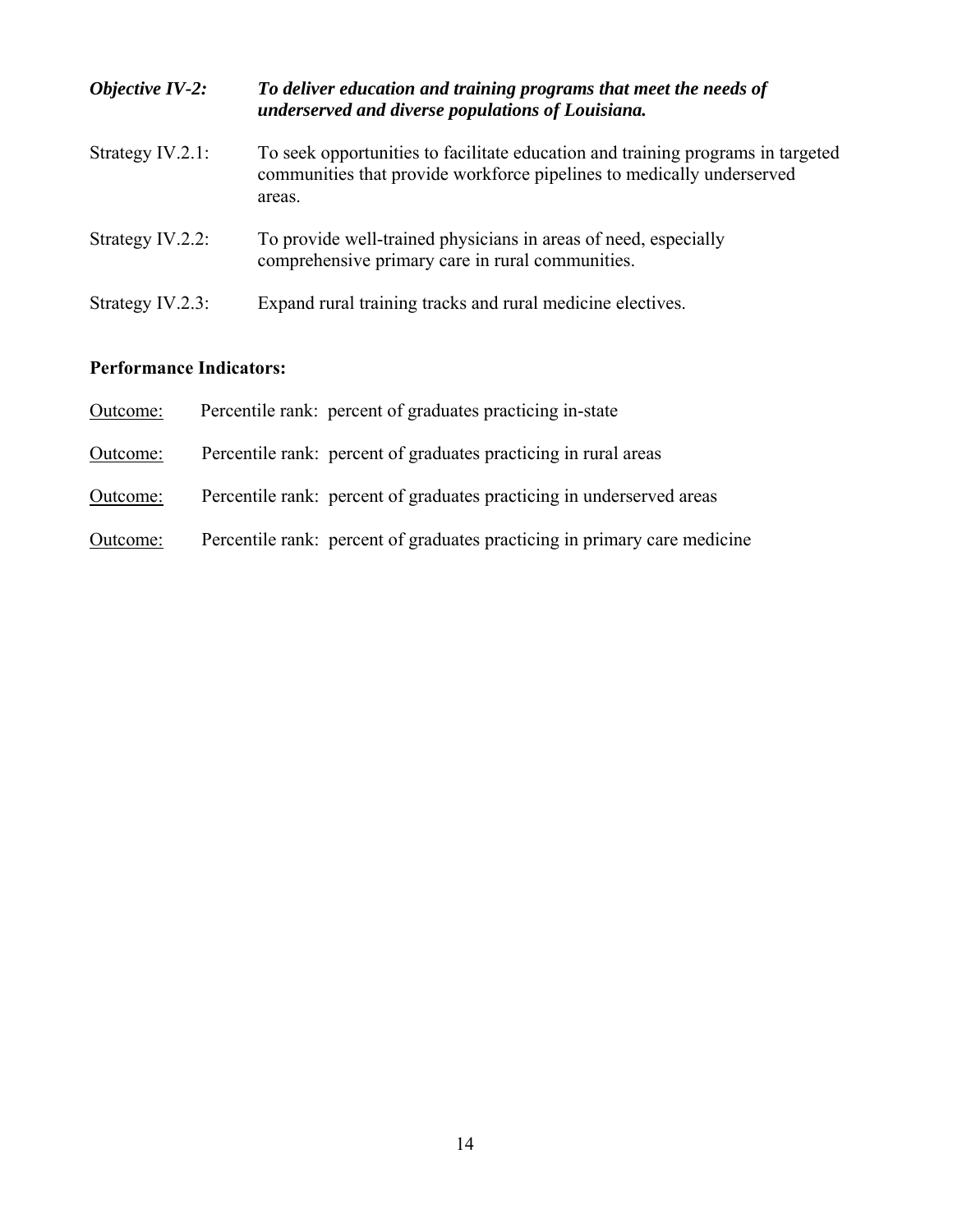# **LOUISIANA STATE UNIVERSITY HEALTH SCIENCES CENTER AT SHREVEPORT**

## **APPENDIX TO STRATEGIC PLAN**

## *Performance Indicator Documentation*

## **FY 2020-2021 – FY 2024-2025**

**Revised July 1, 2019**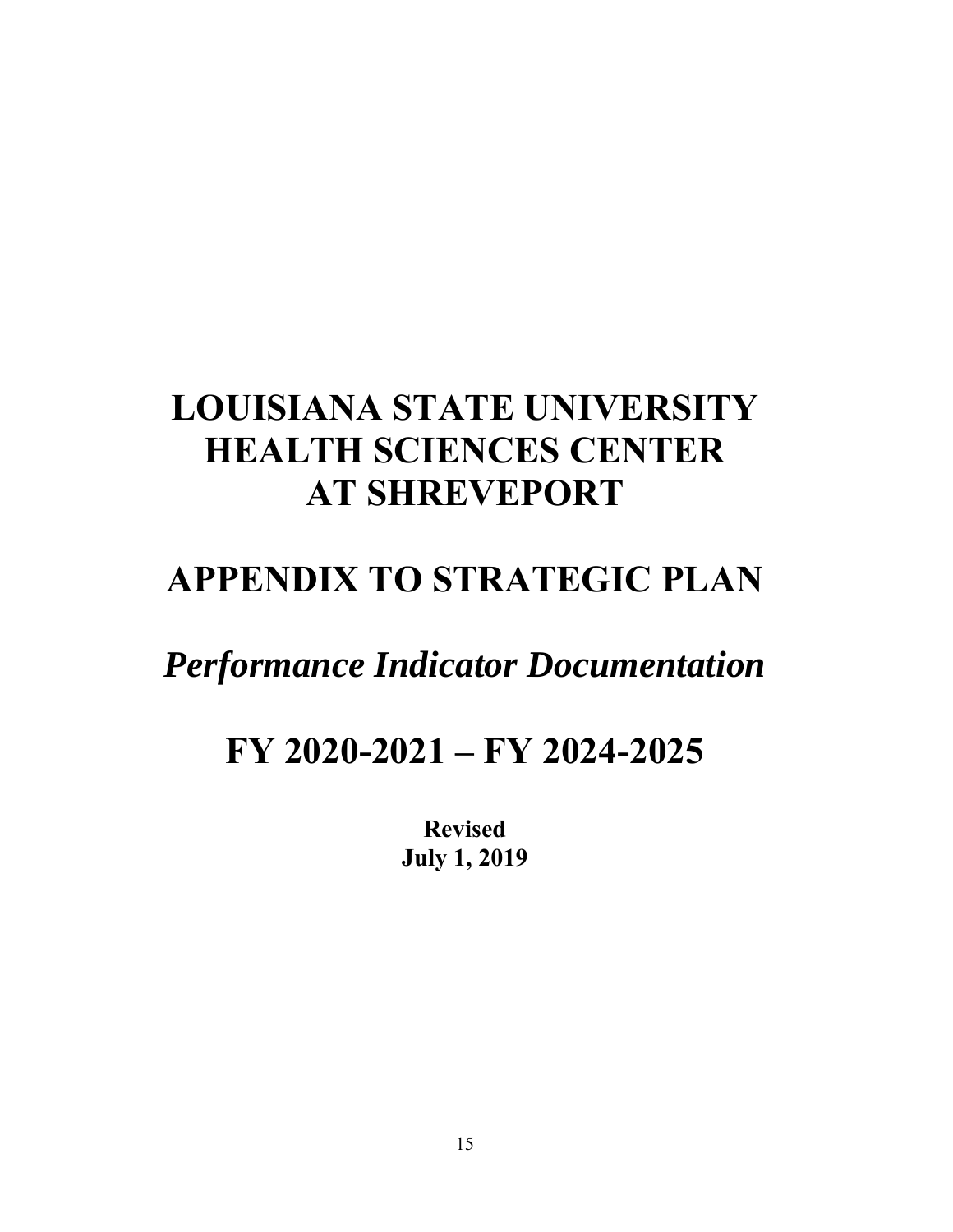#### **Program: Louisiana State University Health Sciences Center Shreveport**

**Objective I-1: Increase Fall 14th class day headcount enrollment to 950, baseline level of 890 in Fall 2018.** 

#### **Indicators: Number of students enrolled in Fall (as of 14th day) at LSUHSC-S**

#### **LaPAS PI Code: 15214**

 1) What is the type of the indicator? (Input? Output? Outcome? Efficiency? Quality? More than one type?) What is the level at which the indicator will be reported? (Key? Supporting? General Performance Information?)

#### **Type: Output Level: Supporting**

2) What is the rationale for the indicator? (Why was this indicator selected? Is it a valid measure of performance targeted in this objective? How does it help tell your performance story?)

#### **The indicator provides valid and reliable measurement of the number of students enrolled at LSUHSC-S. The IT Group at LSUHSC assures that adequate procedures for the design, development, and testing of queries are followed.**

3) How will the indicator be used in management decision making and other agency processes? Will the indicator be used only for internal management purposes or will it also surface for performance based budgeting purposes?

#### **The indicator will be used in ongoing planning and systematic review of relevant institutional goals and objectives and demonstrate the effectiveness of related strategies.**

4) Does the indicator name clearly identify what is being measured? Does the indicator name contain jargon, acronyms or initializations or unclear terms? If so, clarify or define them.

#### **Yes - The indicator clearly identifies what is being measured. No.**

5) What is the source of data for the indicator? (Examples: Internal log or database; external database or publication) What is the frequency and timing of collection and reporting? (For example: Is the information gathered on a monthly, quarterly, semi-annual, or annual basis? How "old" is it when reported? Is it reported on a state fiscal year, federal fiscal year, calendar year, school year, or other basis? Are frequency and timing of collection and reporting consistent?)

#### **The source of data is the annual IPEDS Enrollment survey, which is derived from internal PeopleSoft reports.**

6) How is the indicator calculated? Is this a standard calculation? (For example: highway death rate is the number of highway fatalities per 100,000,000 miles driven. This rate is a standard calculation used by the National Highway Traffic Safety Administration). Provide the formula or other method used to calculate the indicator. If a nonstandard method is used, explain why. If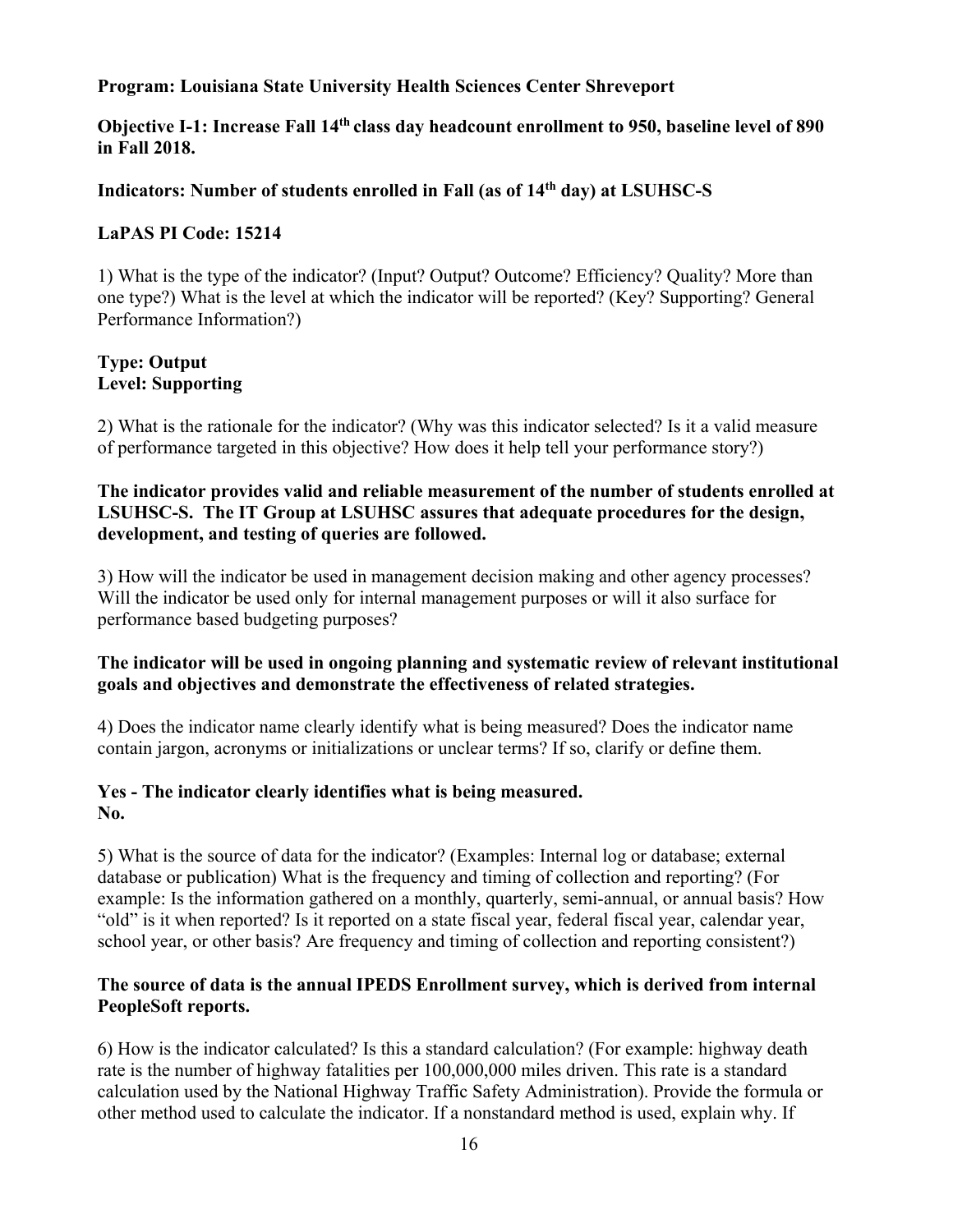this indicator is used by more than one agency or program, is the method of calculation consistent? If not, why not?

#### **The indicator is a headcount and requires no calculation.**

 7) Is the indicator aggregated or disaggregated? (Is it a sum of smaller parts or is it a part of a larger whole? Examples: If the indicator is a statewide figure, can it be broken down into region or parish? If the indicator represents one client group served by a program, can it be combined with indicators for other client groups in order to measure the total client population?)

#### **Aggregated - The indicator is an aggregated headcount of all schools/programs at LSUHSC-S.**

8) Does the indicator have limitations or weaknesses (e.g., limited geographical coverage, lack of precision or timeliness, or high cost to collect or analyze)? Is the indicator a proxy or surrogate? Does the source of the data have a bias? Is there a caveat or qualifier about which data users and evaluators should be aware? If so, explain.

#### **The indicator has no weaknesses for stated objective.**

9) Has the indicator been audited by the Office of the Legislative Auditor? If so, with what result? If not, how can you assure that the indicator is valid, reliable, and accurately reported?

#### NO.

#### **LSUHSC's IT Group assures that adequate procedures for the design, development, and testing of queries are followed. Data reports are sufficiently reliable based on a combination of assessments information system controls.**

10) Who is responsible for data collection, analysis, and quality? How can that person or organization be contacted? Provide name, title, and all contact information (including telephone, fax, and email address).

#### **Review and analysis of data done by Director of Institutional Planning, Jeffrey D. Howells (phone 318-675-8152, e-mail = [jhowel1@lsuhsc.edu\)](mailto:jhowel1@lsuhsc.edu).**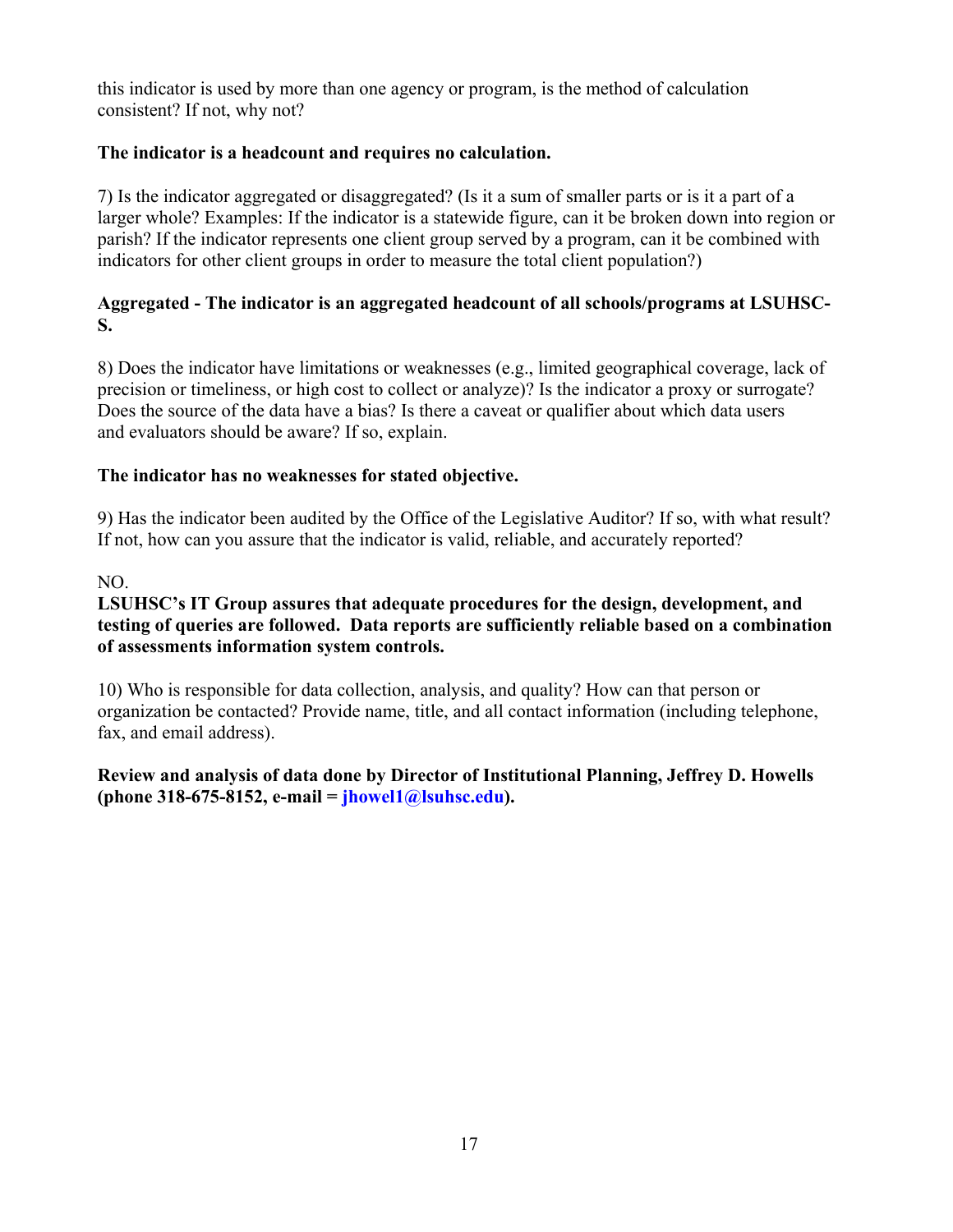**Objective I-1: Increase Fall 14th class day headcount enrollment to 950, baseline level of 890 in Fall 2018.** 

#### Indicators: Percent change in the number of students enrolled in Fall (as of 14<sup>th</sup> day) at **LSUHSC-S**

#### **LaPAS PI Code: 24948**

 1) What is the type of the indicator? (Input? Output? Outcome? Efficiency? Quality? More than one type?) What is the level at which the indicator will be reported? (Key? Supporting? General Performance Information?)

#### **Type: Outcome Level: Supporting**

2) What is the rationale for the indicator? (Why was this indicator selected? Is it a valid measure of performance targeted in this objective? How does it help tell your performance story?)

#### **The indicator provides valid and reliable measurement of the number of students enrolled at LSUHSC-S and the percentage change from baseline. LSUHSC assures that adequate procedures for the design, development, and testing of queries are followed.**

3) How will the indicator be used in management decision making and other agency processes? Will the indicator be used only for internal management purposes or will it also surface for performance based budgeting purposes?

#### **The indicator will be used in ongoing planning and systematic review of relevant institutional goals and objectives and demonstrate the effectiveness of related strategies.**

4) Does the indicator name clearly identify what is being measured? Does the indicator name contain jargon, acronyms or initializations or unclear terms? If so, clarify or define them.

#### **Yes - The indicator clearly identifies what is being measured. No.**

5) What is the source of data for the indicator? (Examples: Internal log or database; external database or publication) What is the frequency and timing of collection and reporting? (For example: Is the information gathered on a monthly, quarterly, semi-annual, or annual basis? How "old" is it when reported? Is it reported on a state fiscal year, federal fiscal year, calendar year, school year, or other basis? Are frequency and timing of collection and reporting consistent?)

#### **The source of data is the annual IPEDS Enrollment survey, which is derived from internal PeopleSoft reports.**

6) How is the indicator calculated? Is this a standard calculation? (For example: highway death rate is the number of highway fatalities per 100,000,000 miles driven. This rate is a standard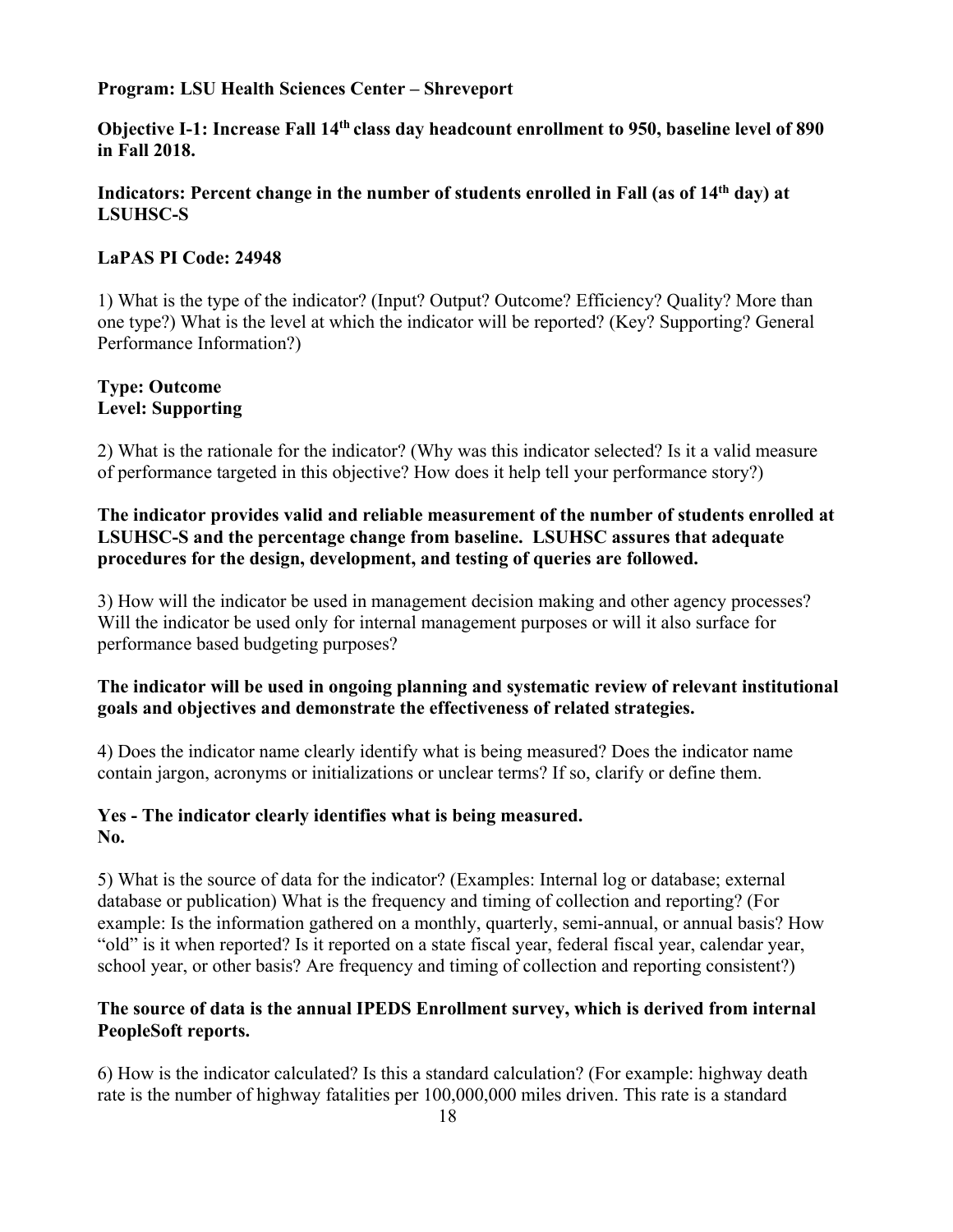calculation used by the National Highway Traffic Safety Administration). Provide the formula or

other method used to calculate the indicator. If a nonstandard method is used, explain why. If this indicator is used by more than one agency or program, is the method of calculation consistent? If not, why not?

#### **Calculated percent change, subtract the baseline enrollment headcount from the current year enrollment headcount and divide by enrollment headcount in the baseline year.**

 7) Is the indicator aggregated or disaggregated? (Is it a sum of smaller parts or is it a part of a larger whole? Examples: If the indicator is a statewide figure, can it be broken down into region or parish? If the indicator represents one client group served by a program, can it be combined with indicators for other client groups in order to measure the total client population?)

#### **Aggregated -- The indicator is an aggregated for all schools/programs at LSUHSC-S.**

8) Does the indicator have limitations or weaknesses (e.g., limited geographical coverage, lack of precision or timeliness, or high cost to collect or analyze)? Is the indicator a proxy or surrogate? Does the source of the data have a bias? Is there a caveat or qualifier about which data users and evaluators should be aware? If so, explain.

#### **The indicator has no weaknesses for stated objective.**

9) Has the indicator been audited by the Office of the Legislative Auditor? If so, with what result? If not, how can you assure that the indicator is valid, reliable, and accurately reported?

#### NO.

#### **LSUHSC's IT Group assures that adequate procedures for the design, development, and testing of queries are followed. Data reports are sufficiently reliable based on a combination of assessments information system controls.**

10) Who is responsible for data collection, analysis, and quality? How can that person or organization be contacted? Provide name, title, and all contact information (including telephone, fax, and email address).

#### **Review and analysis of data done by Director of Institutional Planning, Jeffrey D. Howells (phone 318-675-8152, e-mail = [jhowel1@lsuhsc.edu](mailto:jhowel1@lsuhsc.edu)).**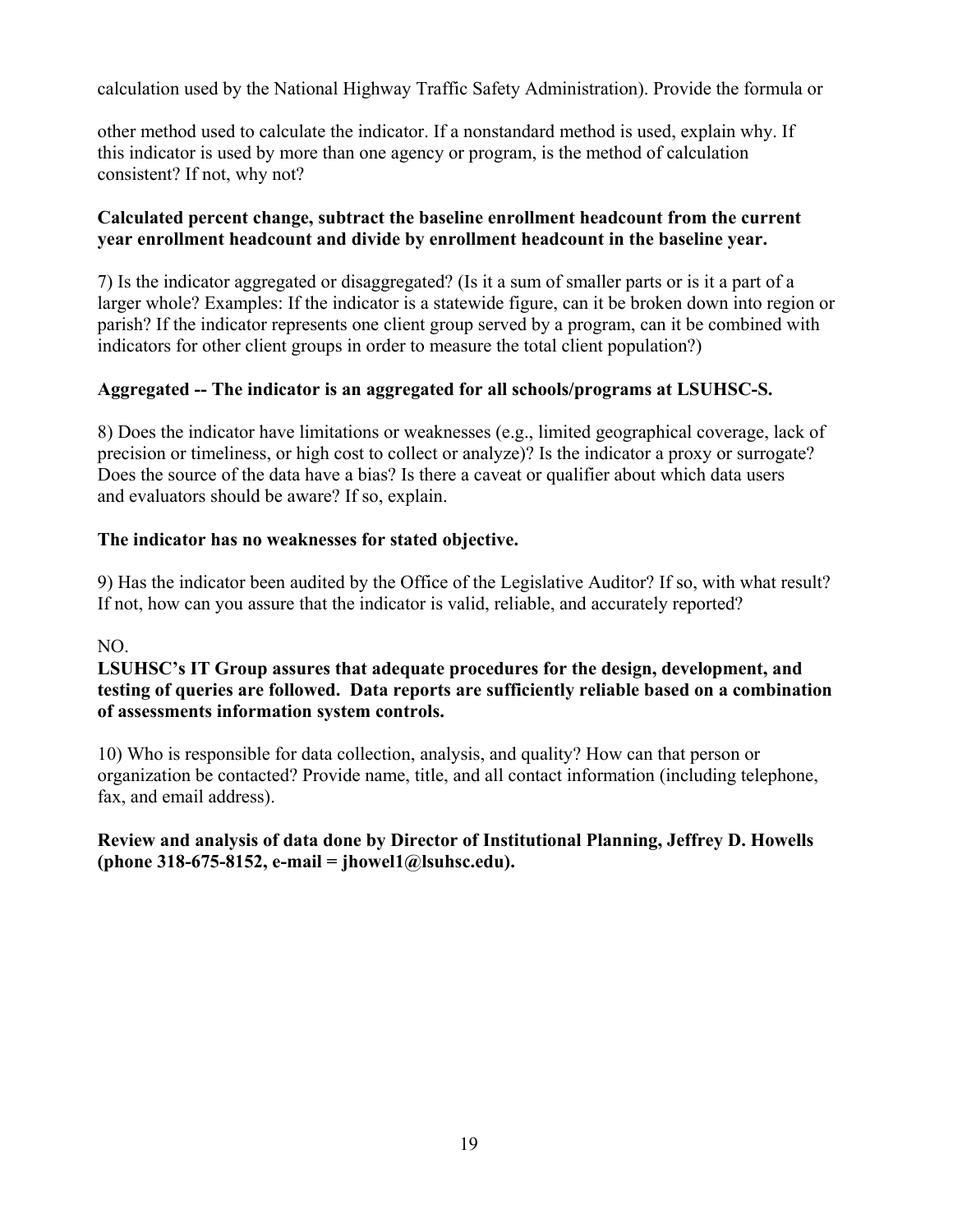#### **Objective I-2: Maintain undergraduate, graduate, and professional graduation rates.**

#### **Indicator: 1st to 2nd Year Retention Rate**

#### **LaPAS PI Code: 15244**

 1) What is the type of the indicator? (Input? Output? Outcome? Efficiency? Quality? More than one type?) What is the level at which the indicator will be reported? (Key? Supporting? General Performance Information?)

#### **Type: Outcome Level: Supporting**

2) What is the rationale for the indicator? (Why was this indicator selected? Is it a valid measure of performance targeted in this objective? How does it help tell your performance story?)

#### **The indicator provides valid and reliable measurement of the retention of students from first to second year at LSUHSC-S. The LSUHSC's IT Group assures that adequate procedures for the design, development, and testing of queries are followed.**

3) How will the indicator be used in management decision making and other agency processes? Will the indicator be used only for internal management purposes or will it also surface for performance based budgeting purposes?

#### **The indicator will be used in ongoing planning and systematic review of relevant institutional goals and objectives and demonstrate the effectiveness of related strategies.**

4) Does the indicator name clearly identify what is being measured? Does the indicator name contain jargon, acronyms or initializations or unclear terms? If so, clarify or define them.

#### **Yes - The indicator clearly identifies what is being measured. No.**

5) What is the source of data for the indicator? (Examples: Internal log or database; external database or publication) What is the frequency and timing of collection and reporting? (For example: Is the information gathered on a monthly, quarterly, semi-annual, or annual basis? How "old" is it when reported? Is it reported on a state fiscal year, federal fiscal year, calendar year, school year, or other basis? Are frequency and timing of collection and reporting consistent?)

#### **The source of data is an internal PeopleSoft report.**

6) How is the indicator calculated? Is this a standard calculation? (For example: highway death rate is the number of highway fatalities per 100,000,000 miles driven. This rate is a standard calculation used by the National Highway Traffic Safety Administration). Provide the formula or other method used to calculate the indicator. If a nonstandard method is used, explain why. If this indicator is used by more than one agency or program, is the method of calculation consistent? If not, why not?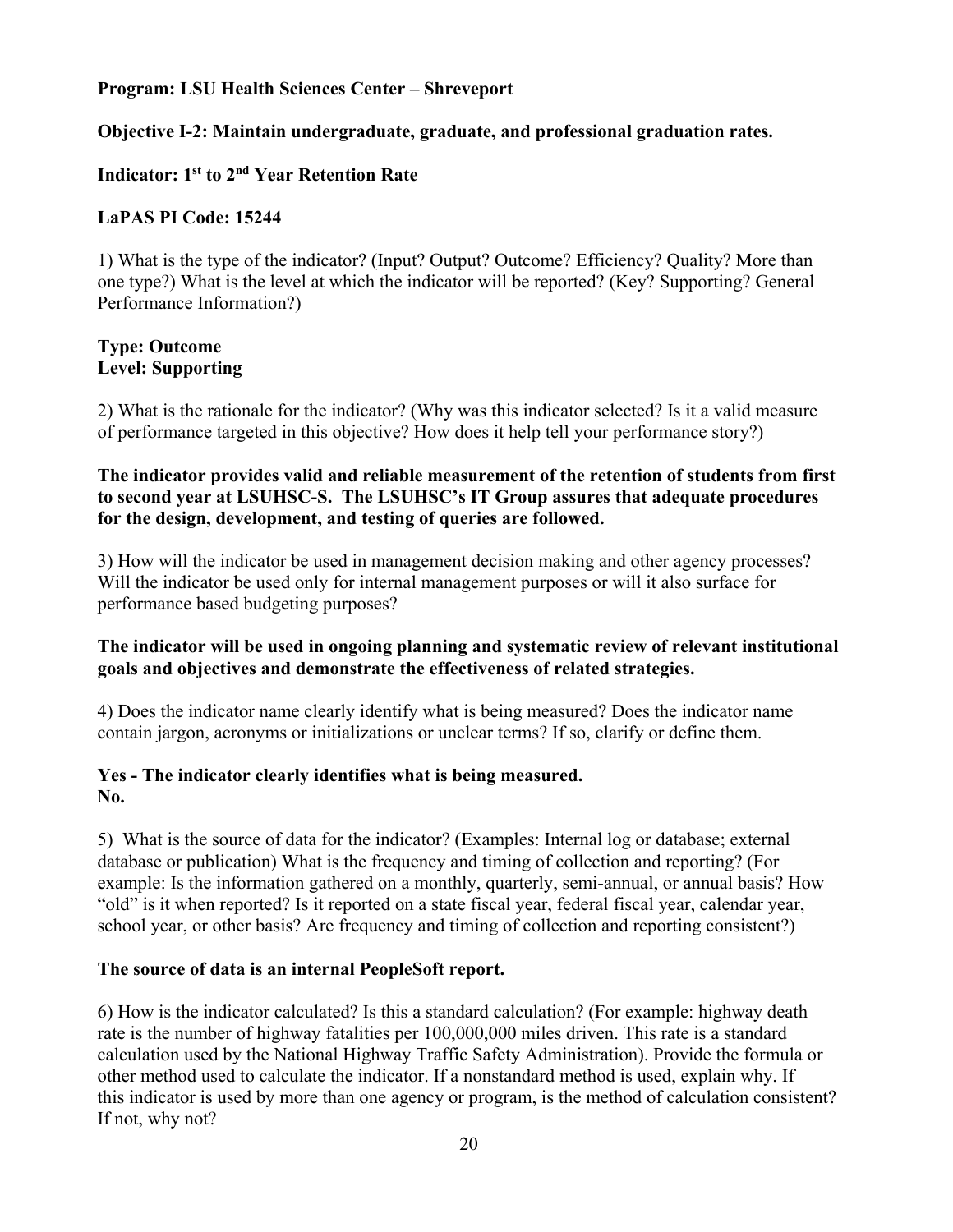#### **Number of first-time, full-time, degree-seeking students enrolled in the prior academic year that was retained (enrolled) at the same institution in the current academic year.**

 7) Is the indicator aggregated or disaggregated? (Is it a sum of smaller parts or is it a part of a larger whole? Examples: If the indicator is a statewide figure, can it be broken down into region or parish? If the indicator represents one client group served by a program, can it be combined with indicators for other client groups in order to measure the total client population?)

#### **Disaggregate – The indicator is a disaggregated rate by school/program.**

8) Does the indicator have limitations or weaknesses (e.g., limited geographical coverage, lack of precision or timeliness, or high cost to collect or analyze)? Is the indicator a proxy or surrogate? Does the source of the data have a bias? Is there a caveat or qualifier about which data users and evaluators should be aware? If so, explain.

#### **The indicator has no weaknesses for stated objective.**

9) Has the indicator been audited by the Office of the Legislative Auditor? If so, with what result? If not, how can you assure that the indicator is valid, reliable, and accurately reported?

#### NO.

#### **LSUHSC's IT Group assures that adequate procedures for the design, development, and testing of queries are followed. Data reports are sufficiently reliable based on a combination of assessments information system controls.**

10) Who is responsible for data collection, analysis, and quality? How can that person or organization be contacted? Provide name, title, and all contact information (including telephone, fax, and email address).

#### **Review and analysis of data done by Director of Institutional Planning, Jeffrey D. Howells (phone 318-675-8152, e-mail = [jhowel1@lsuhsc.edu](mailto:jhowel1@lsuhsc.edu)).**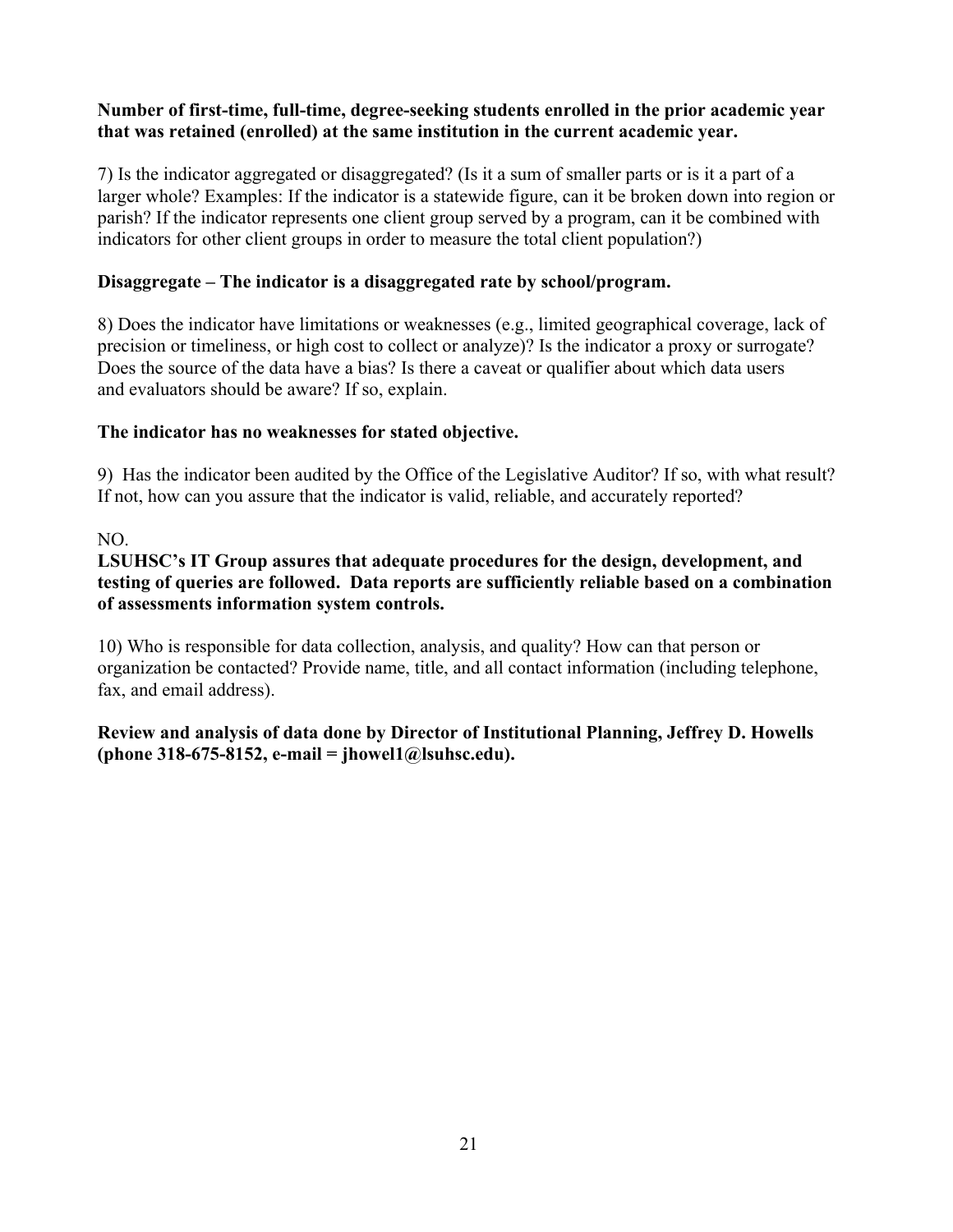#### **Objective I-2: Maintain undergraduate, graduate, and professional graduation rates.**

#### **Indicator: Same Institution Graduation Rate**

#### **LaPAS PI Code: New**

#### **Data Source: PeopleSoft**

 1) What is the type of the indicator? (Input? Output? Outcome? Efficiency? Quality? More than one type?) What is the level at which the indicator will be reported? (Key? Supporting? General Performance Information?)

#### **Type: Outcome Level: Supporting**

2) What is the rationale for the indicator? (Why was this indicator selected? Is it a valid measure of performance targeted in this objective? How does it help tell your performance story?)

#### **The indicator provides valid and reliable measurement of the retention of same institution graduation rate at LSUHSC-S. The IT Group at LSUHSC-S assures that adequate procedures for the design, development, and testing of queries are followed.**

3) How will the indicator be used in management decision making and other agency processes? Will the indicator be used only for internal management purposes or will it also surface for performance based budgeting purposes?

#### **The indicator will be used in ongoing planning and systematic review of relevant institutional goals and objectives and demonstrate the effectiveness of related strategies.**

4) Does the indicator name clearly identify what is being measured? Does the indicator name contain jargon, acronyms or initializations or unclear terms? If so, clarify or define them.

#### **Yes - The indicator clearly identifies what is being measured. No.**

5) What is the source of data for the indicator? (Examples: Internal log or database; external database or publication) What is the frequency and timing of collection and reporting? (For example: Is the information gathered on a monthly, quarterly, semi-annual, or annual basis? How "old" is it when reported? Is it reported on a state fiscal year, federal fiscal year, calendar year, school year, or other basis? Are frequency and timing of collection and reporting consistent?)

#### **The source of data is an internal PeopleSoft report.**

6) How is the indicator calculated? Is this a standard calculation? (For example: highway death rate is the number of highway fatalities per 100,000,000 miles driven. This rate is a standard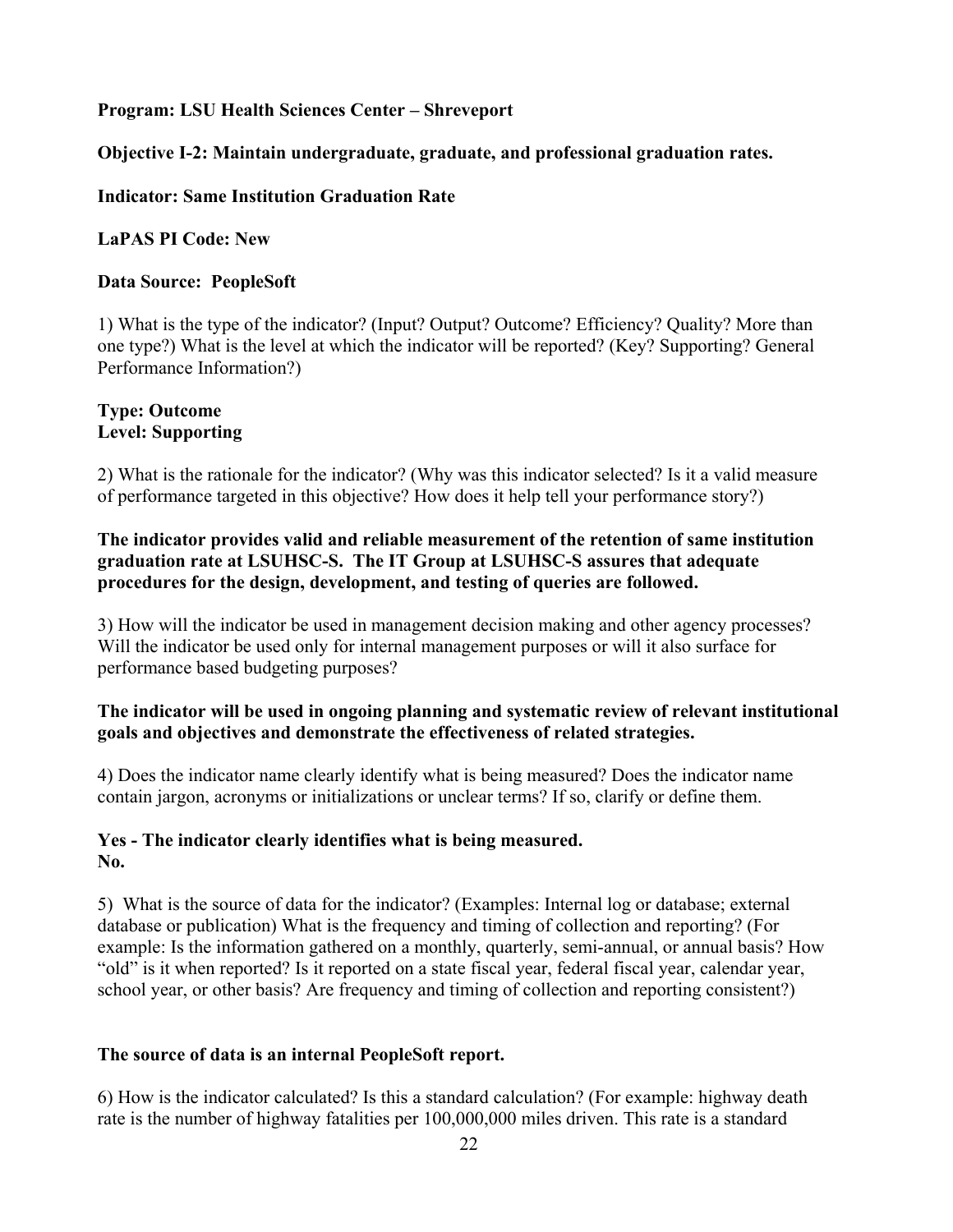calculation used by the National Highway Traffic Safety Administration). Provide the formula or other method used to calculate the indicator. If a nonstandard method is used, explain why. If this indicator is used by more than one agency or program, is the method of calculation consistent? If not, why not?

#### **Number of entering first year, full-time students in the given cohort that complete program within normal length of program divided by total number of entering first year, full-time students in the given cohort.**

 7) Is the indicator aggregated or disaggregated? (Is it a sum of smaller parts or is it a part of a larger whole? Examples: If the indicator is a statewide figure, can it be broken down into region or parish? If the indicator represents one client group served by a program, can it be combined with indicators for other client groups in order to measure the total client population?)

#### **Disaggregate – The indicator is a disaggregated rate by school/program.**

8) Does the indicator have limitations or weaknesses (e.g., limited geographical coverage, lack of precision or timeliness, or high cost to collect or analyze)? Is the indicator a proxy or surrogate? Does the source of the data have a bias? Is there a caveat or qualifier about which data users and evaluators should be aware? If so, explain.

#### **The indicator has no weaknesses for stated objective.**

9) Has the indicator been audited by the Office of the Legislative Auditor? If so, with what result? If not, how can you assure that the indicator is valid, reliable, and accurately reported?

#### NO.

#### **LSUHSC's IT Group assures that adequate procedures for the design, development, and testing of queries are followed. Data reports are sufficiently reliable based on a combination of assessments information system controls.**

10) Who is responsible for data collection, analysis, and quality? How can that person or organization be contacted? Provide name, title, and all contact information (including telephone, fax, and email address).

#### **Review and analysis of data done by Director of Institutional Planning, Jeffrey D. Howells (phone 318-675-8152, e-mail = [jhowel1@lsuhsc.edu](mailto:jhowel1@lsuhsc.edu)).**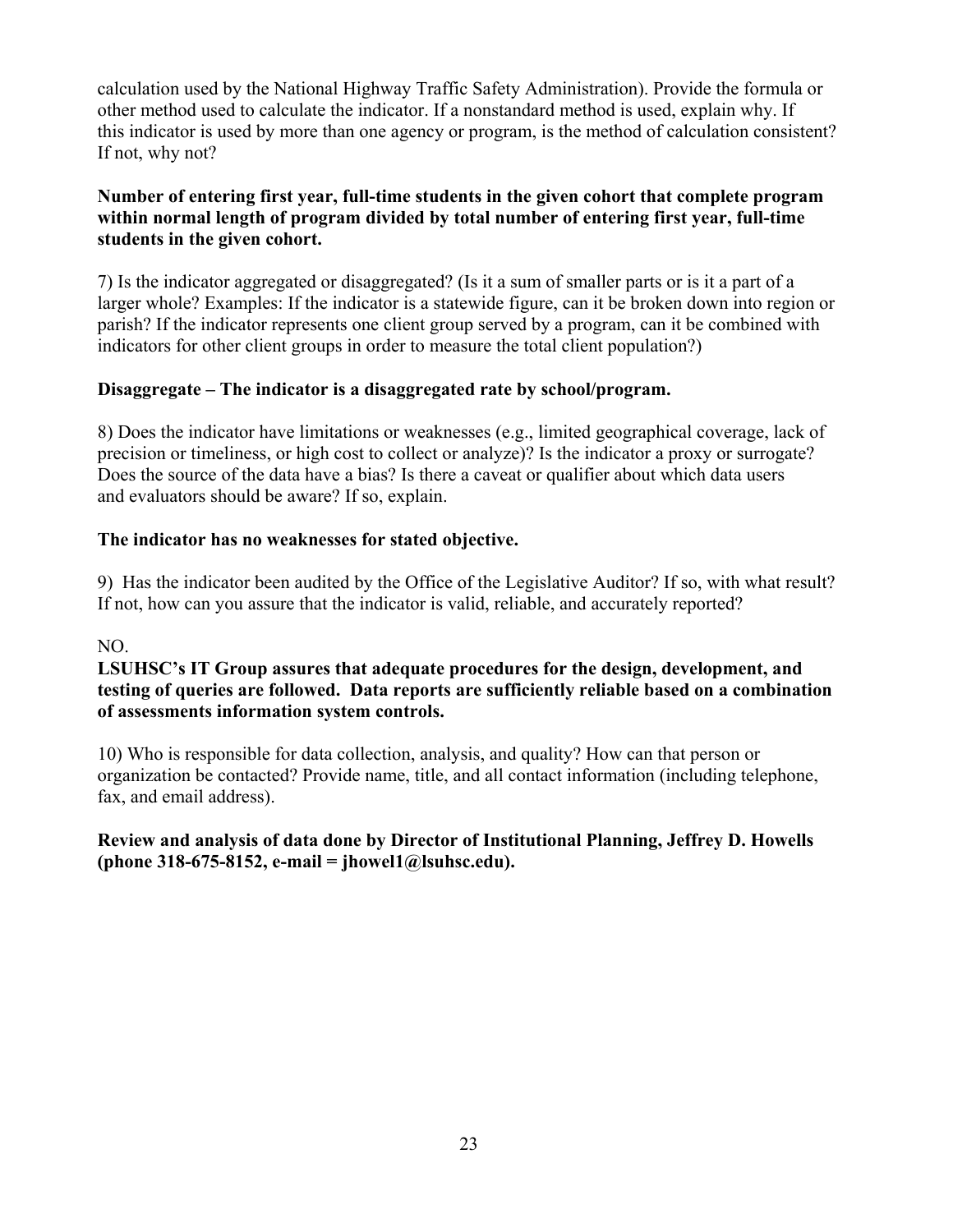#### **Objective I-3: Maintain the percentage of program completers at all levels each year.**

#### **Indicator: Number of program completers by award level**

#### **LaPAS PI Code: New**

#### **Data Source: IPEDS Completions survey, which derived from internal PeopleSoft report.**

 1) What is the type of the indicator? (Input? Output? Outcome? Efficiency? Quality? More than one type?) What is the level at which the indicator will be reported? (Key? Supporting? General Performance Information?)

#### **Type: Output Level: Supporting**

2) What is the rationale for the indicator? (Why was this indicator selected? Is it a valid measure of performance targeted in this objective? How does it help tell your performance story?)

#### **The indicator provides valid and reliable measurement of the number of completers by award level at LSUHSC-S. The LSUHSC's IT Group assures that adequate procedures for the design, development, and testing of queries are followed.**

3) How will the indicator be used in management decision making and other agency processes? Will the indicator be used only for internal management purposes or will it also surface for performance based budgeting purposes?

#### **The indicator will be used in ongoing planning and systematic review of relevant institutional goals and objectives and demonstrate the effectiveness of related strategies.**

4) Does the indicator name clearly identify what is being measured? Does the indicator name contain jargon, acronyms or initializations or unclear terms? If so, clarify or define them.

#### **Yes - The indicator clearly identifies what is being measured. No.**

5) What is the source of data for the indicator? (Examples: Internal log or database; external database or publication) What is the frequency and timing of collection and reporting? (For example: Is the information gathered on a monthly, quarterly, semi-annual, or annual basis? How "old" is it when reported? Is it reported on a state fiscal year, federal fiscal year, calendar year, school year, or other basis? Are frequency and timing of collection and reporting consistent?)

#### **The source of data is the annual IPEDS Completions survey, which is derived from internal PeopleSoft reports.**

6) How is the indicator calculated? Is this a standard calculation? (For example: highway death rate is the number of highway fatalities per 100,000,000 miles driven. This rate is a standard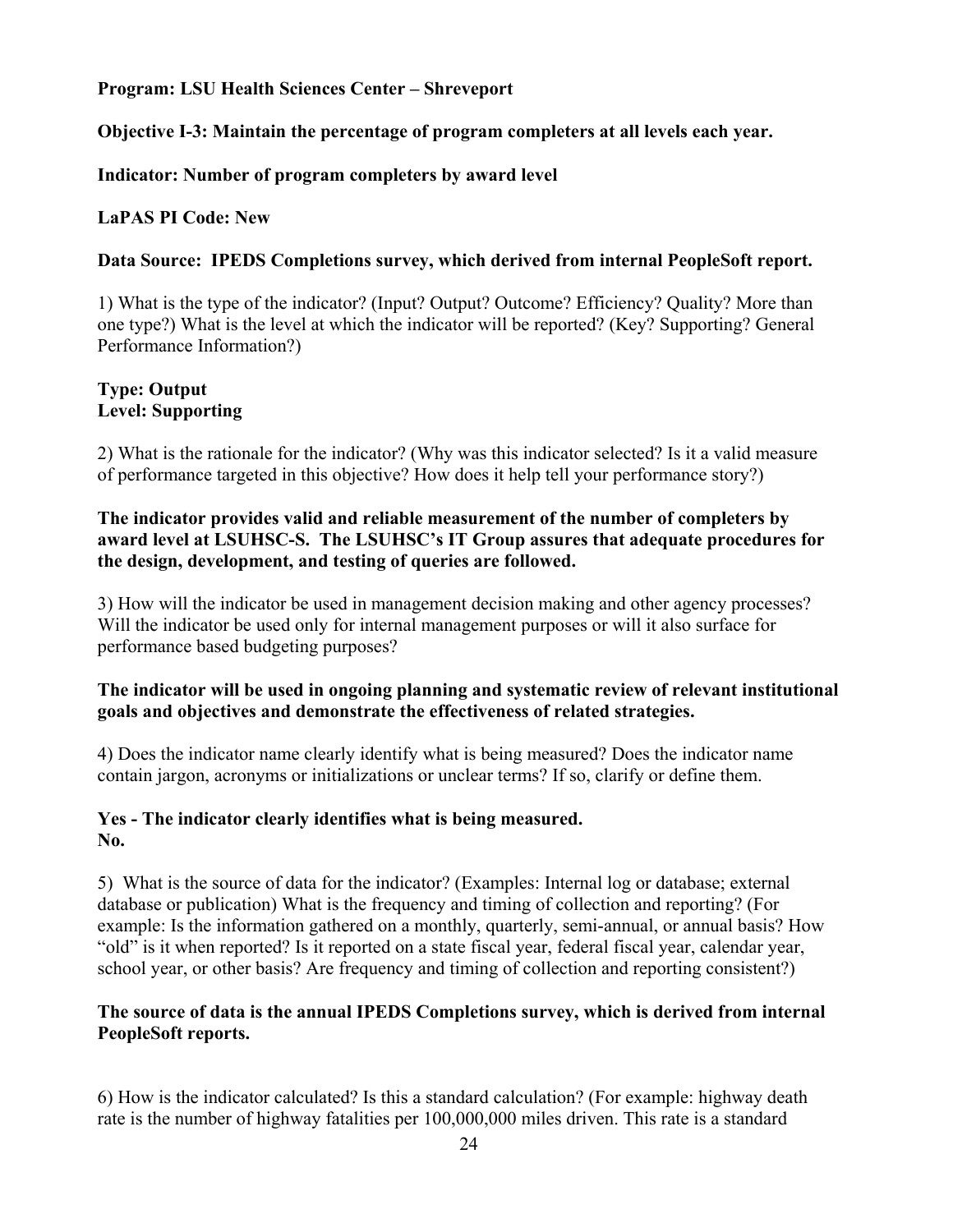calculation used by the National Highway Traffic Safety Administration). Provide the formula or other method used to calculate the indicator. If a nonstandard method is used, explain why. If this indicator is used by more than one agency or program, is the method of calculation consistent? If not, why not?

#### **Number of completers by award level.**

 7) Is the indicator aggregated or disaggregated? (Is it a sum of smaller parts or is it a part of a larger whole? Examples: If the indicator is a statewide figure, can it be broken down into region or parish? If the indicator represents one client group served by a program, can it be combined with indicators for other client groups in order to measure the total client population?)

#### **Disaggregate – The indicator is a disaggregated rate by school and award level.**

8) Does the indicator have limitations or weaknesses (e.g., limited geographical coverage, lack of precision or timeliness, or high cost to collect or analyze)? Is the indicator a proxy or surrogate? Does the source of the data have a bias? Is there a caveat or qualifier about which data users and evaluators should be aware? If so, explain.

#### **The indicator has no weaknesses for stated objective.**

9) Has the indicator been audited by the Office of the Legislative Auditor? If so, with what result? If not, how can you assure that the indicator is valid, reliable, and accurately reported?

#### NO.

#### **LSUHSC's IT Group assures that adequate procedures for the design, development, and testing of queries are followed. Data reports are sufficiently reliable based on a combination of assessments information system controls.**

10) Who is responsible for data collection, analysis, and quality? How can that person or organization be contacted? Provide name, title, and all contact information (including telephone, fax, and email address).

#### **Review and analysis of data done by Director of Institutional Planning, Jeffrey D. Howells (phone 318-675-8152, e-mail = [jhowel1@lsuhsc.edu](mailto:jhowel1@lsuhsc.edu)).**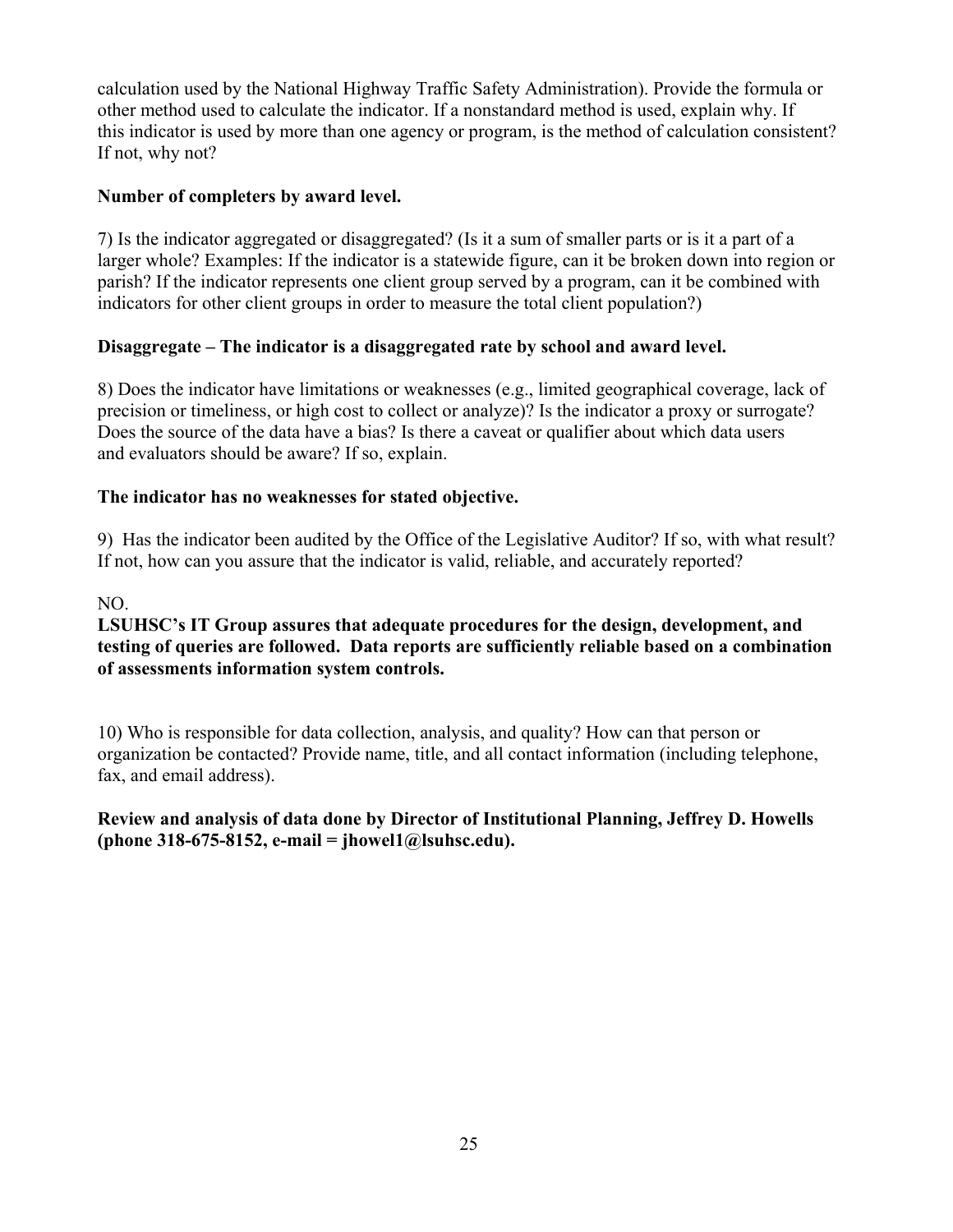#### **Objective I-3: Maintain the percentage of program completers at all levels each year.**

#### **Indicator: Percentage change in completers by award level from baseline**

#### **LaPAS PI Code: New**

#### **Data Source: IPEDS**

 1) What is the type of the indicator? (Input? Output? Outcome? Efficiency? Quality? More than one type?) What is the level at which the indicator will be reported? (Key? Supporting? General Performance Information?)

#### **Type: Outcome Level: Supporting**

2) What is the rationale for the indicator? (Why was this indicator selected? Is it a valid measure of performance targeted in this objective? How does it help tell your performance story?)

#### **The indicator provides valid and reliable measurement of the retention of students from first to second year at LSUHSC-S.**

3) How will the indicator be used in management decision making and other agency processes? Will the indicator be used only for internal management purposes or will it also surface for performance based budgeting purposes?

#### **The indicator will be used in ongoing planning and systematic review of relevant institutional goals and objectives and demonstrate the effectiveness of related strategies.**

4) Does the indicator name clearly identify what is being measured? Does the indicator name contain jargon, acronyms or initializations or unclear terms? If so, clarify or define them.

#### **Yes - The indicator clearly identifies what is being measured. No.**

5) What is the source of data for the indicator? (Examples: Internal log or database; external database or publication) What is the frequency and timing of collection and reporting? (For example: Is the information gathered on a monthly, quarterly, semi-annual, or annual basis? How "old" is it when reported? Is it reported on a state fiscal year, federal fiscal year, calendar year, school year, or other basis? Are frequency and timing of collection and reporting consistent?)

#### **The source of data is the annual IPEDS Completions survey, which is derived from internal PeopleSoft reports.**

6) How is the indicator calculated? Is this a standard calculation? (For example: highway death rate is the number of highway fatalities per 100,000,000 miles driven. This rate is a standard calculation used by the National Highway Traffic Safety Administration). Provide the formula or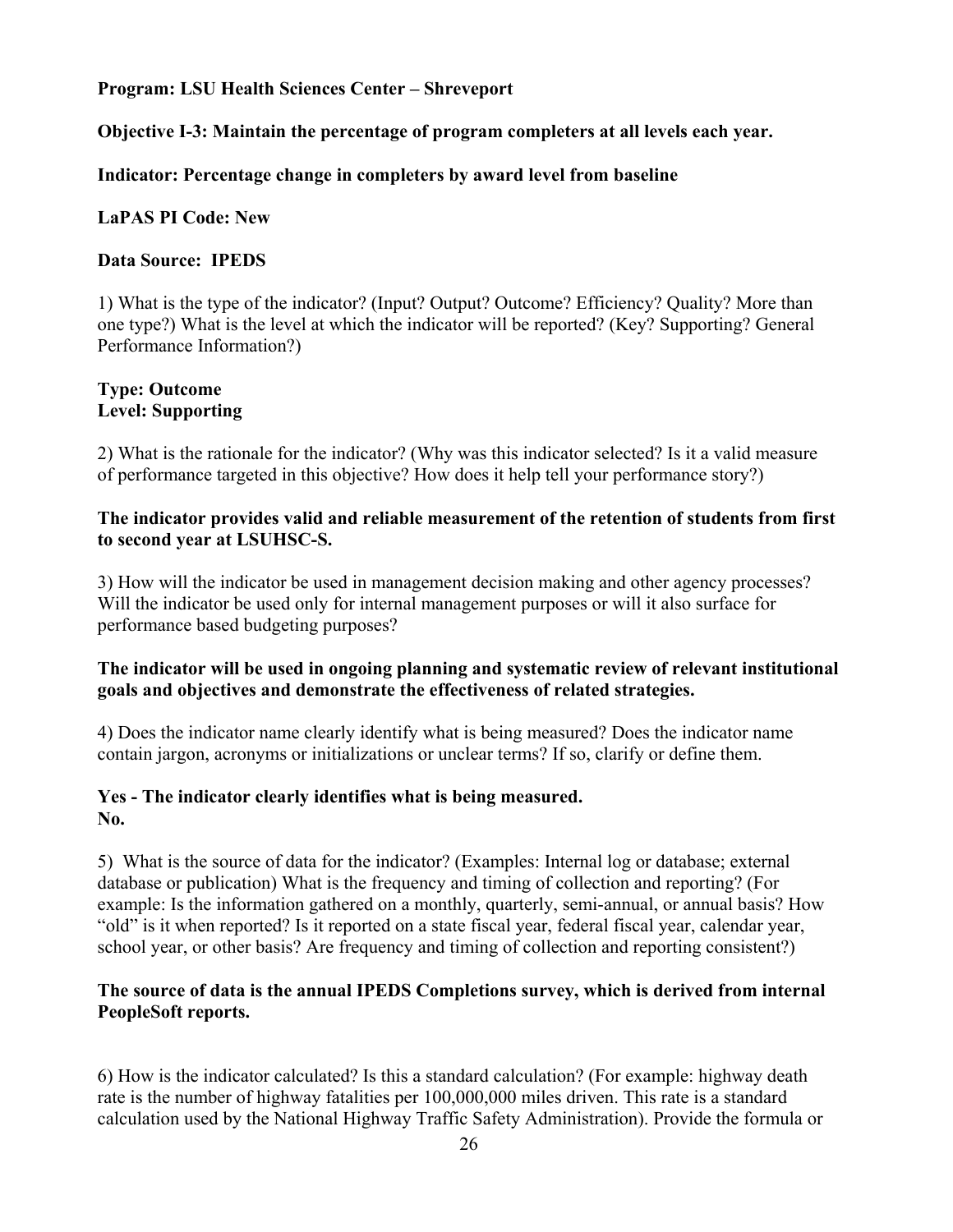other method used to calculate the indicator. If a nonstandard method is used, explain why. If this indicator is used by more than one agency or program, is the method of calculation consistent? If not, why not?

#### **Calculated percent change, subtract the number of baseline completers from the number in the current year and divide by number in the baseline year, calculated for each award level.**

 7) Is the indicator aggregated or disaggregated? (Is it a sum of smaller parts or is it a part of a larger whole? Examples: If the indicator is a statewide figure, can it be broken down into region or parish? If the indicator represents one client group served by a program, can it be combined with indicators for other client groups in order to measure the total client population?)

#### **Disaggregate – The indicator is a disaggregated rate by school and award level.**

8) Does the indicator have limitations or weaknesses (e.g., limited geographical coverage, lack of precision or timeliness, or high cost to collect or analyze)? Is the indicator a proxy or surrogate? Does the source of the data have a bias? Is there a caveat or qualifier about which data users and evaluators should be aware? If so, explain.

#### **The indicator has no weaknesses for stated objective.**

9) Has the indicator been audited by the Office of the Legislative Auditor? If so, with what result? If not, how can you assure that the indicator is valid, reliable, and accurately reported?

#### NO.

#### **LSUHSC's IT Group assures that adequate procedures for the design, development, and testing of queries are followed. Data reports are sufficiently reliable based on a combination of assessments information system controls.**

10) Who is responsible for data collection, analysis, and quality? How can that person or organization be contacted? Provide name, title, and all contact information (including telephone, fax, and email address).

#### **Review and analysis of data done by Director of Institutional Planning, Jeffrey D. Howells (phone 318-675-8152, e-mail = [jhowel1@lsuhsc.edu](mailto:jhowel1@lsuhsc.edu)).**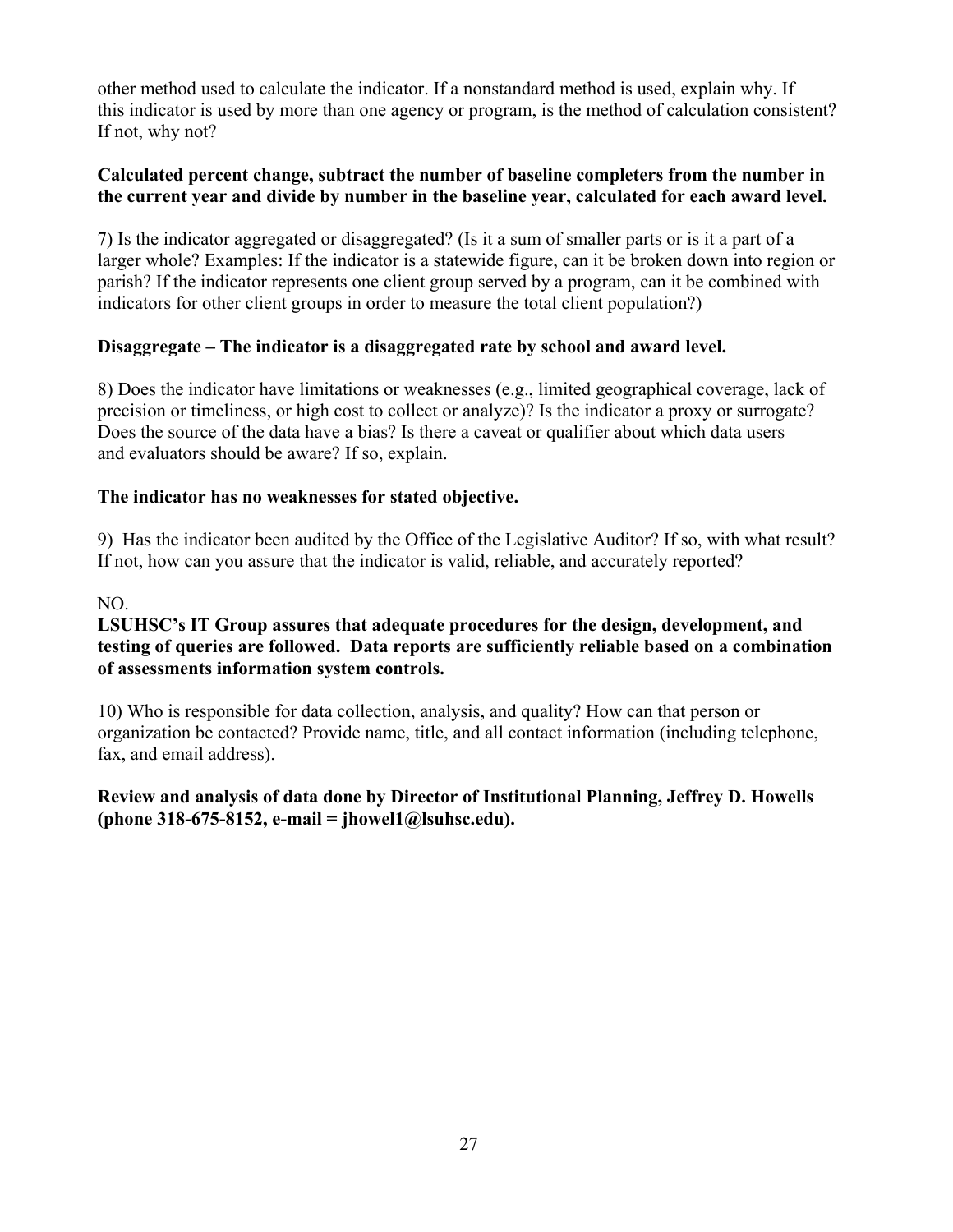#### **Objective I-4: Maintain passage rates on licensure and certification exams and workforce foundational skills.**

#### **Indicator: First-time pass rates on licensure/certification exams**

#### **LaPAS PI Code: New**

#### **Data Source: Medical Curriculum Council at LSUHSC-S**

 1) What is the type of the indicator? (Input? Output? Outcome? Efficiency? Quality? More than one type?) What is the level at which the indicator will be reported? (Key? Supporting? General Performance Information?)

#### **Type: Outcome Level: Supporting**

2) What is the rationale for the indicator? (Why was this indicator selected? Is it a valid measure of performance targeted in this objective? How does it help tell your performance story?)

#### **These standardized exams provide validated national benchmarks and are important tools used to evaluate the effectiveness of the curriculum.**

3) How will the indicator be used in management decision making and other agency processes? Will the indicator be used only for internal management purposes or will it also surface for performance based budgeting purposes?

#### **These indicators will be used in ongoing curriculum planning and review processes to bring about continuing improvement.**

4) Does the indicator name clearly identify what is being measured? Does the indicator name contain jargon, acronyms or initializations or unclear terms? If so, clarify or define them.

#### **Yes. USMLE= United States Medical Licensing Examination.**

5) What is the source of data for the indicator? (Examples: Internal log or database; external database or publication) What is the frequency and timing of collection and reporting? (For example: Is the information gathered on a monthly, quarterly, semi-annual, or annual basis? How "old" is it when reported? Is it reported on a state fiscal year, federal fiscal year, calendar year, school year, or other basis? Are frequency and timing of collection and reporting consistent?)

**The source of data for the indicator is the National Board of Medical Examiners (NBME). Data is reported annually when all yearly cohort scores are available and national pass rates have been calculated for that year by the NBME. For each examination, the composite of results for a yearly cohort is reported to the School of Medicine by the NBME 6-8 weeks after the entire cohort has taken that examination.** 

6) How is the indicator calculated? Is this a standard calculation? (For example: highway death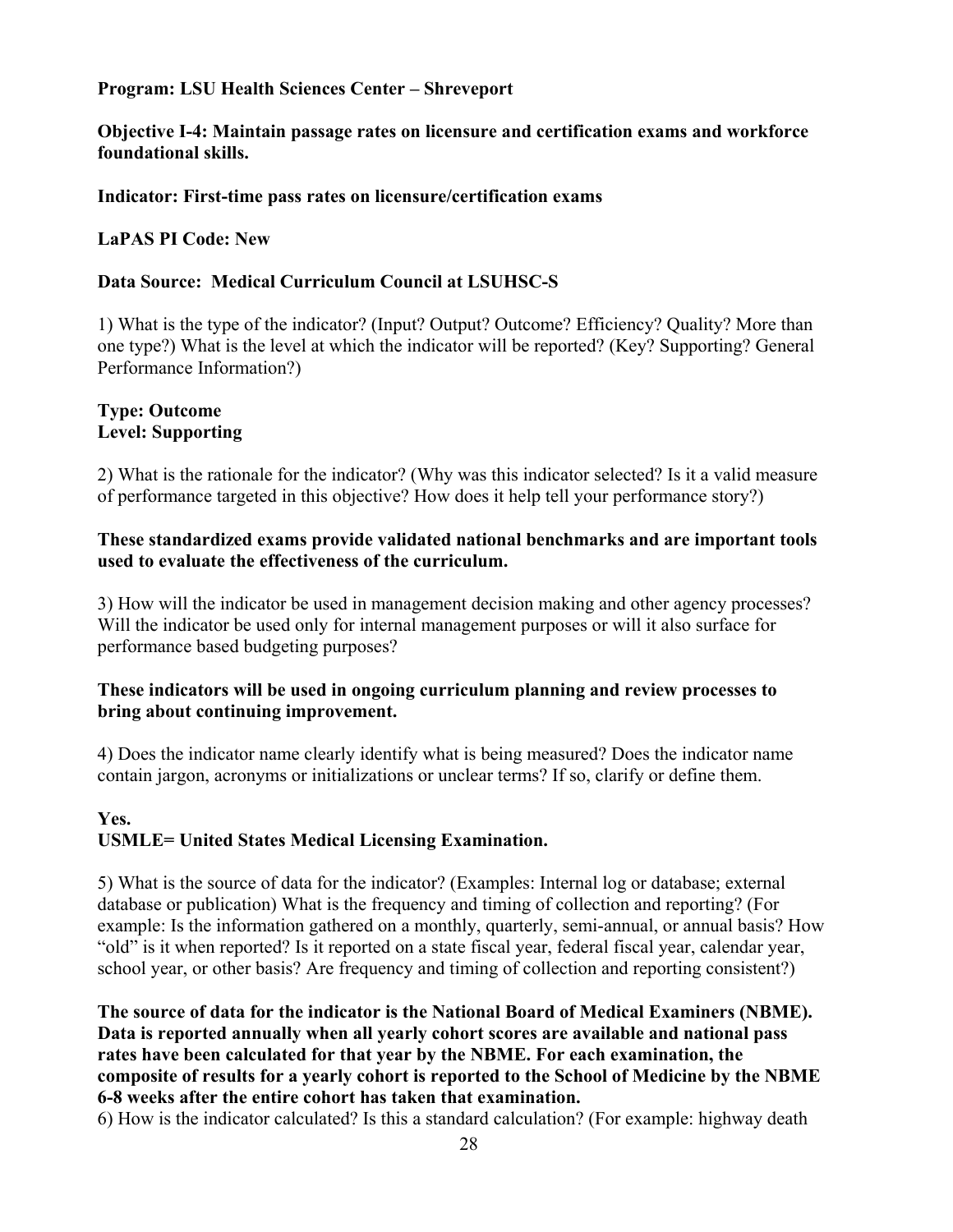rate is the number of highway fatalities per 100,000,000 miles driven. This rate is a standard calculation used by the National Highway Traffic Safety Administration). Provide the formula or other method used to calculate the indicator. If a nonstandard method is used, explain why. If this indicator is used by more than one agency or program, is the method of calculation consistent? If not, why not?

**Standard calculation:**  $A/B \geq (A'/B') - 3$ **Where, A = total LSUHSC-S first-time test passers B = total LSUHSC-S first-time test takers A' = total national first-time test passers B' = total national first-time test takers**

 7) Is the indicator aggregated or disaggregated? (Is it a sum of smaller parts or is it a part of a larger whole? Examples: If the indicator is a statewide figure, can it be broken down into region or parish? If the indicator represents one client group served by a program, can it be combined with indicators for other client groups in order to measure the total client population?)

#### **Disaggregated -- Indicator represents LSUHSC-S student cohorts and cannot be broken down further.**

8) Does the indicator have limitations or weaknesses (e.g., limited geographical coverage, lack of precision or timeliness, or high cost to collect or analyze)? Is the indicator a proxy or surrogate? Does the source of the data have a bias? Is there a caveat or qualifier about which data users and evaluators should be aware? If so, explain.

#### **The indicator has no weaknesses for stated objective.**

9) Has the indicator been audited by the Office of the Legislative Auditor? If so, with what result? If not, how can you assure that the indicator is valid, reliable, and accurately reported?

#### **No.**

#### **The results are maintained and reviewed by the School of Medicine and its Medical Curriculum Council.**

10) Who is responsible for data collection, analysis, and quality? How can that person or organization be contacted? Provide name, title, and all contact information (including telephone, fax, and email address).

**USMLE data collection done by Provost, Vice Chancellor, Senior Associate Dean for Academic Affairs, Jane M. Eggerstedt MD (phone 318-675-6124, e-mail= [jegger@lsuhsc.edu](mailto:jegger@lsuhsc.edu)) and the Medical Curriculum Council (MCC).The information will be submitted to the LSUHSC-S Budget Office -- Phone 318.675.6804, Fax 318.675.8412 and Email [FJacob@lsuhsc.edu](mailto:FJacob@lsuhsc.edu).**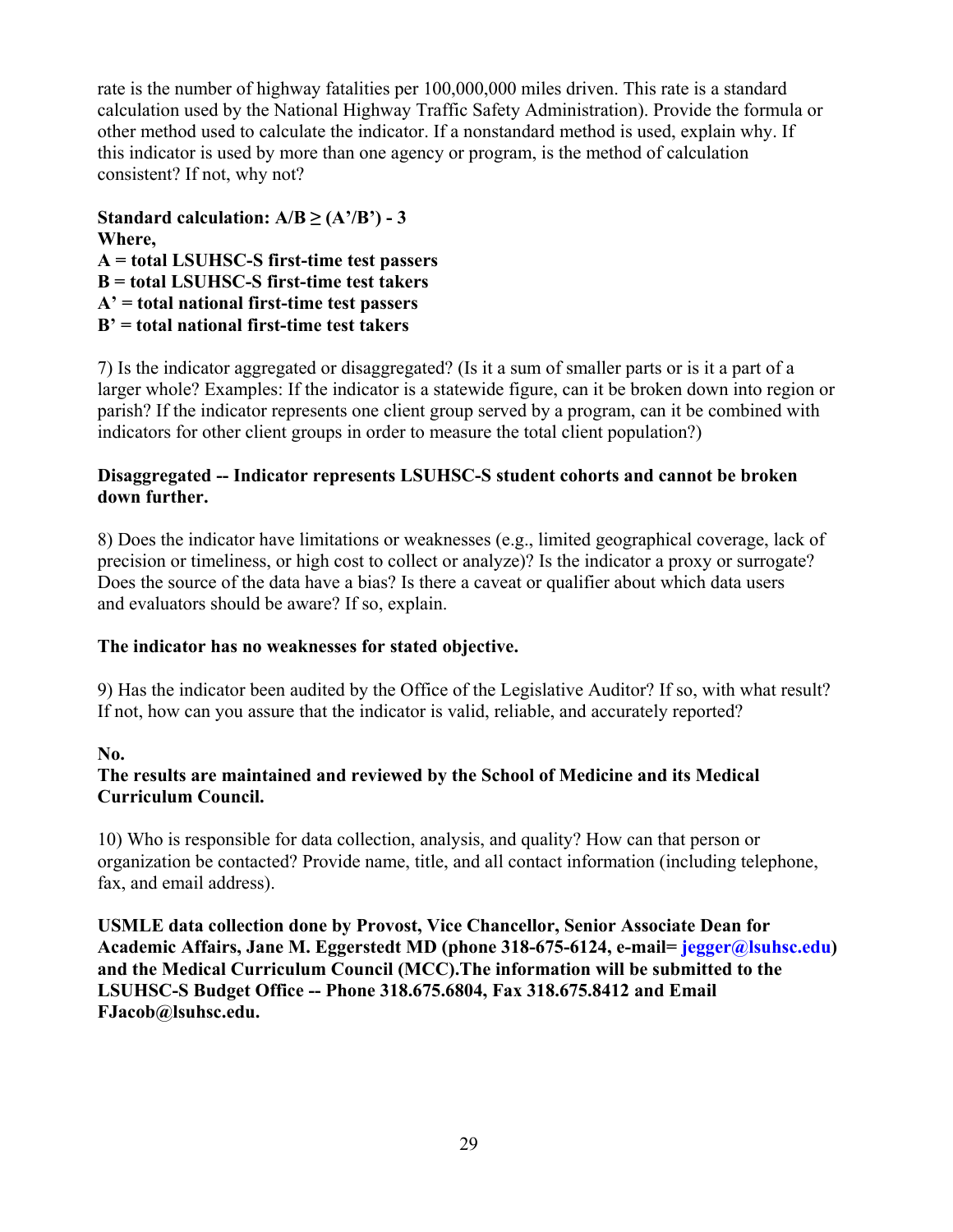#### **Objective I-5.1: Increase the quantity of student applicant pool by 2021.**

#### **Indicator: Number of applicants**

#### **LaPAS PI Code: New**

#### **Data Source: Database in Office of Graduate Studies**

 1) What is the type of the indicator? (Input? Output? Outcome? Efficiency? Quality? More than one type?) What is the level at which the indicator will be reported? (Key? Supporting? General Performance Information?)

#### **Type: Output Level: Supporting**

2) What is the rationale for the indicator? (Why was this indicator selected? Is it a valid measure of performance targeted in this objective? How does it help tell your performance story?)

#### **This indicator will measure the number of applicants. This measure is an indicator of interest in attending graduate school at LSUHSC-Shreveport.**

3) How will the indicator be used in management decision making and other agency processes? Will the indicator be used only for internal management purposes or will it also surface for performance based budgeting purposes?

#### **Results will be used to assess interest in our graduate program.**

4) Does the indicator name clearly identify what is being measured? Does the indicator name contain jargon, acronyms or initializations or unclear terms? If so, clarify or define them. **Yes.** 

#### **No.**

5) What is the source of data for the indicator? (Examples: Internal log or database; external database or publication) What is the frequency and timing of collection and reporting? (For example: Is the information gathered on a monthly, quarterly, semi-annual, or annual basis? How "old" is it when reported? Is it reported on a state fiscal year, federal fiscal year, calendar year, school year, or other basis? Are frequency and timing of collection and reporting consistent?)

#### **GradCAS database and internal database used to track the number of applicants. Numbers will be obtained once a year at the start of the academic year in August.**

6) How is the indicator calculated? Is this a standard calculation? (For example: highway death rate is the number of highway fatalities per 100,000,000 miles driven. This rate is a standard calculation used by the National Highway Traffic Safety Administration). Provide the formula or other method used to calculate the indicator. If a nonstandard method is used, explain why. If this indicator is used by more than one agency or program, is the method of calculation consistent? If not, why not?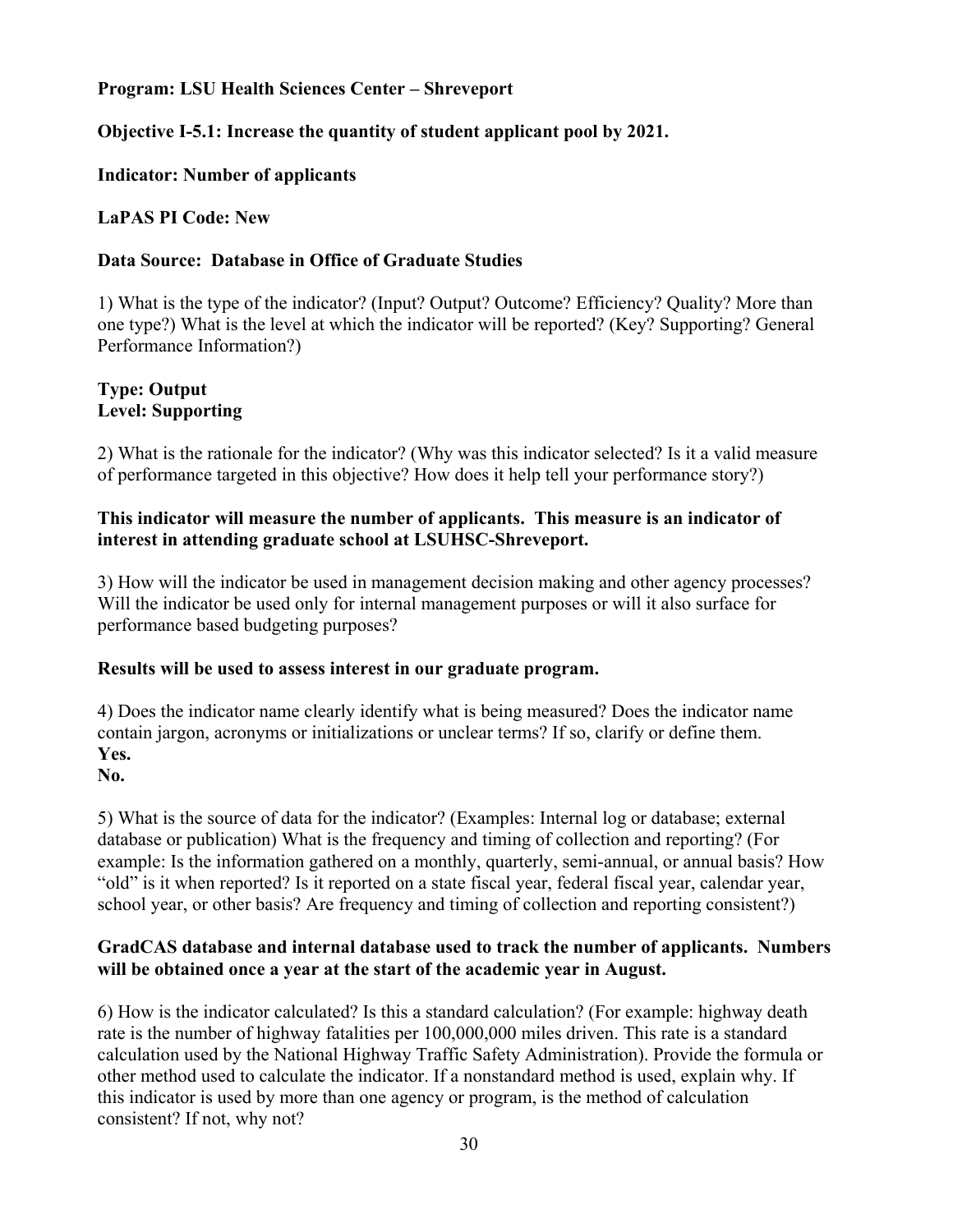#### **Count the total number of applicants. Values for each year are compared to values from the previous years.**

 7) Is the indicator aggregated or disaggregated? (Is it a sum of smaller parts or is it a part of a larger whole? Examples: If the indicator is a statewide figure, can it be broken down into region or parish? If the indicator represents one client group served by a program, can it be combined with indicators for other client groups in order to measure the total client population?)

#### **Disaggregate.**

8) Does the indicator have limitations or weaknesses (e.g., limited geographical coverage, lack of precision or timeliness, or high cost to collect or analyze)? Is the indicator a proxy or surrogate? Does the source of the data have a bias? Is there a caveat or qualifier about which data users and evaluators should be aware? If so, explain.

#### **No real weaknesses**

9) Has the indicator been audited by the Office of the Legislative Auditor? If so, with what result? If not, how can you assure that the indicator is valid, reliable, and accurately reported?

#### **No.**

#### **The information is obtained through the GradCAS database and internal database. Reports are sufficiently reliable based on a combination of assessments information system controls.**

10) Who is responsible for data collection, analysis, and quality? How can that person or organization be contacted? Provide name, title, and all contact information (including telephone, fax, and email address).

**The Office of Graduate Studies will be responsible for data collection, analysis and quality. Contact information for the Office of Graduate studies is phone, 318-675-7572; fax, 318-675- 4343; email, [ktatch@lsuhsc.edu.](mailto:ktatch@lsuhsc.edu)**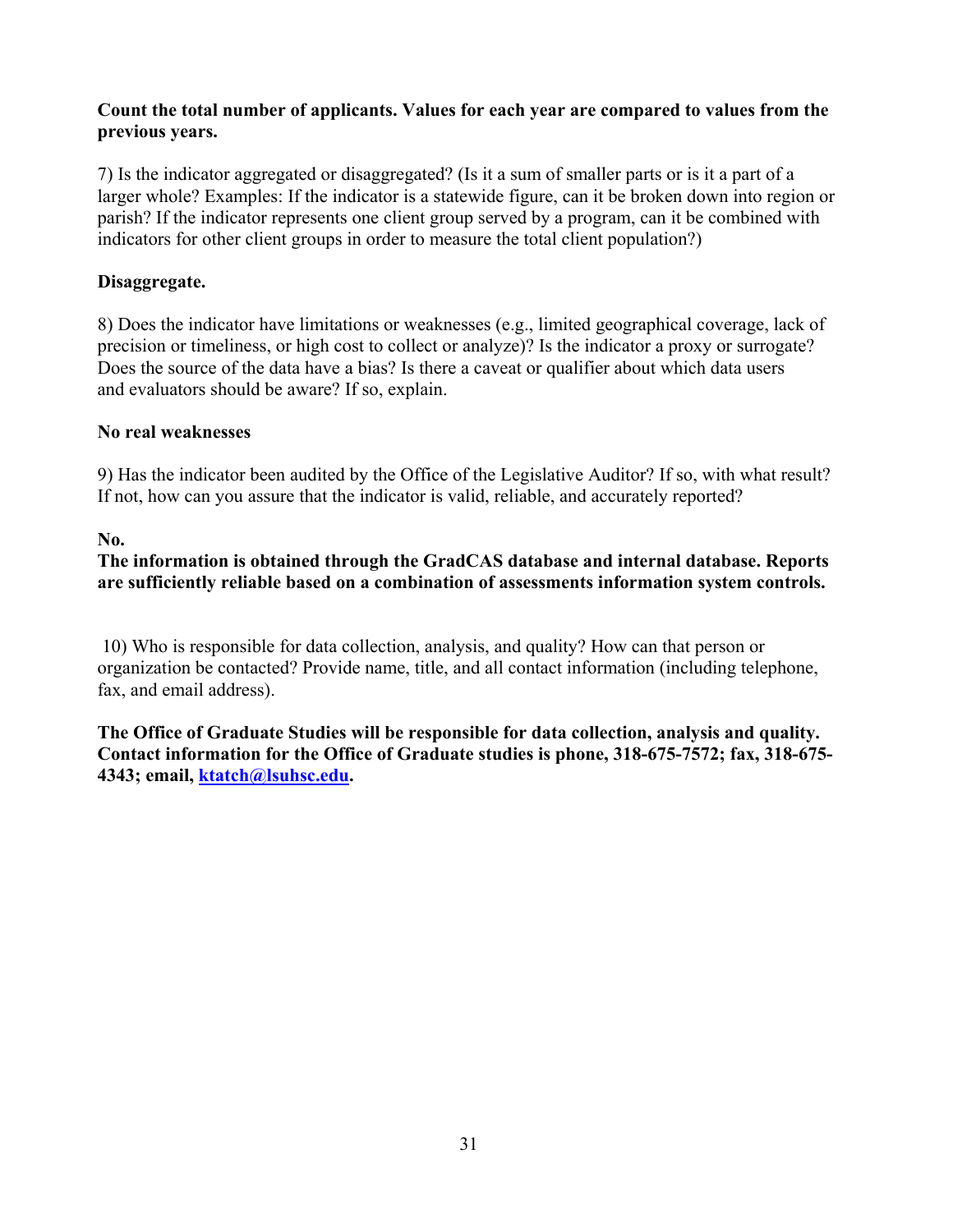#### **Objective I-5.1: Increase the quantity of our student applicant pool by 2021.**

#### **Indicator: Increase in the number of applicants**

#### **LaPAS PI Code: New**

#### **Data Source: Database in Office of Graduate Studies**

 1) What is the type of the indicator? (Input? Output? Outcome? Efficiency? Quality? More than one type?) What is the level at which the indicator will be reported? (Key? Supporting? General Performance Information?)

#### **Type: Outcome Level: Supporting**

2) What is the rationale for the indicator? (Why was this indicator selected? Is it a valid measure of performance targeted in this objective? How does it help tell your performance story?)

#### **This indicator will measure the number of applicants. This measure is and indicator of interest in attending graduate school at LSUHSC-Shreveport.**

3) How will the indicator be used in management decision making and other agency processes? Will the indicator be used only for internal management purposes or will it also surface for performance based budgeting purposes?

#### **Results will be used to assess interest in our graduate program.**

4) Does the indicator name clearly identify what is being measured? Does the indicator name contain jargon, acronyms or initializations or unclear terms? If so, clarify or define them. **Yes.** 

#### **No.**

5) What is the source of data for the indicator? (Examples: Internal log or database; external database or publication) What is the frequency and timing of collection and reporting? (For example: Is the information gathered on a monthly, quarterly, semi-annual, or annual basis? How "old" is it when reported? Is it reported on a state fiscal year, federal fiscal year, calendar year, school year, or other basis? Are frequency and timing of collection and reporting consistent?)

#### **GradCAS database and internal database used to track the number of applicants. Numbers will be obtained once a year at the start of the academic year in August.**

6) How is the indicator calculated? Is this a standard calculation? (For example: highway death rate is the number of highway fatalities per 100,000,000 miles driven. This rate is a standard calculation used by the National Highway Traffic Safety Administration). Provide the formula or other method used to calculate the indicator. If a nonstandard method is used, explain why. If this indicator is used by more than one agency or program, is the method of calculation consistent? If not, why not?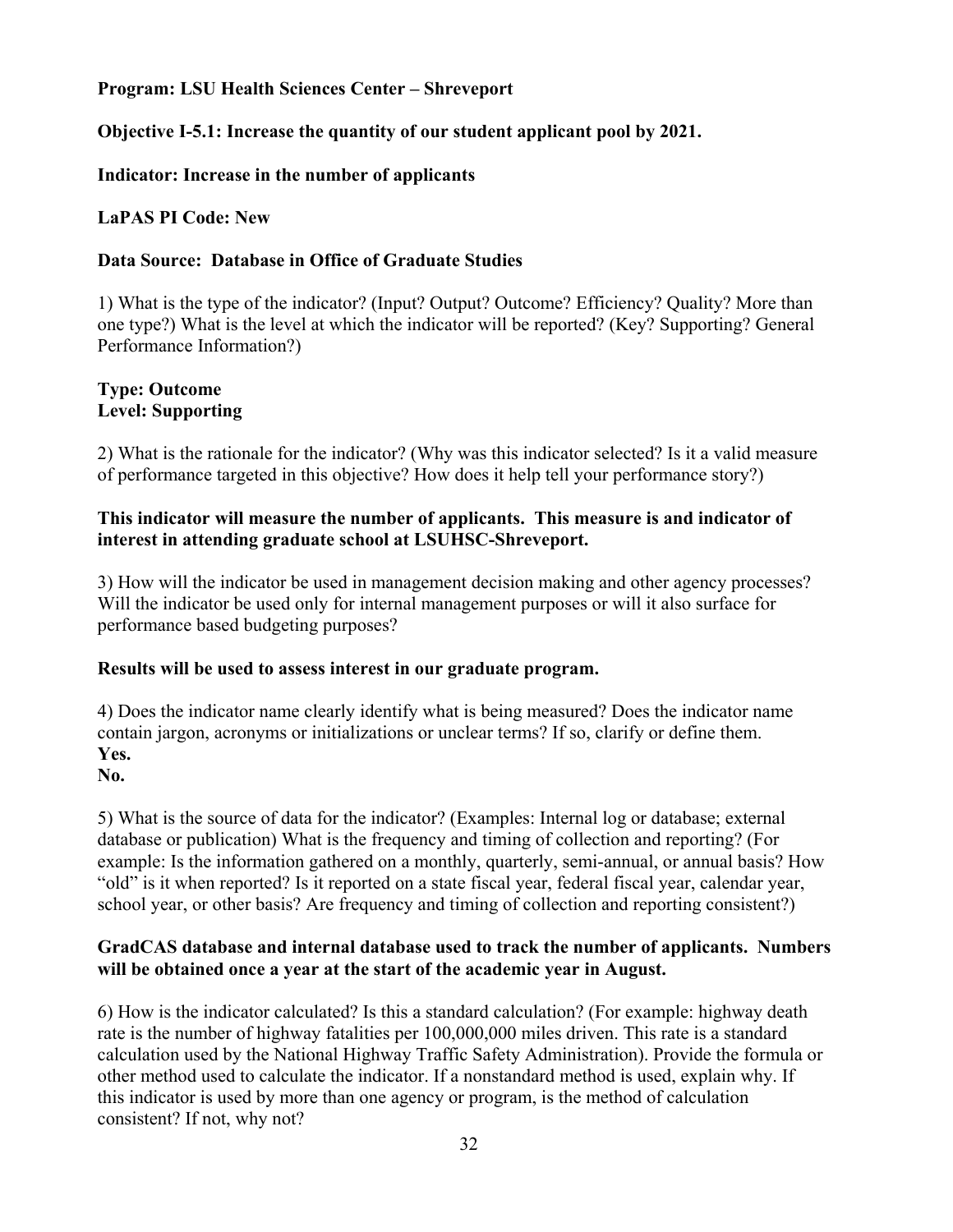#### **Count the total number of applicants. Values for each year are compared to values from the previous years. The baseline will be the 2018-2019 academic year.**

 7) Is the indicator aggregated or disaggregated? (Is it a sum of smaller parts or is it a part of a larger whole? Examples: If the indicator is a statewide figure, can it be broken down into region or parish? If the indicator represents one client group served by a program, can it be combined with indicators for other client groups in order to measure the total client population?)

#### **Disaggregated.**

8) Does the indicator have limitations or weaknesses (e.g., limited geographical coverage, lack of precision or timeliness, or high cost to collect or analyze)? Is the indicator a proxy or surrogate? Does the source of the data have a bias? Is there a caveat or qualifier about which data users and evaluators should be aware? If so, explain.

#### **No real weaknesses**

9) Has the indicator been audited by the Office of the Legislative Auditor? If so, with what result? If not, how can you assure that the indicator is valid, reliable, and accurately reported?

#### **No.**

#### **The information is obtained through the GradCAS database and internal database. Reports are sufficiently reliable based on a combination of assessments information system controls.**

10) Who is responsible for data collection, analysis, and quality? How can that person or organization be contacted? Provide name, title, and all contact information (including telephone, fax, and email address).

**The Office of Graduate Studies will be responsible for data collection. Contact information for the Office of Graduate studies is Associate Dean for School of Graduate Studies Kelly Tatchell, PhD, phone, 318-675-7572; fax, 318-675-4343; email, [ktatch@lsuhsc.edu](mailto:ktatch@lsuhsc.edu).**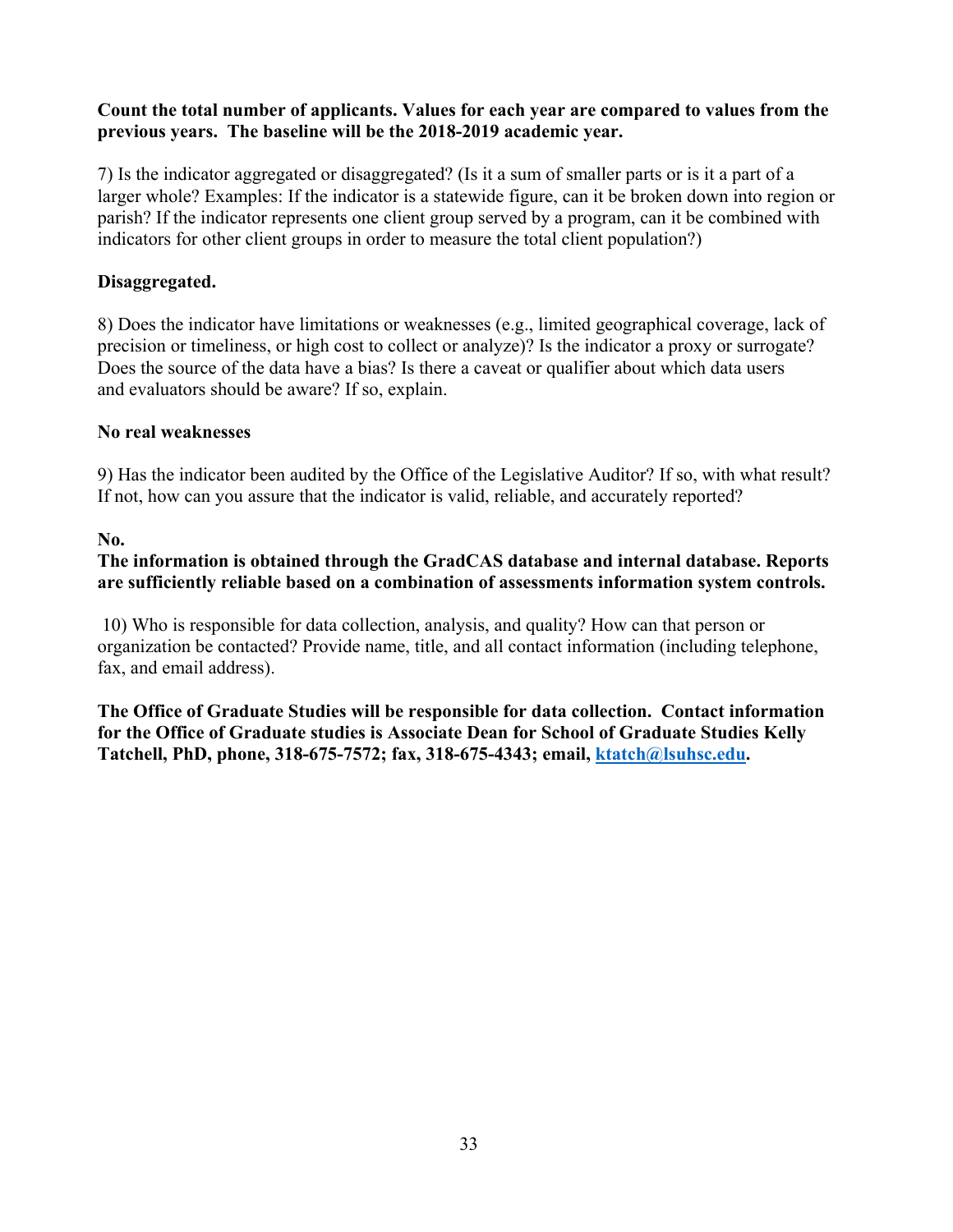#### **Objective I-5.2: Increase the quality of student applicant pool by 2021.**

#### **Indicator: The aggregate GPA and GRE scores of LSUHSC-S applicants.**

#### **LaPAS PI Code: New**

#### **Data Source: Database at GradCAS and in the Office of Graduate Studies.**

 1) What is the type of the indicator? (Input? Output? Outcome? Efficiency? Quality? More than one type?) What is the level at which the indicator will be reported? (Key? Supporting? General Performance Information?)

#### **Type: Outcome Level: Supporting**

2) What is the rationale for the indicator? (Why was this indicator selected? Is it a valid measure of performance targeted in this objective? How does it help tell your performance story?)

#### **This indicator will measure the quality of applicants.**

3) How will the indicator be used in management decision making and other agency processes? Will the indicator be used only for internal management purposes or will it also surface for performance based budgeting purposes?

#### **Results will be used to track the quality of applicants.**

4) Does the indicator name clearly identify what is being measured? Does the indicator name contain jargon, acronyms or initializations or unclear terms? If so, clarify or define them.

## **Yes.**

**No.** 

5) What is the source of data for the indicator? (Examples: Internal log or database; external database or publication) What is the frequency and timing of collection and reporting? (For example: Is the information gathered on a monthly, quarterly, semi-annual, or annual basis? How "old" is it when reported? Is it reported on a state fiscal year, federal fiscal year, calendar year, school year, or other basis? Are frequency and timing of collection and reporting consistent?)

#### **GradCAS database and internal database used to track the quality of applicants. Numbers will be obtained once a year at the start of the academic year in August.**

6) How is the indicator calculated? Is this a standard calculation? (For example: highway death rate is the number of highway fatalities per 100,000,000 miles driven. This rate is a standard calculation used by the National Highway Traffic Safety Administration). Provide the formula or other method used to calculate the indicator. If a nonstandard method is used, explain why. If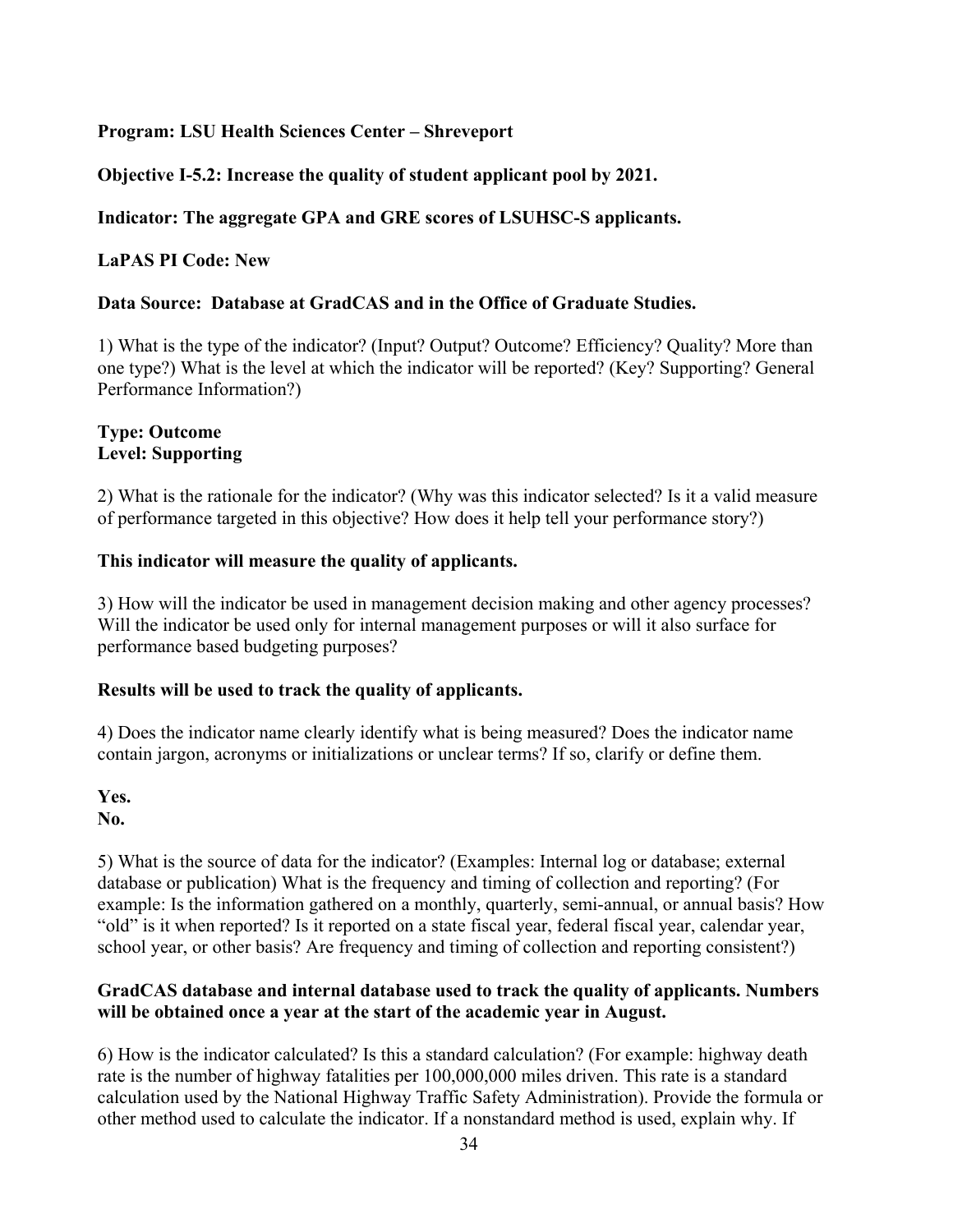this indicator is used by more than one agency or program, is the method of calculation consistent? If not, why not?

#### **Calculate the average GRE and GPA for all applicants. Values for each year are compared to values from the previous years.**

 7) Is the indicator aggregated or disaggregated? (Is it a sum of smaller parts or is it a part of a larger whole? Examples: If the indicator is a statewide figure, can it be broken down into region or parish? If the indicator represents one client group served by a program, can it be combined with indicators for other client groups in order to measure the total client population?)

#### **Aggregate.**

8) Does the indicator have limitations or weaknesses (e.g., limited geographical coverage, lack of precision or timeliness, or high cost to collect or analyze)? Is the indicator a proxy or surrogate? Does the source of the data have a bias? Is there a caveat or qualifier about which data users and evaluators should be aware? If so, explain.

#### **No real weaknesses – These indicators are standard metrics used to measure the quality of applicants for graduate school.**

9) Has the indicator been audited by the Office of the Legislative Auditor? If so, with what result? If not, how can you assure that the indicator is valid, reliable, and accurately reported?

#### **No.**

#### **The information is obtained through the GradCAS database and internal database. Reports are sufficiently reliable based on a combination of assessments information system controls.**

10) Who is responsible for data collection, analysis, and quality? How can that person or organization be contacted? Provide name, title, and all contact information (including telephone, fax, and email address).

**The Office of Graduate Studies will be responsible for data collection, analysis and quality. Contact information for the Office of Graduate studies is Associate Dean for School of Graduate Studies Kelly Tatchell, PhD,phone, 318-675-7572; fax, 318-675-4343; email, [ktatch@lsuhsc.edu](mailto:ktatch@lsuhsc.edu).**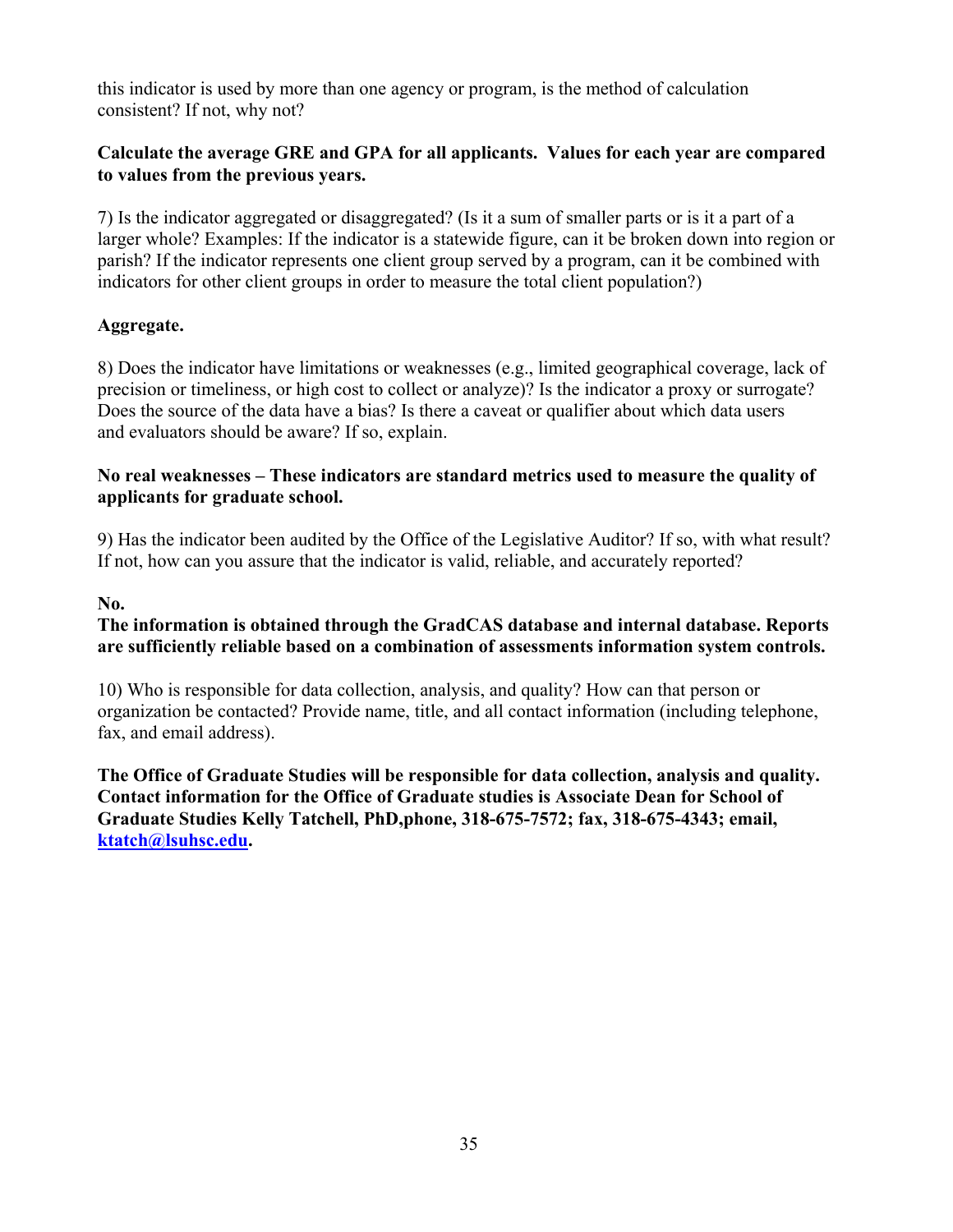#### **Objective I-5.2: Increase the quality of our student applicant pool by 2021.**

**Indicator:** Increase in the aggregate GPA and GRE scores of our applicants

#### **LaPAS PI Code: New**

#### **Data Source: Database at GradCAS and in the Office of Graduate Studies**

 1) What is the type of the indicator? (Input? Output? Outcome? Efficiency? Quality? More than one type?) What is the level at which the indicator will be reported? (Key? Supporting? General Performance Information?)

#### **Type: Outcome Level: Supporting**

2) What is the rationale for the indicator? (Why was this indicator selected? Is it a valid measure of performance targeted in this objective? How does it help tell your performance story?)

#### **This indicator will measure the quality of applicants.**

3) How will the indicator be used in management decision making and other agency processes? Will the indicator be used only for internal management purposes or will it also surface for performance based budgeting purposes?

#### **Results will be used to track the quality of applicants.**

4) Does the indicator name clearly identify what is being measured? Does the indicator name contain jargon, acronyms or initializations or unclear terms? If so, clarify or define them. **Yes.** 

### **No.**

5) What is the source of data for the indicator? (Examples: Internal log or database; external database or publication) What is the frequency and timing of collection and reporting? (For example: Is the information gathered on a monthly, quarterly, semi-annual, or annual basis? How "old" is it when reported? Is it reported on a state fiscal year, federal fiscal year, calendar year, school year, or other basis? Are frequency and timing of collection and reporting consistent?)

#### **GradCAS database and internal database used to track the quality of applicants. Numbers will be obtained once a year at the start of the academic year in August.**

6) How is the indicator calculated? Is this a standard calculation? (For example: highway death rate is the number of highway fatalities per 100,000,000 miles driven. This rate is a standard calculation used by the National Highway Traffic Safety Administration). Provide the formula or other method used to calculate the indicator. If a nonstandard method is used, explain why. If this indicator is used by more than one agency or program, is the method of calculation consistent? If not, why not?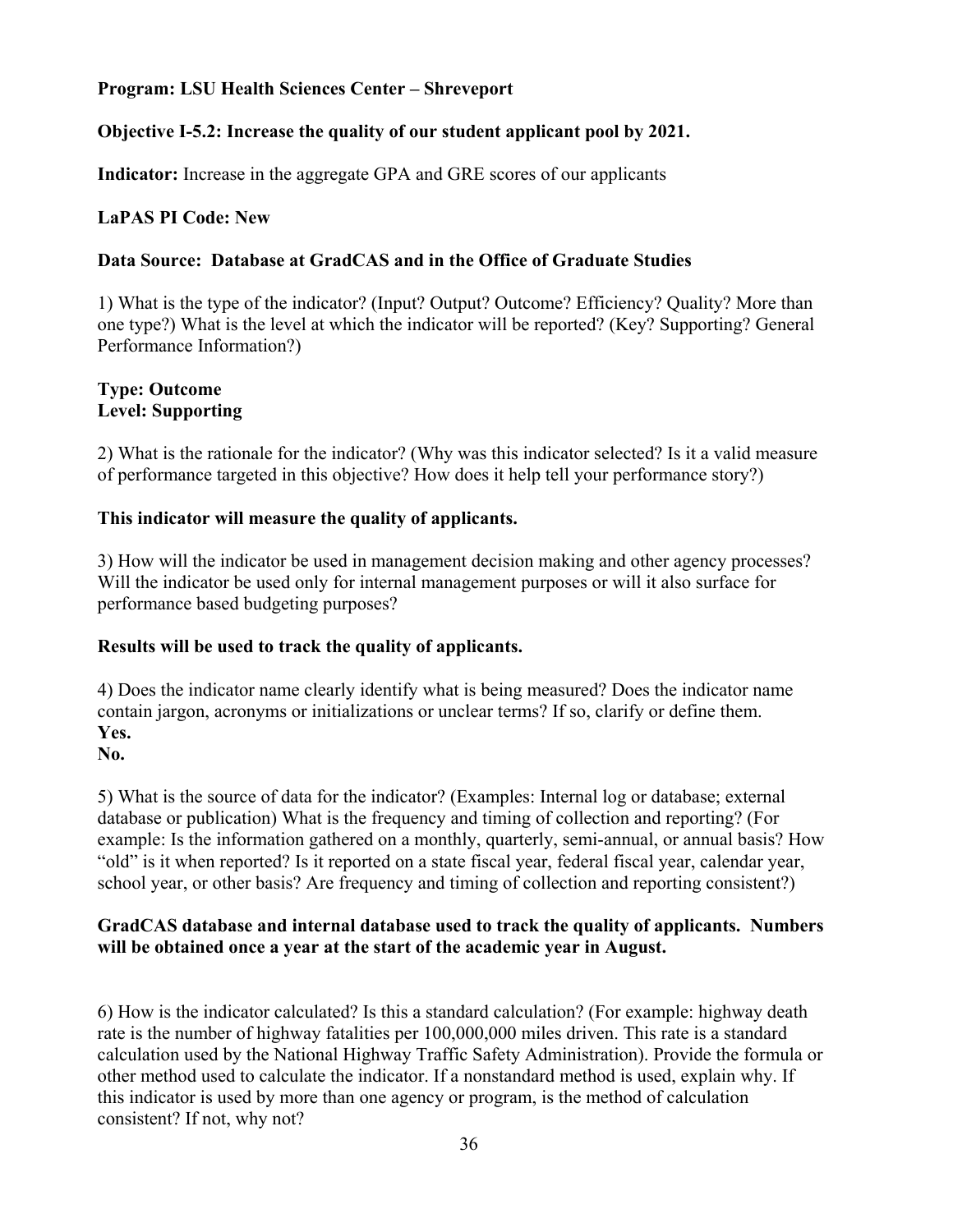#### **Calculate the average GRE and GPA for all applicants. Values for each year are compared to values from the previous years. The baseline will be the 2018-2019 academic year.**

 7) Is the indicator aggregated or disaggregated? (Is it a sum of smaller parts or is it a part of a larger whole? Examples: If the indicator is a statewide figure, can it be broken down into region or parish? If the indicator represents one client group served by a program, can it be combined with indicators for other client groups in order to measure the total client population?)

# **Aggregate.**

8) Does the indicator have limitations or weaknesses (e.g., limited geographical coverage, lack of precision or timeliness, or high cost to collect or analyze)? Is the indicator a proxy or surrogate? Does the source of the data have a bias? Is there a caveat or qualifier about which data users and evaluators should be aware? If so, explain.

#### **No real weaknesses – These indicators are standard metrics used to measure the quality of applicants for graduate school.**

9) Has the indicator been audited by the Office of the Legislative Auditor? If so, with what result? If not, how can you assure that the indicator is valid, reliable, and accurately reported?

#### **No.**

# **The information is obtained through the GradCAS database and internal database. Reports are sufficiently reliable based on a combination of assessments information system controls.**

10) Who is responsible for data collection, analysis, and quality? How can that person or organization be contacted? Provide name, title, and all contact information (including telephone, fax, and email address).

**The Office of Graduate Studies will be responsible for data collection, analysis and quality. Contact information for the Office of Graduate studies is Associate Dean for School of Graduate Studies Kelly Tatchell, PhD, phone, 318-675-7572; fax, 318-675-4343; email, [ktatch@lsuhsc.edu](mailto:ktatch@lsuhsc.edu)**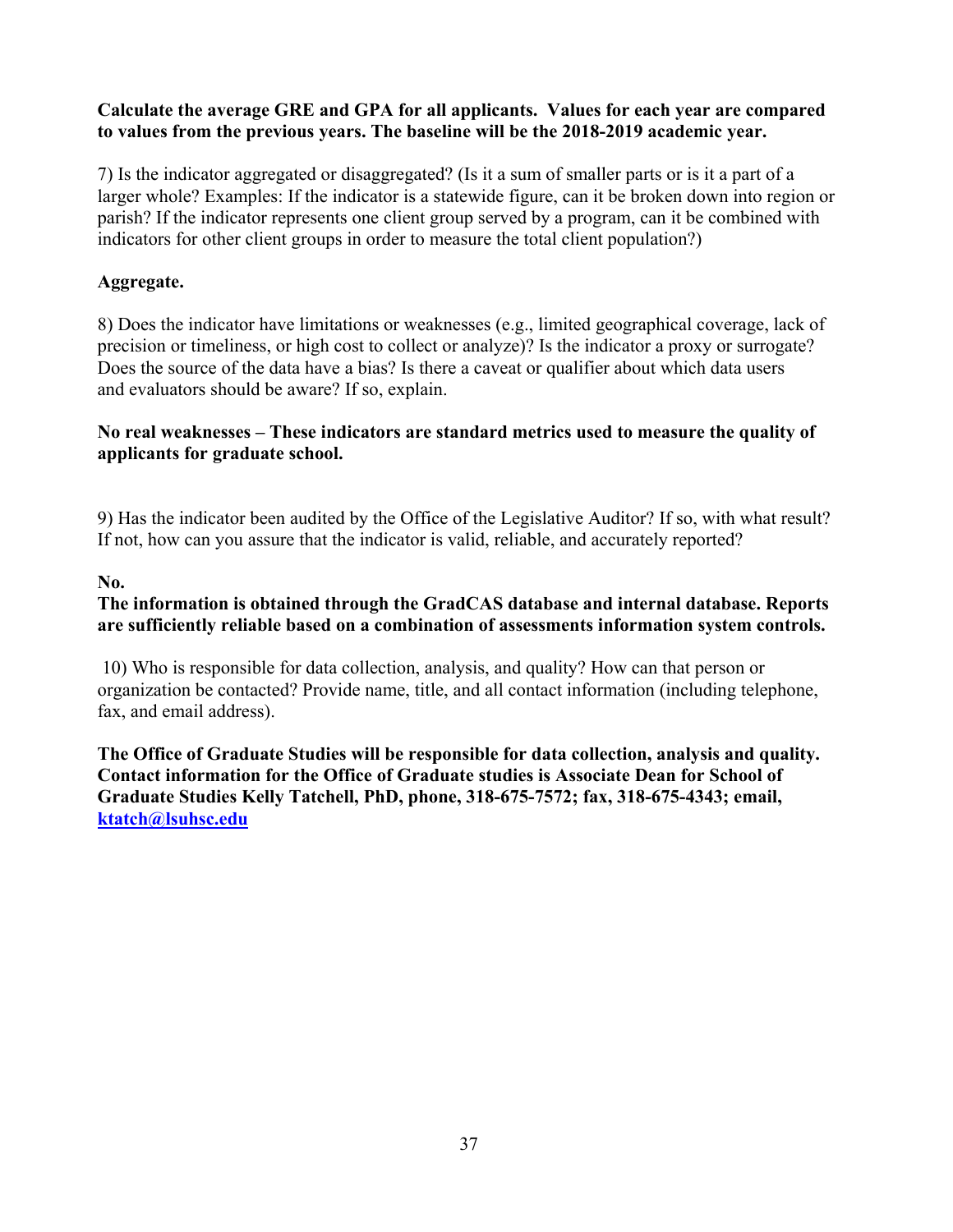**Objective I-5.3: Increase the quality of students that matriculate into the School of Graduate Studies by 2021.** 

#### **Indicator: The aggregate GPA and GRE scores of students that matriculate into the School of Graduate Studies**

#### **LaPAS PI Code: New**

#### **Data Source: Database in Office of Graduate Studies.**

 1) What is the type of the indicator? (Input? Output? Outcome? Efficiency? Quality? More than one type?) What is the level at which the indicator will be reported? (Key? Supporting? General Performance Information?)

#### **Type: Outcome Level: Supporting**

2) What is the rationale for the indicator? (Why was this indicator selected? Is it a valid measure of performance targeted in this objective? How does it help tell your performance story?)

#### **This indicator will measure the quality of LSUHSC-S Graduate Studies matriculating class.**

3) How will the indicator be used in management decision making and other agency processes? Will the indicator be used only for internal management purposes or will it also surface for performance based budgeting purposes?

#### **Results will be used to track the quality of LSUHSC-S Graduate Studies matriculating class.**

4) Does the indicator name clearly identify what is being measured? Does the indicator name contain jargon, acronyms or initializations or unclear terms? If so, clarify or define them.

**Yes. No.** 

5) What is the source of data for the indicator? (Examples: Internal log or database; external database or publication) What is the frequency and timing of collection and reporting? (For example: Is the information gathered on a monthly, quarterly, semi-annual, or annual basis? How "old" is it when reported? Is it reported on a state fiscal year, federal fiscal year, calendar year, school year, or other basis? Are frequency and timing of collection and reporting consistent?)

**GradCAS database and internal database used to track the quality of students that matriculate into LSUHSC-S programs. Numbers will be obtained once a year at the start of the academic year in August.**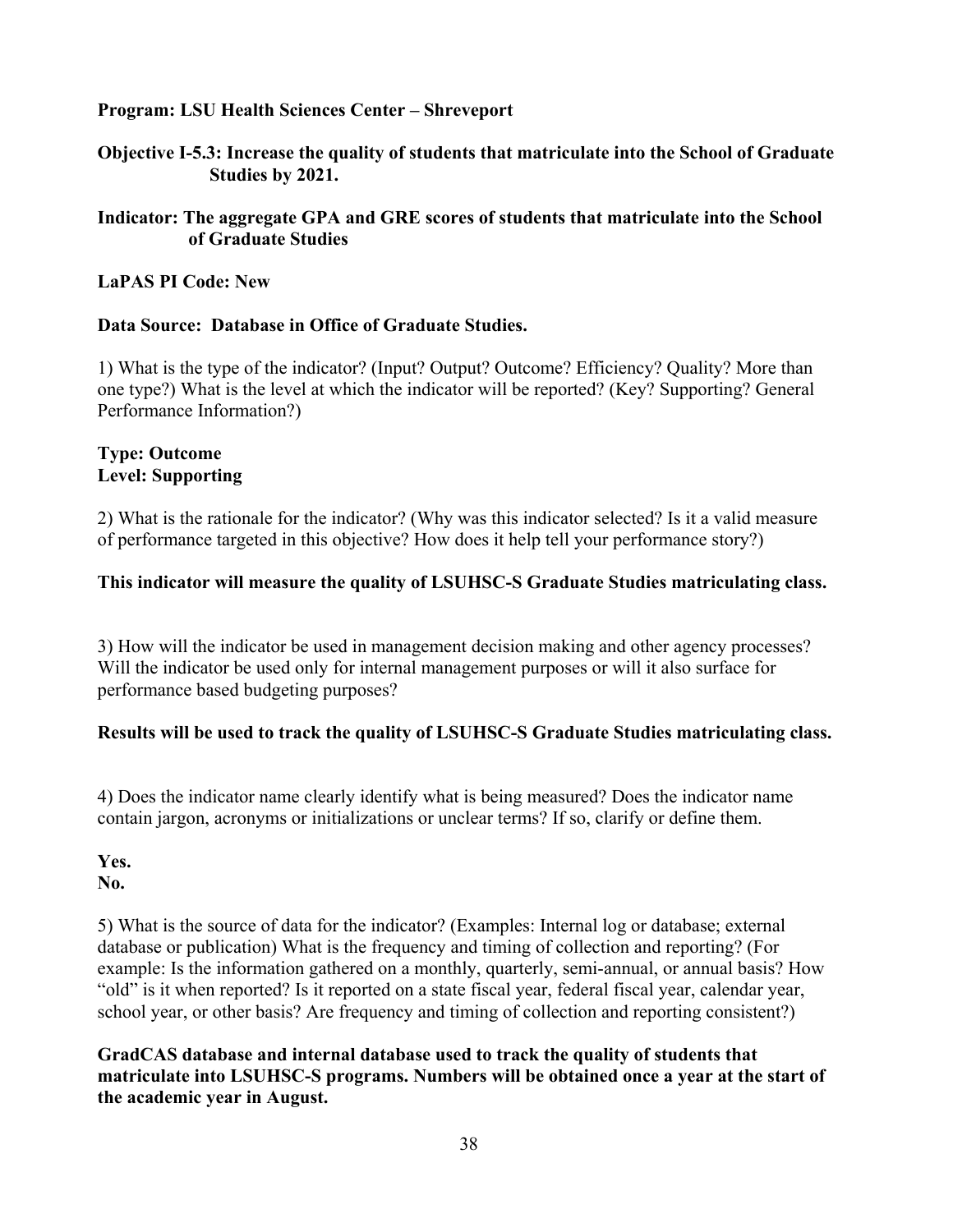6) How is the indicator calculated? Is this a standard calculation? (For example: highway death rate is the number of highway fatalities per 100,000,000 miles driven. This rate is a standard calculation used by the National Highway Traffic Safety Administration). Provide the formula or other method used to calculate the indicator. If a nonstandard method is used, explain why. If this indicator is used by more than one agency or program, is the method of calculation consistent? If not, why not?

# **Calculate the average GRE and GPA for all matriculating students. Values for each year are compared to values from the previous years.**

 7) Is the indicator aggregated or disaggregated? (Is it a sum of smaller parts or is it a part of a larger whole? Examples: If the indicator is a statewide figure, can it be broken down into region or parish? If the indicator represents one client group served by a program, can it be combined with indicators for other client groups in order to measure the total client population?)

# **Aggregate.**

8) Does the indicator have limitations or weaknesses (e.g., limited geographical coverage, lack of precision or timeliness, or high cost to collect or analyze)? Is the indicator a proxy or surrogate? Does the source of the data have a bias? Is there a caveat or qualifier about which data users and evaluators should be aware? If so, explain.

#### **No real weaknesses – These indicators are standard metrics used to measure the quality of applicants for graduate school.**

9) Has the indicator been audited by the Office of the Legislative Auditor? If so, with what result? If not, how can you assure that the indicator is valid, reliable, and accurately reported?

# **No.**

# **The information is obtain through the GradCAS database and internal database.**

10) Who is responsible for data collection, analysis, and quality? How can that person or organization be contacted? Provide name, title, and all contact information (including telephone, fax, and email address).

**The Office of Graduate Studies will be responsible for data collection, analysis and quality. Contact information for the Office of Graduate studies is Associate Dean for School of Graduate Studies Kelly Tatchell, PhD,phone, 318-675-7572; fax, 318-675-4343; email, [ktatch@lsuhsc.edu](mailto:ktatch@lsuhsc.edu).**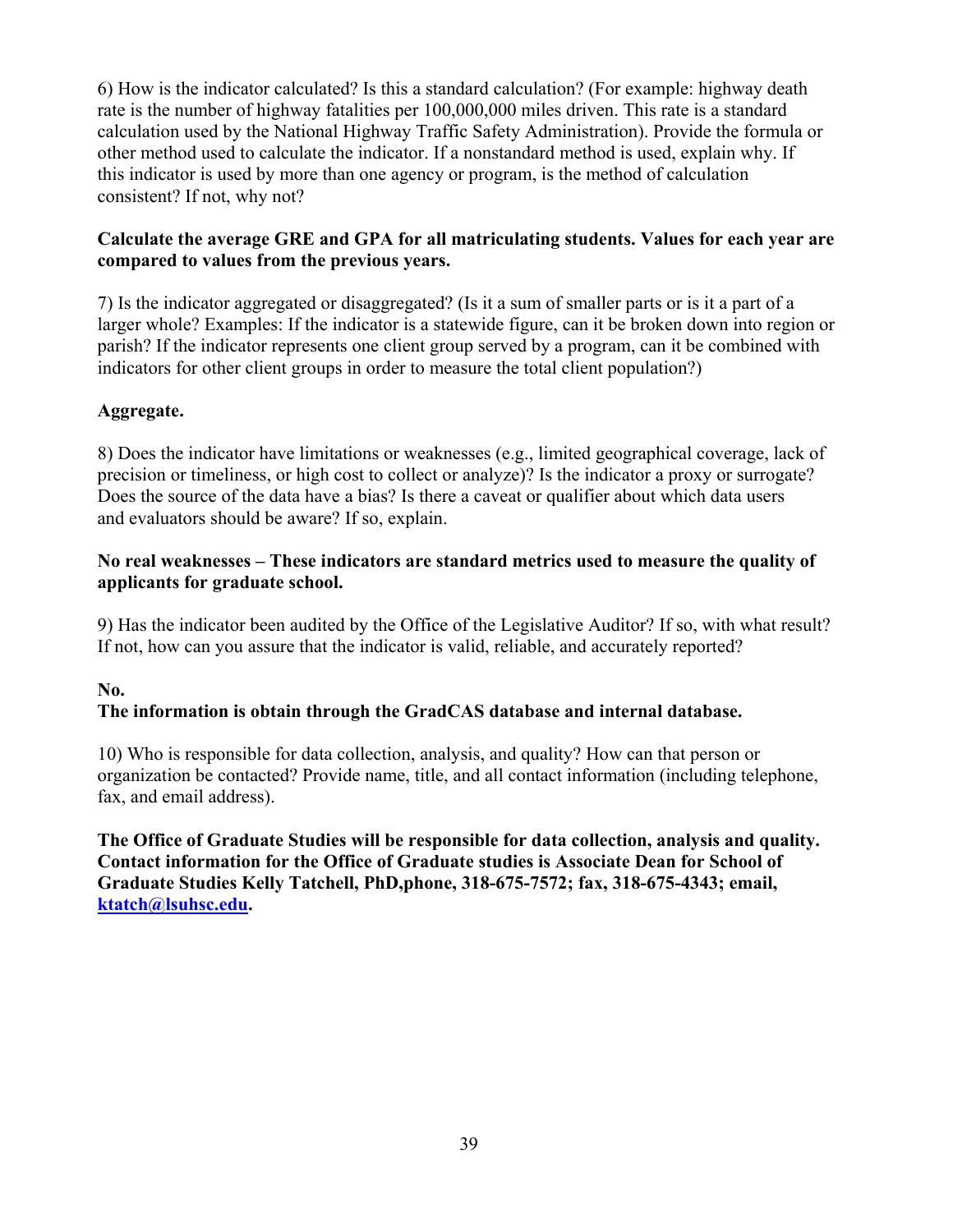**Objective I-5.3: Increase the quality of students that matriculate into the School of Graduate Studies by 2021** 

#### **Indicator: An increase in the aggregate GPA and GRE scores of students that matriculate into the School of Graduate Studies**

#### **LaPAS PI Code: New**

#### **Data Source: Database in Office of Graduate Studies**

 1) What is the type of the indicator? (Input? Output? Outcome? Efficiency? Quality? More than one type?) What is the level at which the indicator will be reported? (Key? Supporting? General Performance Information?)

#### **Type: Outcome Level: Supporting**

2) What is the rationale for the indicator? (Why was this indicator selected? Is it a valid measure of performance targeted in this objective? How does it help tell your performance story?)

#### **This indicator will measure the quality of our matriculating class.**

3) How will the indicator be used in management decision making and other agency processes? Will the indicator be used only for internal management purposes or will it also surface for performance based budgeting purposes?

#### **Results will be used to track the quality of our matriculating class.**

4) Does the indicator name clearly identify what is being measured? Does the indicator name contain jargon, acronyms or initializations or unclear terms? If so, clarify or define them. **Yes.** 

#### **No.**

5) What is the source of data for the indicator? (Examples: Internal log or database; external database or publication) What is the frequency and timing of collection and reporting? (For example: Is the information gathered on a monthly, quarterly, semi-annual, or annual basis? How "old" is it when reported? Is it reported on a state fiscal year, federal fiscal year, calendar year, school year, or other basis? Are frequency and timing of collection and reporting consistent?)

#### **GradCAS database and internal database used to track the quality of students that matriculate into our programs. Numbers will be obtained once a year at the start of the academic year in August.**

6) How is the indicator calculated? Is this a standard calculation? (For example: highway death rate is the number of highway fatalities per 100,000,000 miles driven. This rate is a standard calculation used by the National Highway Traffic Safety Administration). Provide the formula or other method used to calculate the indicator. If a nonstandard method is used, explain why. If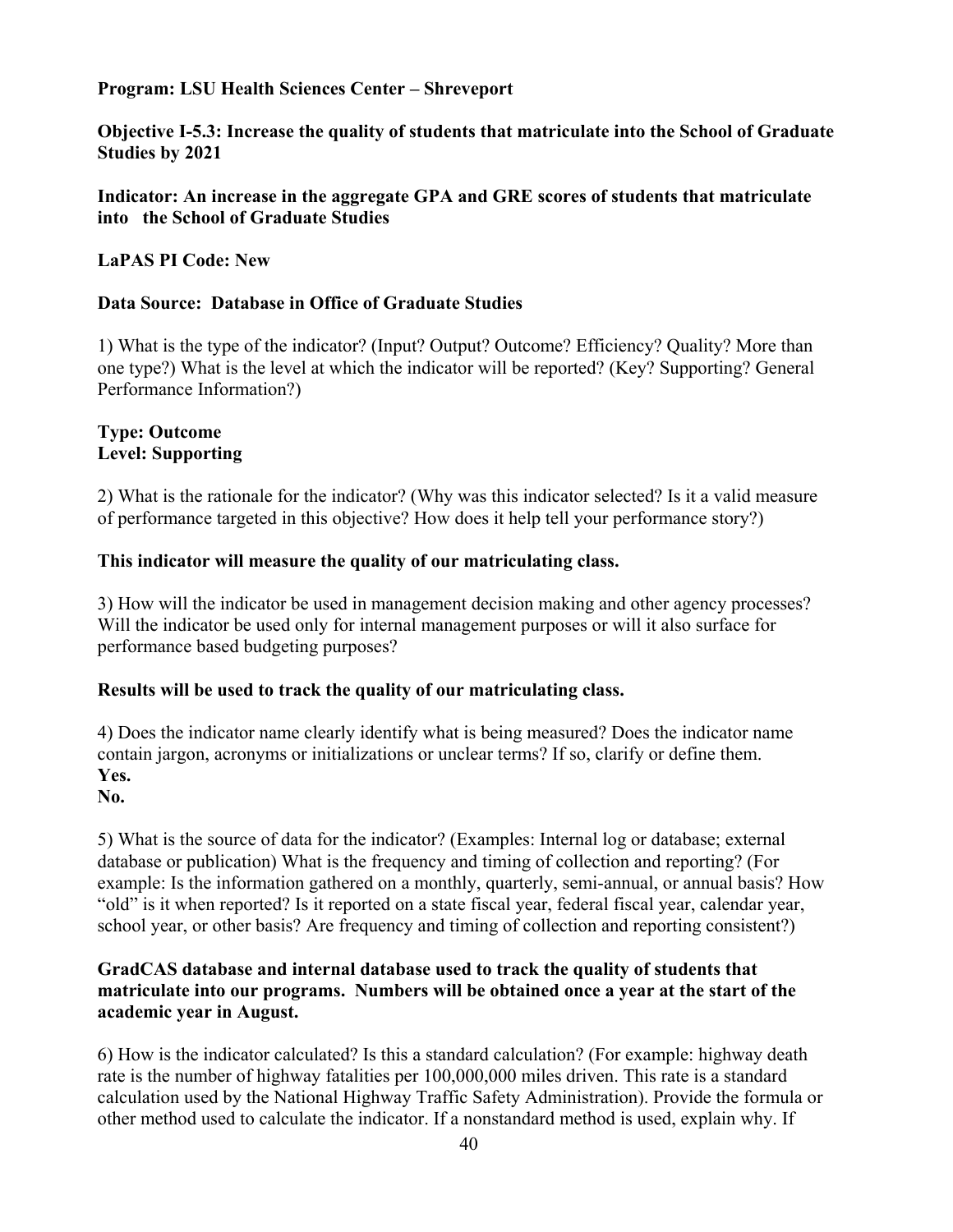this indicator is used by more than one agency or program, is the method of calculation consistent? If not, why not?

#### **Calculate the average GRE and GPA for all matriculating students. Values for each year are compared to values from the previous years. The baseline will be the 2018-2019 academic year.**

 7) Is the indicator aggregated or disaggregated? (Is it a sum of smaller parts or is it a part of a larger whole? Examples: If the indicator is a statewide figure, can it be broken down into region or parish? If the indicator represents one client group served by a program, can it be combined with indicators for other client groups in order to measure the total client population?)

# **Aggregate.**

8) Does the indicator have limitations or weaknesses (e.g., limited geographical coverage, lack of precision or timeliness, or high cost to collect or analyze)? Is the indicator a proxy or surrogate? Does the source of the data have a bias? Is there a caveat or qualifier about which data users and evaluators should be aware? If so, explain.

#### **No real weaknesses – These indicators are standard metrics used to measure the quality of applicants for graduate school.**

9) Has the indicator been audited by the Office of the Legislative Auditor? If so, with what result? If not, how can you assure that the indicator is valid, reliable, and accurately reported?

#### **No.**

#### **The information is obtained through the GradCAS database and internal database. Reports are sufficiently reliable based on a combination of assessments information system controls.**

10) Who is responsible for data collection, analysis, and quality? How can that person or organization be contacted? Provide name, title, and all contact information (including telephone, fax, and email address).

**The Office of Graduate Studies will be responsible for data collection, analysis and quality. Contact information for the Office of Graduate studies is Associate Dean for School of Graduate Studies Kelly Tatchell, PhD,phone, 318-675-7572; fax, 318-675-4343; email, [ktatch@lsuhsc.edu](mailto:ktatch@lsuhsc.edu)**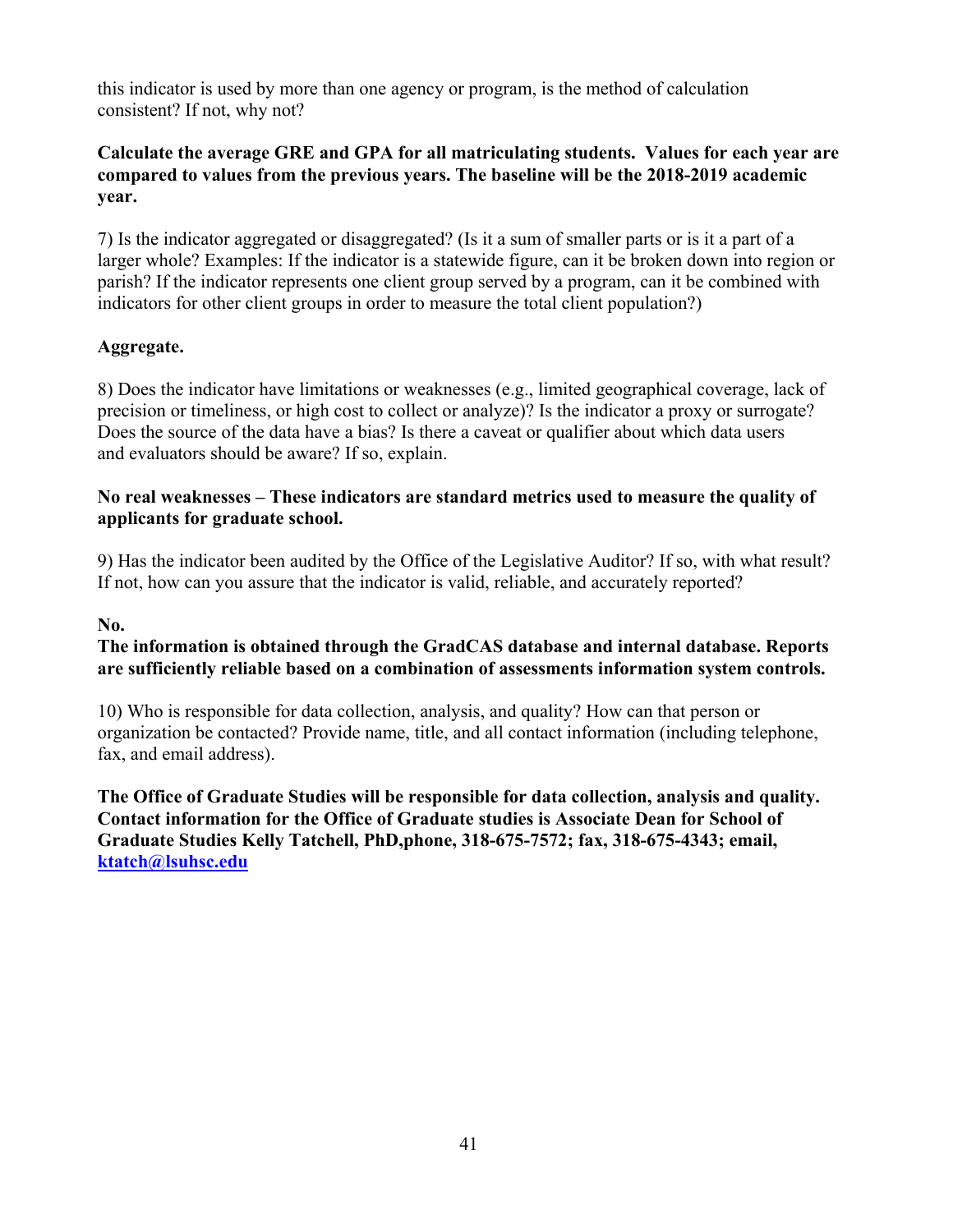#### **Objective II-1: Maintain cancer screenings in programs supported by the Feist-Weiller Cancer Center through 2018.**

#### **Indicator: Number of Screenings requiring follow-up – baseline**

#### **LaPAS PI Code: 23222**

 1) What is the type of the indicator? (Input? Output? Outcome? Efficiency? Quality? More than one type?) What is the level at which the indicator will be reported? (Key? Supporting? General Performance Information?)

#### **Type: Input Level: Supporting**

2) What is the rationale for the indicator? (Why was this indicator selected? Is it a valid measure of performance targeted in this objective? How does it help tell your performance story?)

#### **It is a measure of activity used to promote disease prevention and health awareness for LSUHSC patients and the greater Louisiana community.**

3) How will the indicator be used in management decision making and other agency processes? Will the indicator be used only for internal management purposes or will it also surface for performance based budgeting purposes?

**It is an activity used to pursue the mission of excellent patient care, patient education and research. The cancer screenings promote disease prevention care and assist the medical professionals in determining the path of treatment for the patients while making the most efficient use of the treatment resources**.

4) Does the indicator name clearly identify what is being measured? Does the indicator name contain jargon, acronyms or initializations or unclear terms? If so, clarify or define them.

5) What is the source of data for the indicator? (Examples: Internal log or database; external database or publication) What is the frequency and timing of collection and reporting? (For example: Is the information gathered on a monthly, quarterly, semi-annual, or annual basis? How "old" is it when reported? Is it reported on a state fiscal year, federal fiscal year, calendar year, school year, or other basis? Are frequency and timing of collection and reporting consistent?)

#### **The source is internal database on patient visits. This information is gathered monthly.**

6) How is the indicator calculated? Is this a standard calculation? (For example: highway death rate is the number of highway fatalities per 100,000,000 miles driven. This rate is a standard

**Yes. No.**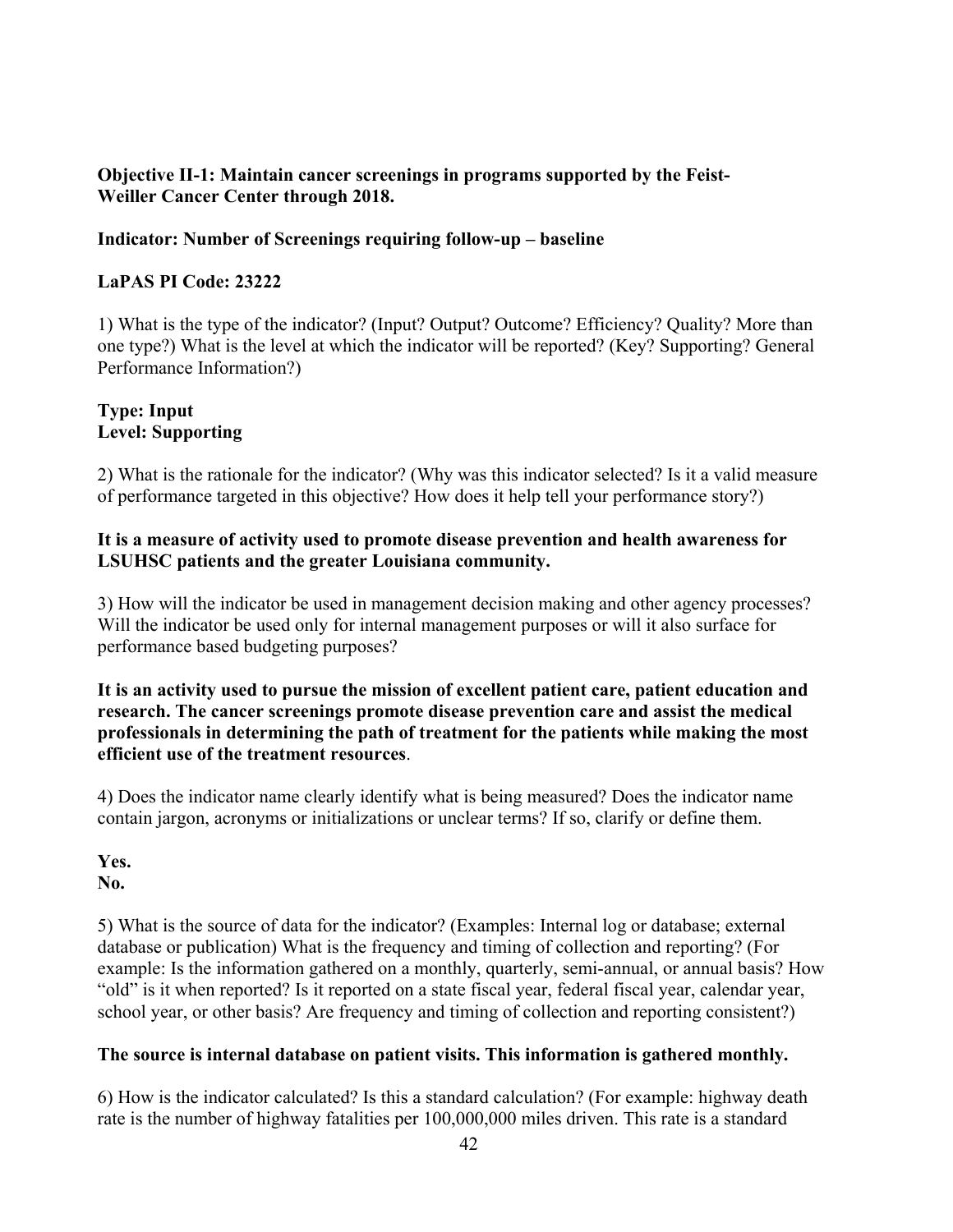calculation used by the National Highway Traffic Safety Administration). Provide the formula or other method used to calculate the indicator. If a nonstandard method is used, explain why. If this indicator is used by more than one agency or program, is the method of calculation consistent? If not, why not?

# **Daily screenings are performed and logged to produce monthly reports. The total number of screenings requiring follow-up is compared to the prior year to determine the percentage change.**

 7) Is the indicator aggregated or disaggregated? (Is it a sum of smaller parts or is it a part of a larger whole? Examples: If the indicator is a statewide figure, can it be broken down into region or parish? If the indicator represents one client group served by a program, can it be combined with indicators for other client groups in order to measure the total client population?)

# **It is an aggregate of the patient visits for screenings requiring follow-up compared to the prior year.**

8) Does the indicator have limitations or weaknesses (e.g., limited geographical coverage, lack of precision or timeliness, or high cost to collect or analyze)? Is the indicator a proxy or surrogate? Does the source of the data have a bias? Is there a caveat or qualifier about which data users and evaluators should be aware? If so, explain.

# **N/A**

9) Has the indicator been audited by the Office of the Legislative Auditor? If so, with what result? If not, how can you assure that the indicator is valid, reliable, and accurately reported?

#### **Yes.**

#### **The Office of the Legislative Auditor verified the accuracy and source of information reported for a particular year.**

10) Who is responsible for data collection, analysis, and quality? How can that person or organization be contacted? Provide name, title, and all contact information (including telephone, fax, and email address).

**LSUHSC-Shreveport Partners in Wellness Office is responsible for collection, analysis and quality of data. The information will be submitted to the LSUHSC-S Budget Office – Phone 318.675.6001, Fax 318.675.8412 and Email [FJacob@lsuhsc.edu.](mailto:FJacob@lsuhsc.edu)**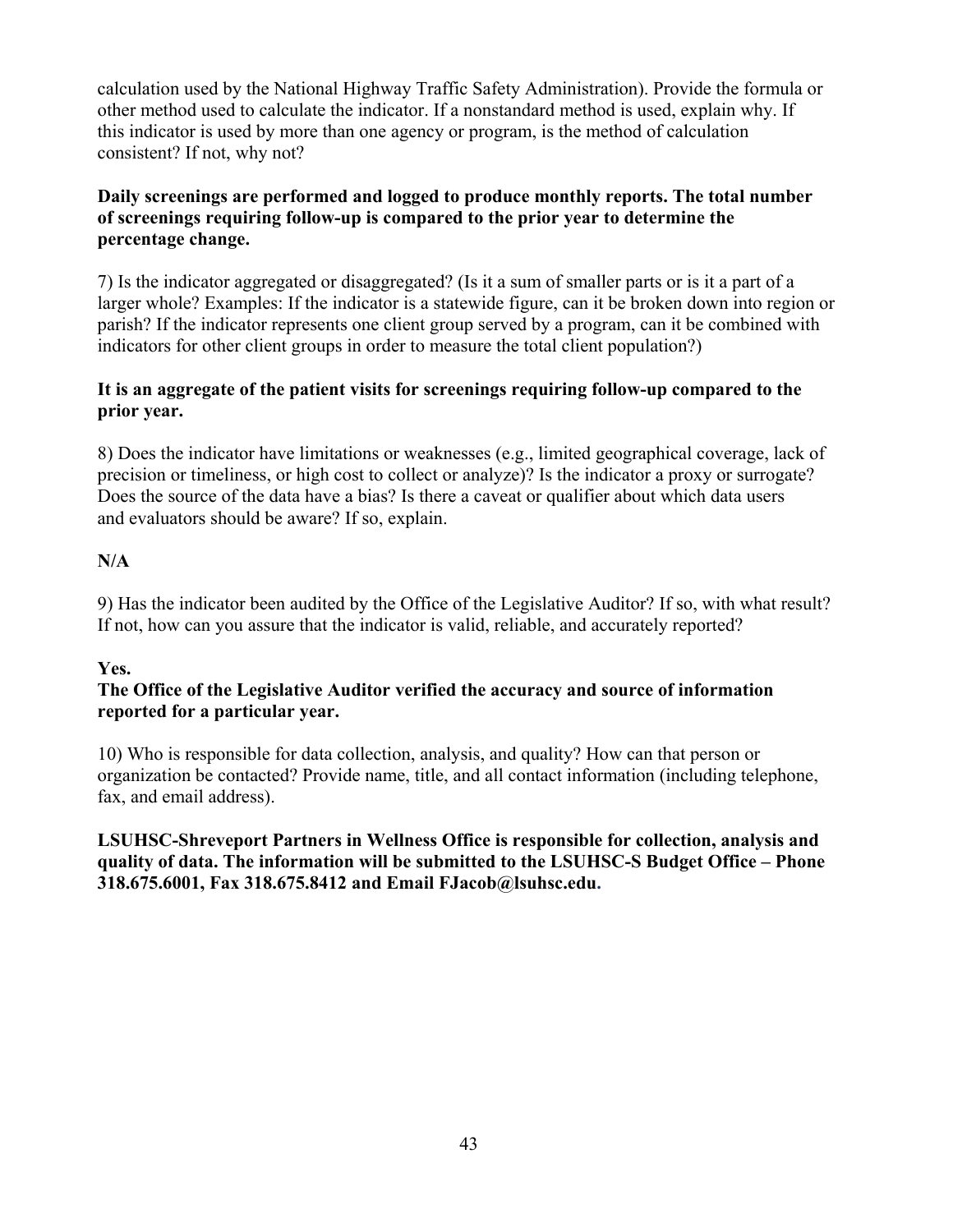#### **Objective II-1: Maintain cancer screenings in programs supported by the Feist-Weiller Cancer Center through 2018.**

#### **Indicator: Number of Screenings requiring follow-up**

#### **LaPAS PI Code: 23222**

 1) What is the type of the indicator? (Input? Output? Outcome? Efficiency? Quality? More than one type?) What is the level at which the indicator will be reported? (Key? Supporting? General Performance Information?)

#### **Type: Output Level: Supporting**

2) What is the rationale for the indicator? (Why was this indicator selected? Is it a valid measure of performance targeted in this objective? How does it help tell your performance story?)

#### **It is a measure of activity used to promote disease prevention and health awareness for LSUHSC patients and the greater Louisiana community.**

3) How will the indicator be used in management decision making and other agency processes? Will the indicator be used only for internal management purposes or will it also surface for performance based budgeting purposes?

#### **It is an activity used to pursue the mission of excellent patient care, patient education and research. The cancer screenings promote disease prevention care and assist the medical professionals in determining the path of treatment for the patients while making the most efficient use of the treatment resources**.

4) Does the indicator name clearly identify what is being measured? Does the indicator name contain jargon, acronyms or initializations or unclear terms? If so, clarify or define them.

# **Yes.**

#### **No.**

5) What is the source of data for the indicator? (Examples: Internal log or database; external database or publication) What is the frequency and timing of collection and reporting? (For example: Is the information gathered on a monthly, quarterly, semi-annual, or annual basis? How "old" is it when reported? Is it reported on a state fiscal year, federal fiscal year, calendar year, school year, or other basis? Are frequency and timing of collection and reporting consistent?)

#### **The source is internal database on patient visits. This information is gathered monthly.**

6) How is the indicator calculated? Is this a standard calculation? (For example: highway death rate is the number of highway fatalities per 100,000,000 miles driven. This rate is a standard calculation used by the National Highway Traffic Safety Administration). Provide the formula or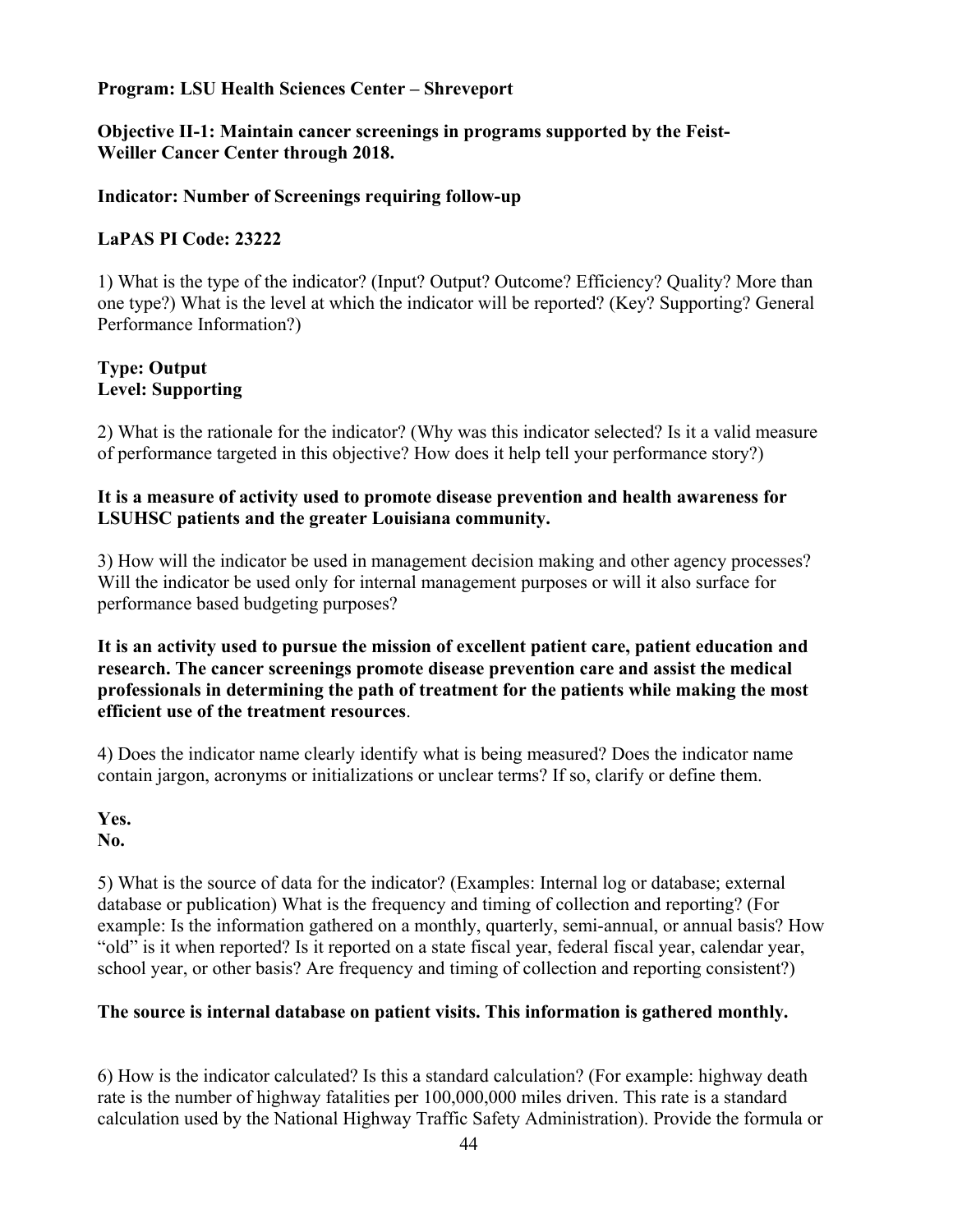other method used to calculate the indicator. If a nonstandard method is used, explain why. If this indicator is used by more than one agency or program, is the method of calculation consistent? If not, why not?

#### **Daily screenings are performed and logged to produce monthly reports. The total number of screenings requiring follow-up is compared to the prior year to determine the percentage change.**

 7) Is the indicator aggregated or disaggregated? (Is it a sum of smaller parts or is it a part of a larger whole? Examples: If the indicator is a statewide figure, can it be broken down into region or parish? If the indicator represents one client group served by a program, can it be combined with indicators for other client groups in order to measure the total client population?)

# **It is an aggregate of the patient visits for screenings requiring follow-up compared to the prior year.**

8) Does the indicator have limitations or weaknesses (e.g., limited geographical coverage, lack of precision or timeliness, or high cost to collect or analyze)? Is the indicator a proxy or surrogate? Does the source of the data have a bias? Is there a caveat or qualifier about which data users and evaluators should be aware? If so, explain.

# **N/A**

9) Has the indicator been audited by the Office of the Legislative Auditor? If so, with what result? If not, how can you assure that the indicator is valid, reliable, and accurately reported?

#### **Yes.**

#### **The Office of the Legislative Auditor verified the accuracy and source of information reported for a particular year.**

10) Who is responsible for data collection, analysis, and quality? How can that person or organization be contacted? Provide name, title, and all contact information (including telephone, fax, and email address).

**LSUHSC-Shreveport Partners in Wellness Office is responsible for collection, analysis and quality of data. The information will be submitted to the LSUHSC-S Budget Office – Phone 318.675.6001, Fax 318.675.8412 and Email [FJacob@lsuhsc.edu.](mailto:FJacob@lsuhsc.edu)**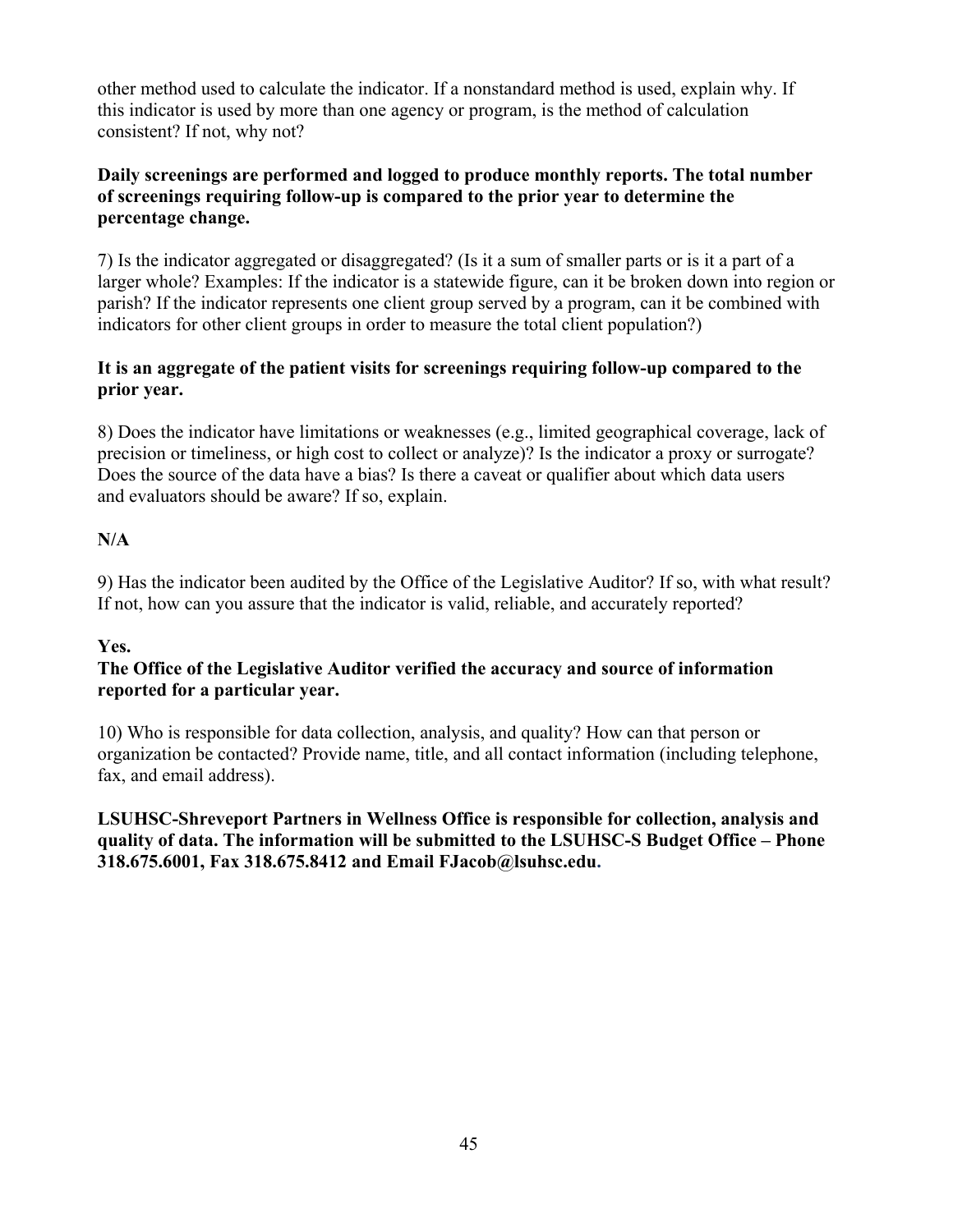**Objective II-1: Maintain cancer screenings in programs supported by the Feist-Weiller Cancer Center through 2018.** 

#### **Indicator: Percent change in number of screenings requiring follow-up**

#### **LaPAS PI Code: New**

#### **Data Source: Internal Database in Partners in Wellness**

 1) What is the type of the indicator? (Input? Output? Outcome? Efficiency? Quality? More than one type?) What is the level at which the indicator will be reported? (Key? Supporting? General Performance Information?)

#### **Type: Output Level: Key**

2) What is the rationale for the indicator? (Why was this indicator selected? Is it a valid measure of performance targeted in this objective? How does it help tell your performance story?)

#### **It is a measure of activity used to promote disease prevention and health awareness for LSUHSC patients and the greater Louisiana community.**

3) How will the indicator be used in management decision making and other agency processes? Will the indicator be used only for internal management purposes or will it also surface for performance based budgeting purposes?

**It is an activity used to pursue the mission of excellent patient care, patient education and research. The cancer screenings promote disease prevention care and assist the medical professionals in determining the path of treatment for the patients while making the most efficient use of the treatment resources.**

4) Does the indicator name clearly identify what is being measured? Does the indicator name contain jargon, acronyms or initializations or unclear terms? If so, clarify or define them.

#### **Yes. No.**

5) What is the source of data for the indicator? (Examples: Internal log or database; external database or publication) What is the frequency and timing of collection and reporting? (For example: Is the information gathered on a monthly, quarterly, semi-annual, or annual basis? How "old" is it when reported? Is it reported on a state fiscal year, federal fiscal year, calendar year, school year, or other basis? Are frequency and timing of collection and reporting consistent?)

#### **The source is internal database on patient visits. This information is gathered monthly.**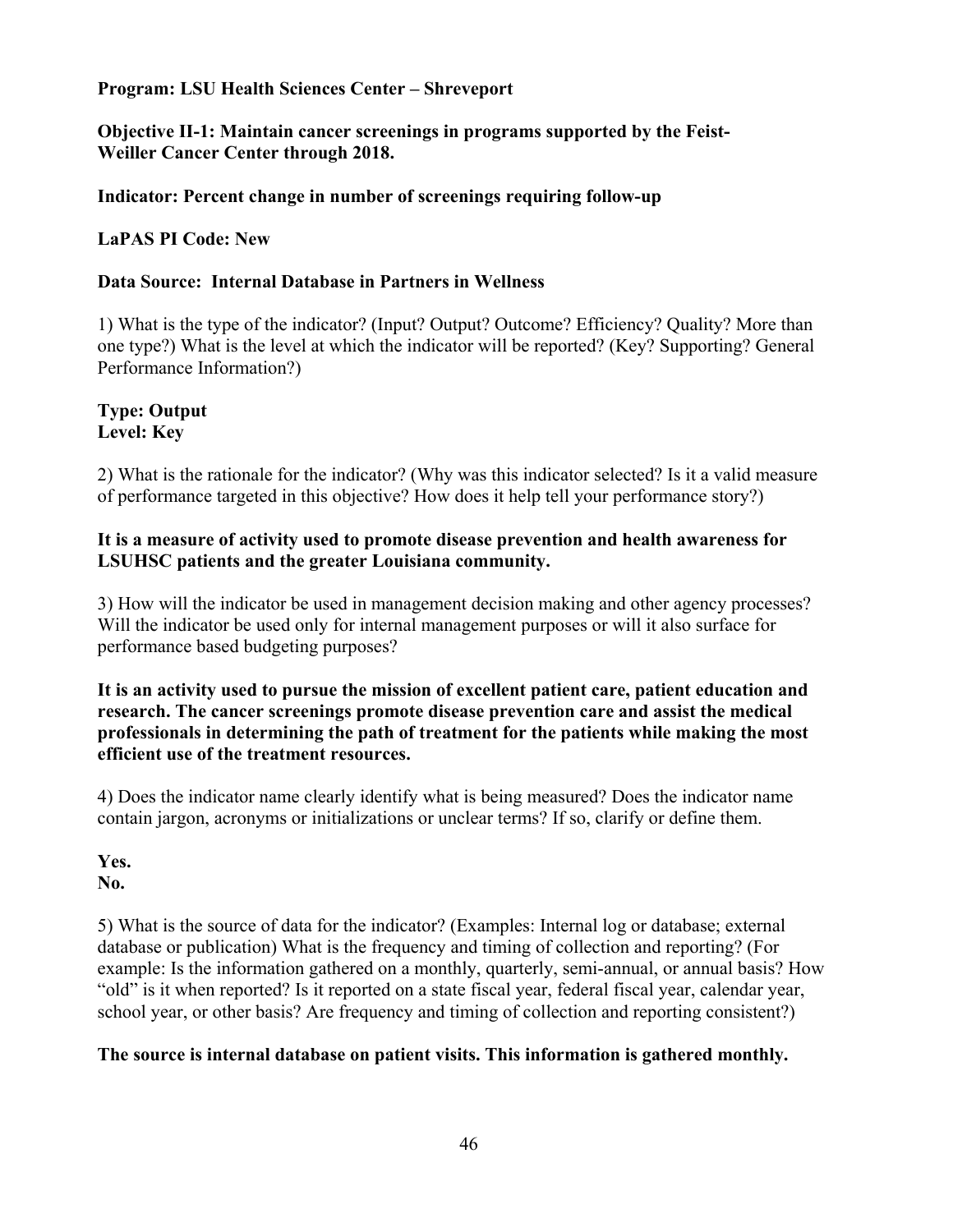6) How is the indicator calculated? Is this a standard calculation? (For example: highway death rate is the number of highway fatalities per 100,000,000 miles driven. This rate is a standard calculation used by the National Highway Traffic Safety Administration). Provide the formula or other method used to calculate the indicator. If a nonstandard method is used, explain why. If this indicator is used by more than one agency or program, is the method of calculation consistent? If not, why not?

# **Daily screenings are performed and logged to produce monthly reports. The total number of screenings is compared to the prior year to determine the percentage change.**

 7) Is the indicator aggregated or disaggregated? (Is it a sum of smaller parts or is it a part of a larger whole? Examples: If the indicator is a statewide figure, can it be broken down into region or parish? If the indicator represents one client group served by a program, can it be combined with indicators for other client groups in order to measure the total client population?)

# **Aggregate.**

8) Does the indicator have limitations or weaknesses (e.g., limited geographical coverage, lack of precision or timeliness, or high cost to collect or analyze)? Is the indicator a proxy or surrogate? Does the source of the data have a bias? Is there a caveat or qualifier about which data users and evaluators should be aware? If so, explain.

# **N/A**

9) Has the indicator been audited by the Office of the Legislative Auditor? If so, with what result? If not, how can you assure that the indicator is valid, reliable, and accurately reported?

#### **Yes.**

#### **The Office of the Legislative Auditor verified the accuracy and source of information reported for a particular year.**

10) Who is responsible for data collection, analysis, and quality? How can that person or organization be contacted? Provide name, title, and all contact information (including telephone, fax, and email address).

**LSUHSC-Shreveport Partners in Wellness Office is responsible for collection, analysis and quality of data. The information will be submitted to the LSUHSC-S Budget Office – Phone 318.675.6001, Fax 318.675.8412 and Email [FJacob@lsuhsc.edu](mailto:FJacob@lsuhsc.edu).**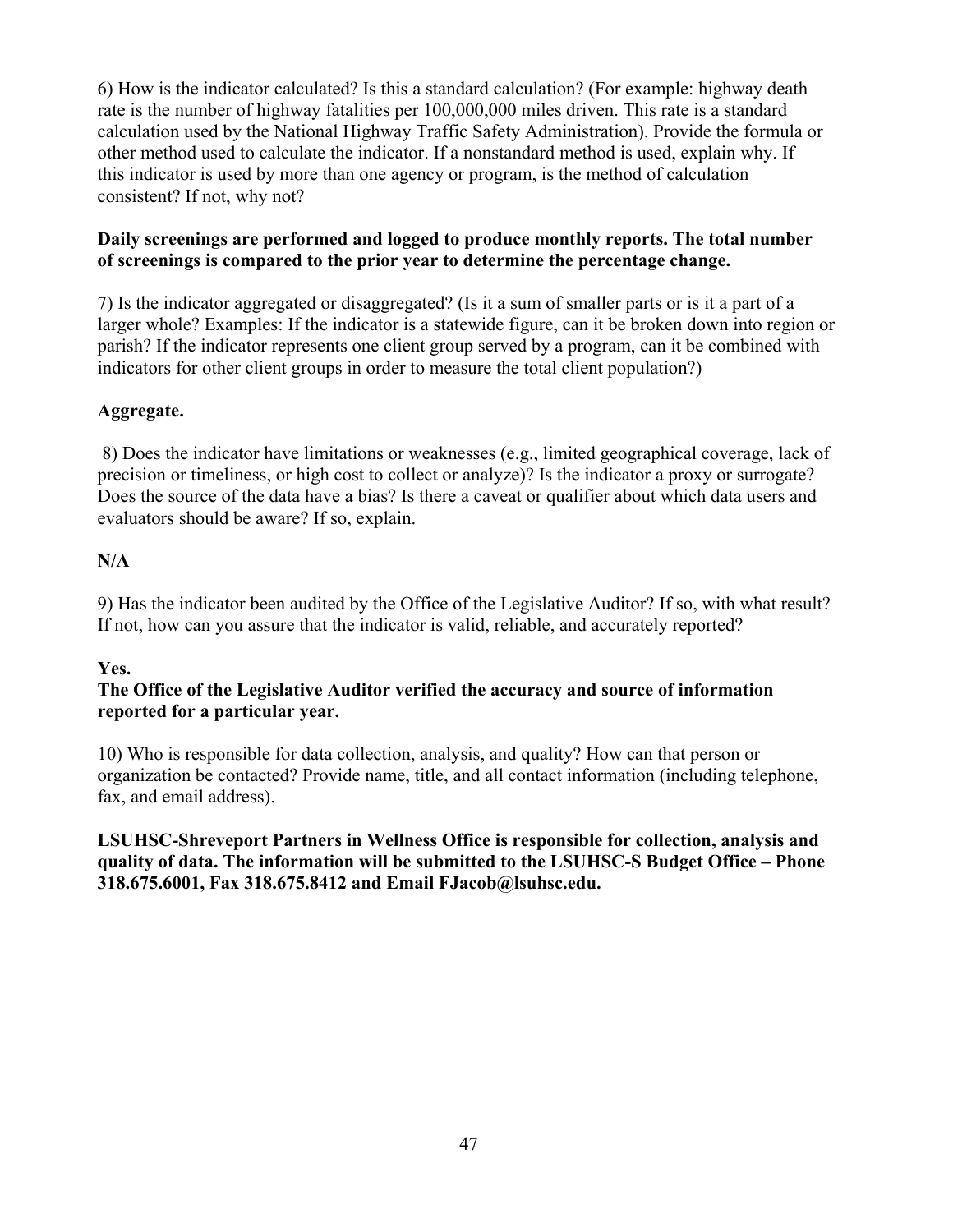# **Objective III-1: Maintain the number of extramural grant applications through 2022.**

**Indicator: Number of grant applications – baseline is 135 new extramural applications per year** 

# **LaPAS PI Code: New**

# **Data Source: Internal Database Shreveport Office of Sponsored Programs and Technology Transfer in the Office of Research**

 1) What is the type of the indicator? (Input? Output? Outcome? Efficiency? Quality? More than one type?) What is the level at which the indicator will be reported? (Key? Supporting? General Performance Information?)

# **Type: Input Level: Supporting**

2) What is the rationale for the indicator? (Why was this indicator selected? Is it a valid measure of performance targeted in this objective? How does it help tell your performance story?)

# **It is a measure of productivity of faculty in seeking funding for sponsored research. This is a measure of research productivity in the Louisiana key economic growth area of Health Care. Comparable data from peer institutions are not available.**

3) How will the indicator be used in management decision making and other agency processes? Will the indicator be used only for internal management purposes or will it also surface for performance based budgeting purposes?

#### **Management will be able to determine the current number and types of applications and concentrate on supporting efforts on various research areas where funding might be available.**

4) Does the indicator name clearly identify what is being measured? Does the indicator name contain jargon, acronyms or initializations or unclear terms? If so, clarify or define them.

**Yes. No.** 

5) What is the source of data for the indicator? (Examples: Internal log or database; external database or publication) What is the frequency and timing of collection and reporting? (For example: Is the information gathered on a monthly, quarterly, semi-annual, or annual basis? How "old" is it when reported? Is it reported on a state fiscal year, federal fiscal year, calendar year, school year, or other basis? Are frequency and timing of collection and reporting consistent?)

# **The LSUHSC Shreveport Office of Sponsored Programs and Technology Transfer in the Office of Research maintains databases of grant applications. This information can be**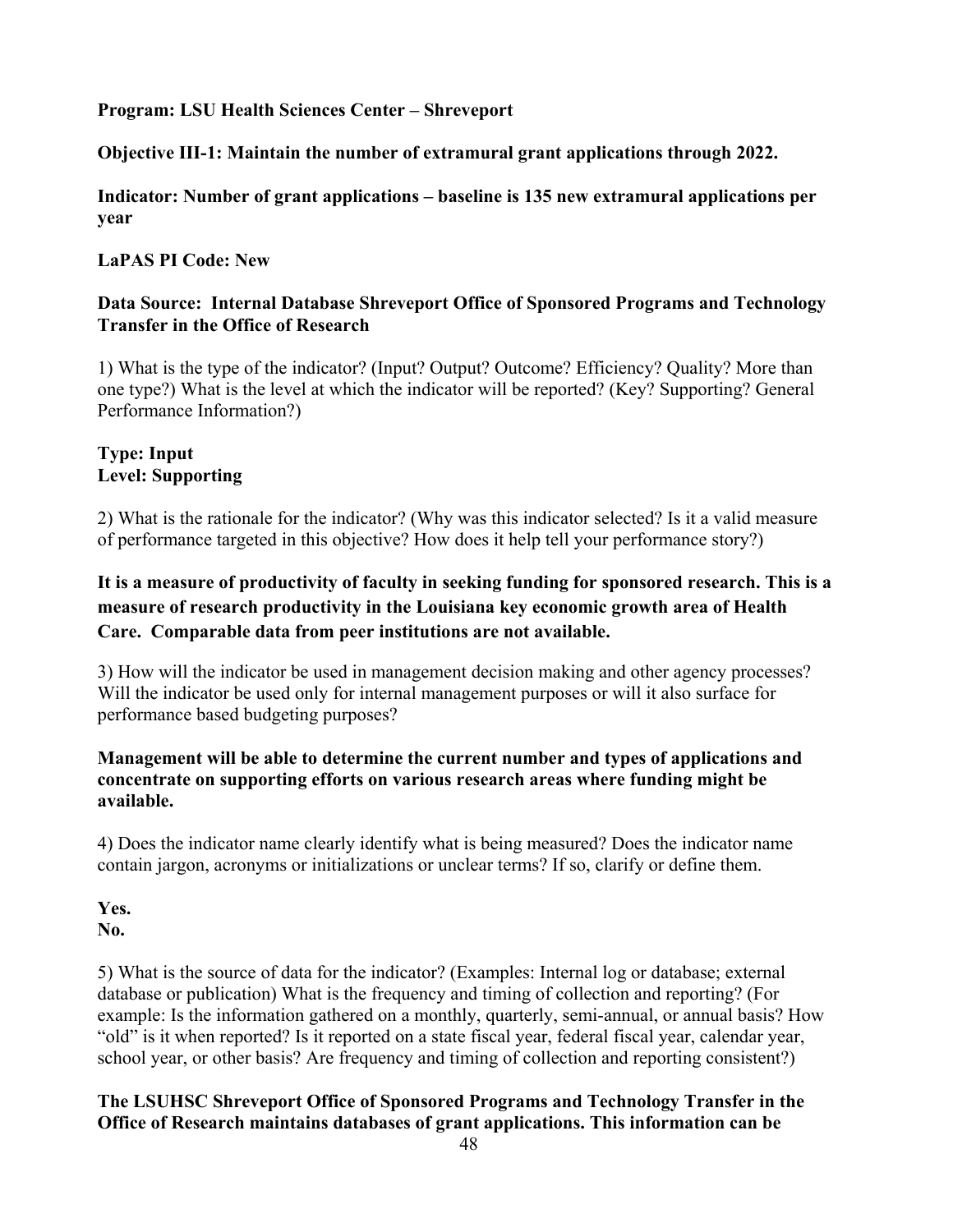#### **reported on an state fiscal year basis. Information is gathered continuously as grant application deadlines occur throughout the year. Information is up-to-the minute when an application is submitted and is added to the database.**

6) How is the indicator calculated? Is this a standard calculation? (For example: highway death rate is the number of highway fatalities per 100,000,000 miles driven. This rate is a standard calculation used by the National Highway Traffic Safety Administration). Provide the formula or other method used to calculate the indicator. If a nonstandard method is used, explain why. If this indicator is used by more than one agency or program, is the method of calculation consistent? If not, why not?

# "**Average number of grant applications to extramural granting agencies in the 3 year period including FY 2016-2017 through FY 2018-2019 will be compared to average number of applications submitted in the next years through 2022."**

 7) Is the indicator aggregated or disaggregated? (Is it a sum of smaller parts or is it a part of a larger whole? Examples: If the indicator is a statewide figure, can it be broken down into region or parish? If the indicator represents one client group served by a program, can it be combined with indicators for other client groups in order to measure the total client population?)

# **Aggregate.**

8) Does the indicator have limitations or weaknesses (e.g., limited geographical coverage, lack of precision or timeliness, or high cost to collect or analyze)? Is the indicator a proxy or surrogate? Does the source of the data have a bias? Is there a caveat or qualifier about which data users and evaluators should be aware? If so, explain.

#### **N/A**

9) Has the indicator been audited by the Office of the Legislative Auditor? If so, with what result? If not, how can you assure that the indicator is valid, reliable, and accurately reported?

#### **No.**

**Institutional and Sponsor policies require that all grant applications are submitted through the LSUHSC Shreveport Office of Sponsored Programs and Technology Transfer (OSPTT). The OSPTT in the Office of Research maintains databases of grant applications. Thus all applications can be entered into the database.**

 10) Who is responsible for data collection, analysis, and quality? How can that person or organization be contacted? Provide name, title, and all contact information (including telephone, fax, and email address).

# **LSUHSC-Shreveport Office of Sponsored Programs and Technology Transfer in the Office of Research is responsible for collection, analysis and quality of data.**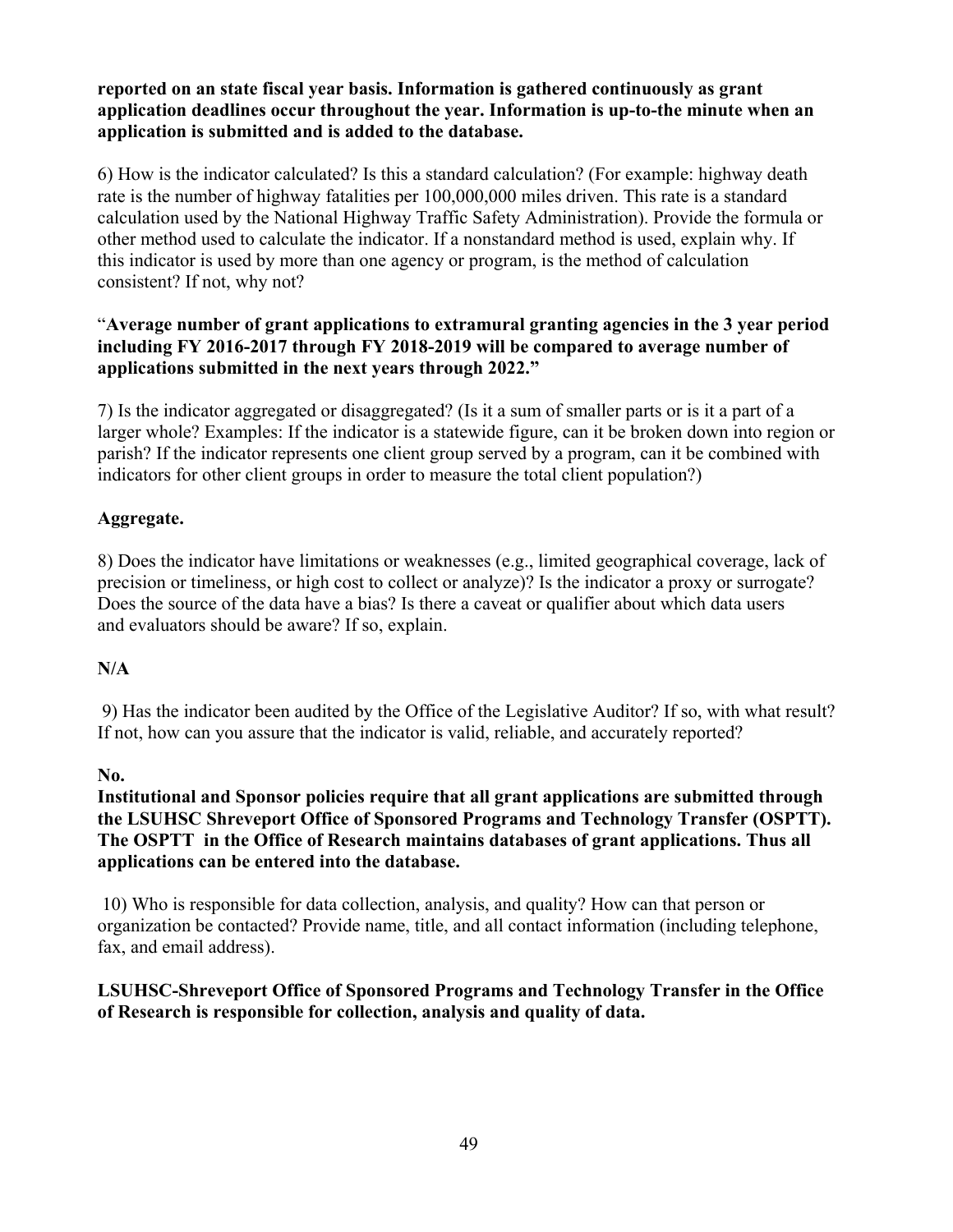# **Objective III-1: Maintain the number of extramural grant applications through 2022.**

# **Indicator: Number of grant applications**

# **LaPAS PI Code: New**

# **Data Source: Internal Database Shreveport Office of Sponsored Programs and Technology Transfer in the Office of Research**

 1) What is the type of the indicator? (Input? Output? Outcome? Efficiency? Quality? More than one type?) What is the level at which the indicator will be reported? (Key? Supporting? General Performance Information?)

# **Type: Output Level: Supporting**

2) What is the rationale for the indicator? (Why was this indicator selected? Is it a valid measure of performance targeted in this objective? How does it help tell your performance story?)

#### **It is a measure of productivity of faculty in seeking funding for sponsored research.**

3) How will the indicator be used in management decision making and other agency processes? Will the indicator be used only for internal management purposes or will it also surface for performance based budgeting purposes?

#### **Management will be able to determine the current number and types of applications and concentrate on supporting efforts on various research areas where funding might be available.**

4) Does the indicator name clearly identify what is being measured? Does the indicator name contain jargon, acronyms or initializations or unclear terms? If so, clarify or define them.

# **Yes.**

**No.** 

5) What is the source of data for the indicator? (Examples: Internal log or database; external database or publication) What is the frequency and timing of collection and reporting? (For example: Is the information gathered on a monthly, quarterly, semi-annual, or annual basis? How "old" is it when reported? Is it reported on a state fiscal year, federal fiscal year, calendar year, school year, or other basis? Are frequency and timing of collection and reporting consistent?)

**The LSUHSC Shreveport Office of Sponsored Programs and Technology Transfer in the Office of Research maintains databases of grant applications. This information can be reported on an state fiscal year basis. Information is gathered continuously as grant application deadlines occur throughout the year. Information is up-to-the minute when an application is submitted and is added to the database.**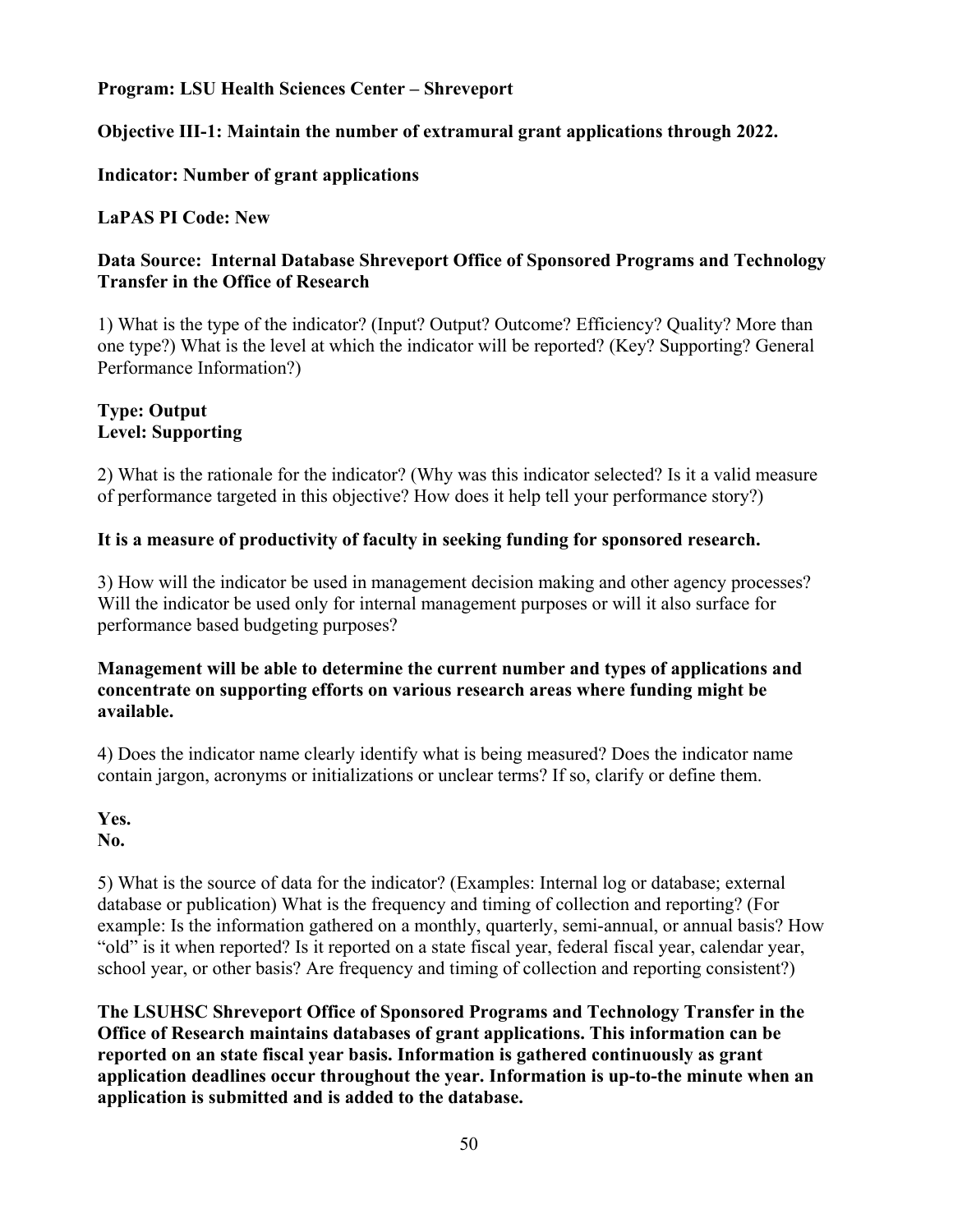6) How is the indicator calculated? Is this a standard calculation? (For example: highway death rate is the number of highway fatalities per 100,000,000 miles driven. This rate is a standard calculation used by the National Highway Traffic Safety Administration). Provide the formula or other method used to calculate the indicator. If a nonstandard method is used, explain why. If this indicator is used by more than one agency or program, is the method of calculation consistent? If not, why not?

# "**Average number of grant applications to extramural granting agencies in the 3 year period including FY 2016-2017 through FY 2018-2019 will be compared to average number of applications submitted in the next years through 2022."**

 7) Is the indicator aggregated or disaggregated? (Is it a sum of smaller parts or is it a part of a larger whole? Examples: If the indicator is a statewide figure, can it be broken down into region or parish? If the indicator represents one client group served by a program, can it be combined with indicators for other client groups in order to measure the total client population?)

# **Aggregate.**

8) Does the indicator have limitations or weaknesses (e.g., limited geographical coverage, lack of precision or timeliness, or high cost to collect or analyze)? Is the indicator a proxy or surrogate? Does the source of the data have a bias? Is there a caveat or qualifier about which data users and evaluators should be aware? If so, explain.

#### **N/A**

9) Has the indicator been audited by the Office of the Legislative Auditor? If so, with what result? If not, how can you assure that the indicator is valid, reliable, and accurately reported?

#### **No.**

**Institutional and Sponsor policies require that all grant applications are submitted through the LSUHSC Shreveport Office of Sponsored Programs and Technology Transfer (OSPTT). The OSPTT in the Office of Research maintains databases of grant applications. Thus all applications can be entered into the database.**

10) Who is responsible for data collection, analysis, and quality? How can that person or organization be contacted? Provide name, title, and all contact information (including telephone, fax, and email address).

# **LSUHSC-Shreveport Office of Sponsored Programs and Technology Transfer in the Office of Research is responsible for collection, analysis and quality of data.**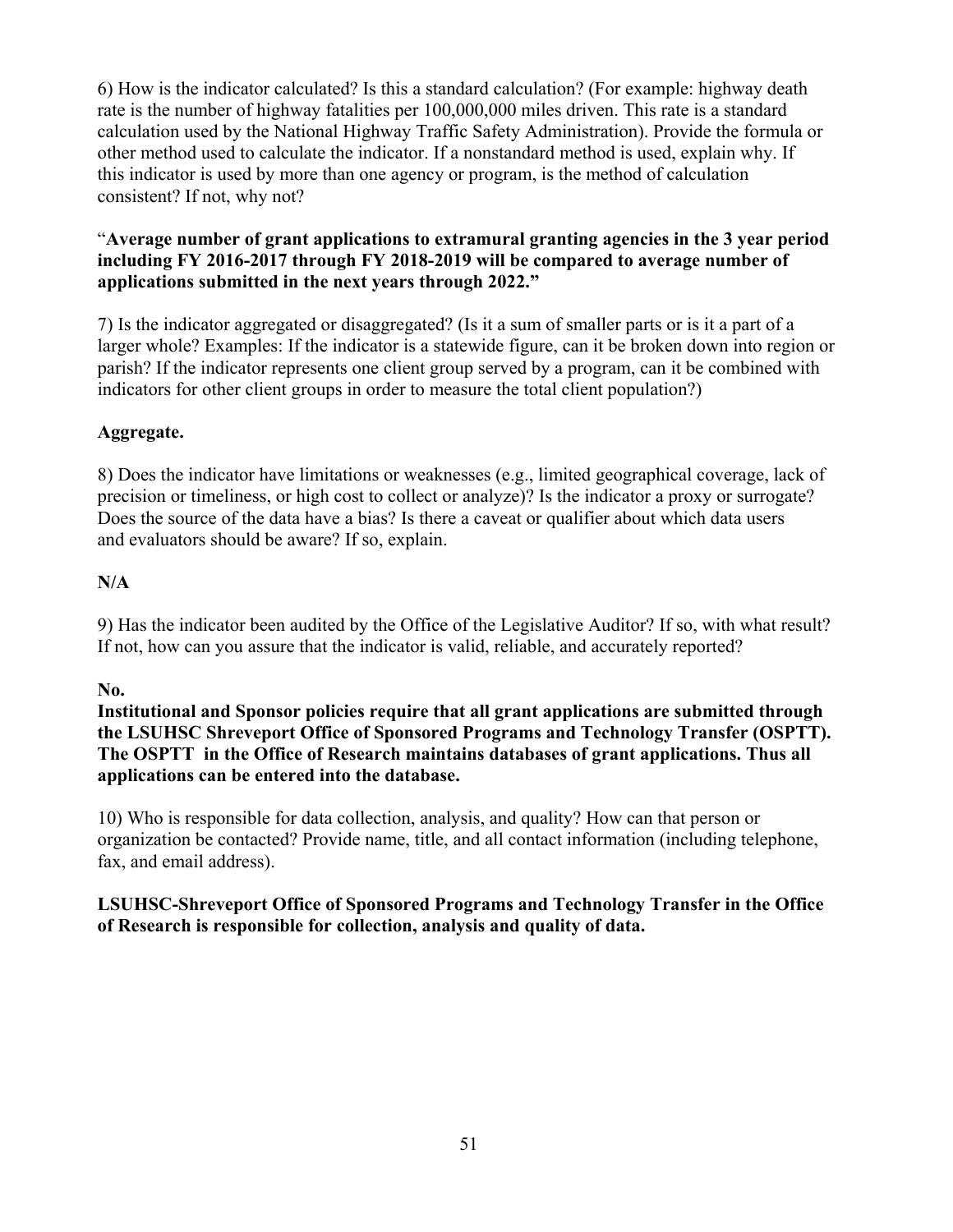# **Objective III-1: Maintain the number of extramural grant applications through 2022.**

# **Indicator: Percentage change in the number of grant applications**

# **LaPAS PI Code: New**

#### **Data Source: Internal Database Shreveport Office of Sponsored Programs and Technology Transfer in the Office of Research**

 1) What is the type of the indicator? (Input? Output? Outcome? Efficiency? Quality? More than one type?) What is the level at which the indicator will be reported? (Key? Supporting? General Performance Information?)

# **Type: Outcome Level: Supporting**

2) What is the rationale for the indicator? (Why was this indicator selected? Is it a valid measure of performance targeted in this objective? How does it help tell your performance story?)

#### **It is a measure of productivity of faculty in seeking funding for sponsored research. It is anticipated that increased quality applications for funding will lead to increased sponsored research funding.**

3) How will the indicator be used in management decision making and other agency processes? Will the indicator be used only for internal management purposes or will it also surface for performance based budgeting purposes?

#### **Management will be able to determine the current number and types of applications and concentrate on supporting efforts on various research areas where funding might be available.**

4) Does the indicator name clearly identify what is being measured? Does the indicator name contain jargon, acronyms or initializations or unclear terms? If so, clarify or define them.

#### **Yes. No.**

5) What is the source of data for the indicator? (Examples: Internal log or database; external database or publication) What is the frequency and timing of collection and reporting? (For example: Is the information gathered on a monthly, quarterly, semi-annual, or annual basis? How "old" is it when reported? Is it reported on a state fiscal year, federal fiscal year, calendar year, school year, or other basis? Are frequency and timing of collection and reporting consistent?)

#### **The LSUHSC Shreveport Office of Sponsored Programs and Technology Transfer in the Office of Research maintains databases of grant applications. This information can be**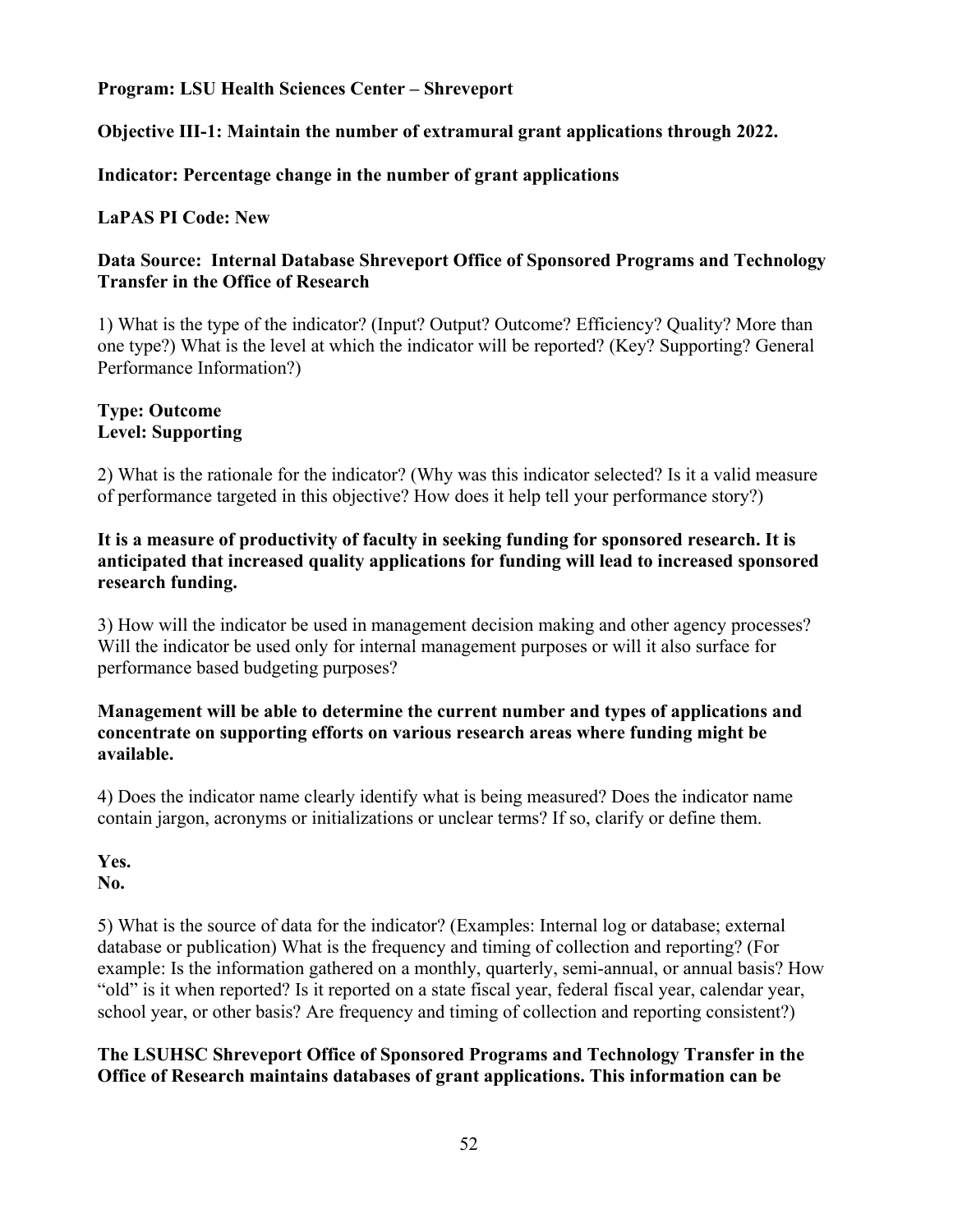#### **reported on an state fiscal year basis. Information is gathered continuously as grant application deadlines occur throughout the year. Information is up-to-the minute when an application is submitted and is added to the database.**

6) How is the indicator calculated? Is this a standard calculation? (For example: highway death rate is the number of highway fatalities per 100,000,000 miles driven. This rate is a standard calculation used by the National Highway Traffic Safety Administration). Provide the formula or other method used to calculate the indicator. If a nonstandard method is used, explain why. If this indicator is used by more than one agency or program, is the method of calculation consistent? If not, why not?

# "**Average number of grant applications to extramural granting agencies in the 3 year period including FY 2016-2017 through FY 2018-2019 will be compared to average number of applications submitted in the next years through 2022."**

 7) Is the indicator aggregated or disaggregated? (Is it a sum of smaller parts or is it a part of a larger whole? Examples: If the indicator is a statewide figure, can it be broken down into region or parish? If the indicator represents one client group served by a program, can it be combined with indicators for other client groups in order to measure the total client population?)

# **Aggregate.**

8) Does the indicator have limitations or weaknesses (e.g., limited geographical coverage, lack of precision or timeliness, or high cost to collect or analyze)? Is the indicator a proxy or surrogate? Does the source of the data have a bias? Is there a caveat or qualifier about which data users and evaluators should be aware? If so, explain. **N/A** 

9) Has the indicator been audited by the Office of the Legislative Auditor? If so, with what result? If not, how can you assure that the indicator is valid, reliable, and accurately reported?

#### **No.**

**Institutional and Sponsor policies require that all grant applications are submitted through the LSUHSC Shreveport Office of Sponsored Programs and Technology Transfer (OSPTT). The OSPTT in the Office of Research maintains databases of grant applications. Thus all applications can be entered into the database.**

10) Who is responsible for data collection, analysis, and quality? How can that person or organization be contacted? Provide name, title, and all contact information (including telephone, fax, and email address).

**LSUHSC-Shreveport Office of Sponsored Programs and Technology Transfer in the Office of Research is responsible for collection, analysis and quality of data. The information will be submitted to the LSUHSC-S Budget Office – Phone 318.675.6804, Fax 318.675.8412 and email [FJacob@lsuhsc.edu](mailto:FJacob@lsuhsc.edu).**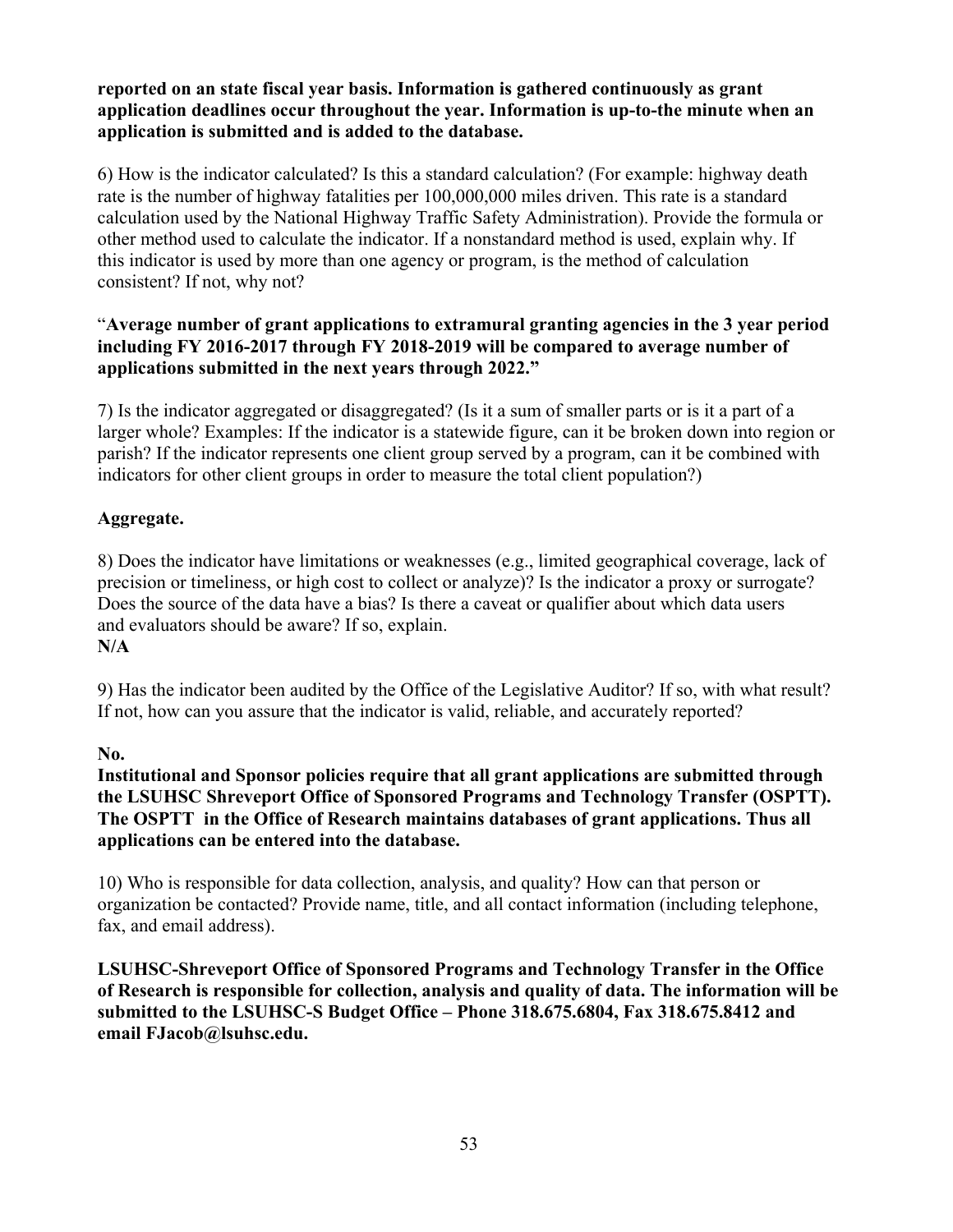# **Objective III-2: Maintain the number of invention disclosures through 2022.**

**Indicator: Number of invention disclosures – baseline – 9 disclosures per year** 

# **LaPAS PI Code: New**

#### **Data Source: Internal Database Shreveport Office of Sponsored Programs and Technology Transfer in the Office of Research**

 1) What is the type of the indicator? (Input? Output? Outcome? Efficiency? Quality? More than one type?) What is the level at which the indicator will be reported? (Key? Supporting? General Performance Information?)

# **Type: Input Level: Supporting**

2) What is the rationale for the indicator? (Why was this indicator selected? Is it a valid measure of performance targeted in this objective? How does it help tell your performance story?)

**It is a measure of the quality of novel discoveries resulting from research and productivity of faculty in developing invention disclosures. This is a measure of technology transfer activity and research productivity in the Louisiana key economic growth area of Health Care. Comparable data from peer institutions (as defined using federal research grants and contracts data) are found in the annual report from the Association of University Technology Managers (AUTM).** 

3) How will the indicator be used in management decision making and other agency processes? Will the indicator be used only for internal management purposes or will it also surface for performance based budgeting purposes?

#### **Management will be able to focus resources on areas of research with greater potential for technology transfers.**

4) Does the indicator name clearly identify what is being measured? Does the indicator name contain jargon, acronyms or initializations or unclear terms? If so, clarify or define them.

# **Yes.**

**No.** 

5) What is the source of data for the indicator? (Examples: Internal log or database; external database or publication) What is the frequency and timing of collection and reporting? (For example: Is the information gathered on a monthly, quarterly, semi-annual, or annual basis? How "old" is it when reported? Is it reported on a state fiscal year, federal fiscal year, calendar year, school year, or other basis? Are frequency and timing of collection and reporting consistent?)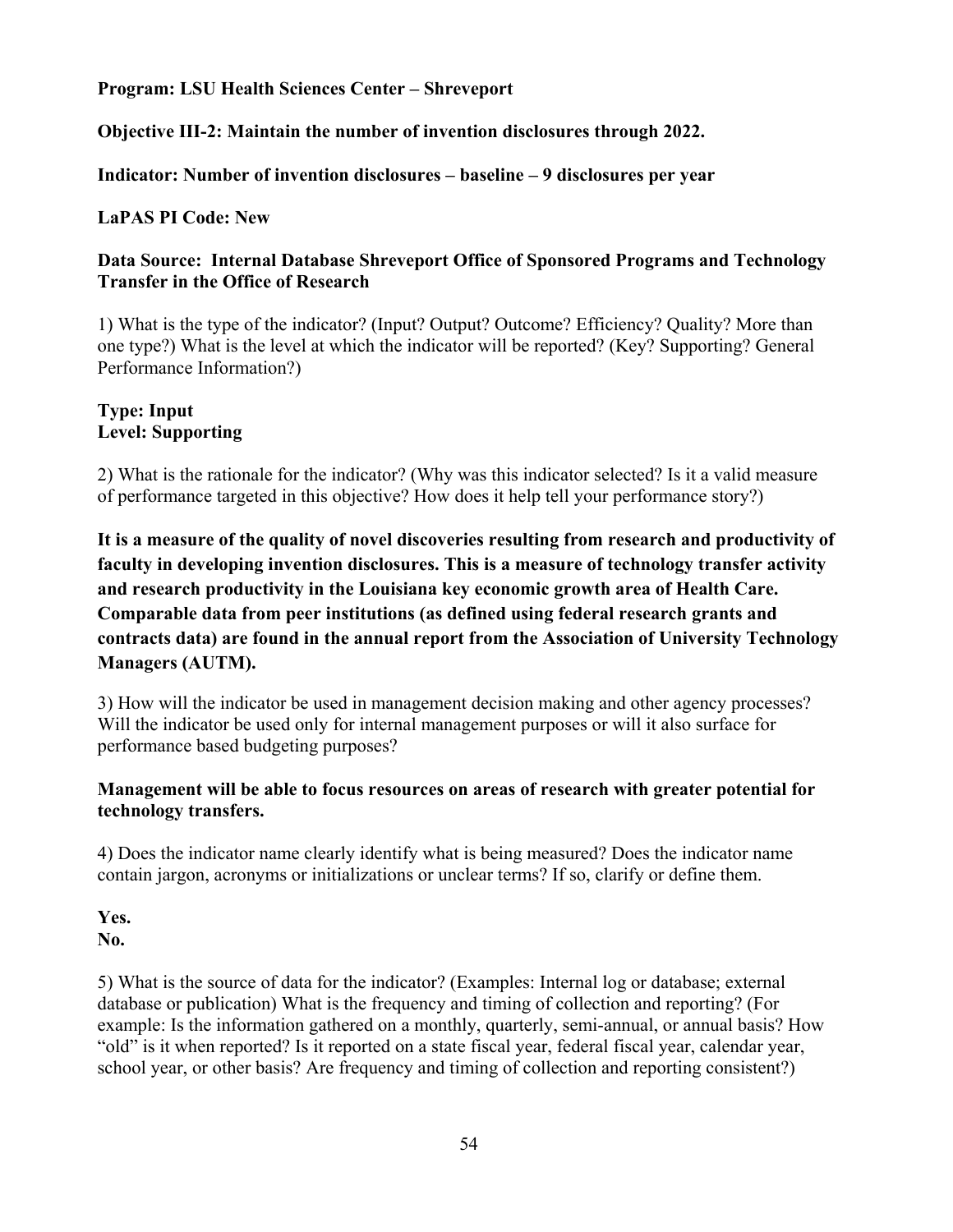**The Office of Sponsored Programs and Technology Transfer maintains a database of invention disclosures for annual (fiscal year) reporting. Faculty who develop intellectual property contact the OSPTT and complete disclosure forms. There is no set deadline or time frame.** 

6) How is the indicator calculated? Is this a standard calculation? (For example: highway death rate is the number of highway fatalities per 100,000,000 miles driven. This rate is a standard calculation used by the National Highway Traffic Safety Administration). Provide the formula or other method used to calculate the indicator. If a nonstandard method is used, explain why. If this indicator is used by more than one agency or program, is the method of calculation consistent? If not, why not?

# **Average number of invention disclosures (9) in the 3 year period including FY 2016-2017 through FY 2018-2019 will be compared to average number of disclosures submitted in the next 3 year fiscal years 2020 – 2022.**

 7) Is the indicator aggregated or disaggregated? (Is it a sum of smaller parts or is it a part of a larger whole? Examples: If the indicator is a statewide figure, can it be broken down into region or parish? If the indicator represents one client group served by a program, can it be combined with indicators for other client groups in order to measure the total client population?)

# **Aggregate.**

8) Does the indicator have limitations or weaknesses (e.g., limited geographical coverage, lack of precision or timeliness, or high cost to collect or analyze)? Is the indicator a proxy or surrogate? Does the source of the data have a bias? Is there a caveat or qualifier about which data users and evaluators should be aware? If so, explain.

# **N/A**

9) Has the indicator been audited by the Office of the Legislative Auditor? If so, with what result? If not, how can you assure that the indicator is valid, reliable, and accurately reported?

#### **Yes by Internal Audits and LSU System Audits. There were no findings from this audit. The LSUHSC Shreveport Office of Sponsored Programs and Technology Transfer in the Office of Research maintains a database of invention disclosures.**

10) Who is responsible for data collection, analysis, and quality? How can that person or organization be contacted? Provide name, title, and all contact information (including telephone, fax, and email address).

**LSUHSC-Shreveport Office of Sponsored Programs and Technology Transfer in the Office of Research is responsible for collection, analysis and quality of data. The information will be submitted to the LSUHSC-S Budget Office – Phone 318.675.6804, Fax 318.675.8412 and email [FJacob@lsuhsc.edu](mailto:FJacob@lsuhsc.edu). The information will also be shared with the LSU System Office. Data are also maintained on the National Association of University Technology Managers (AUTM) database.**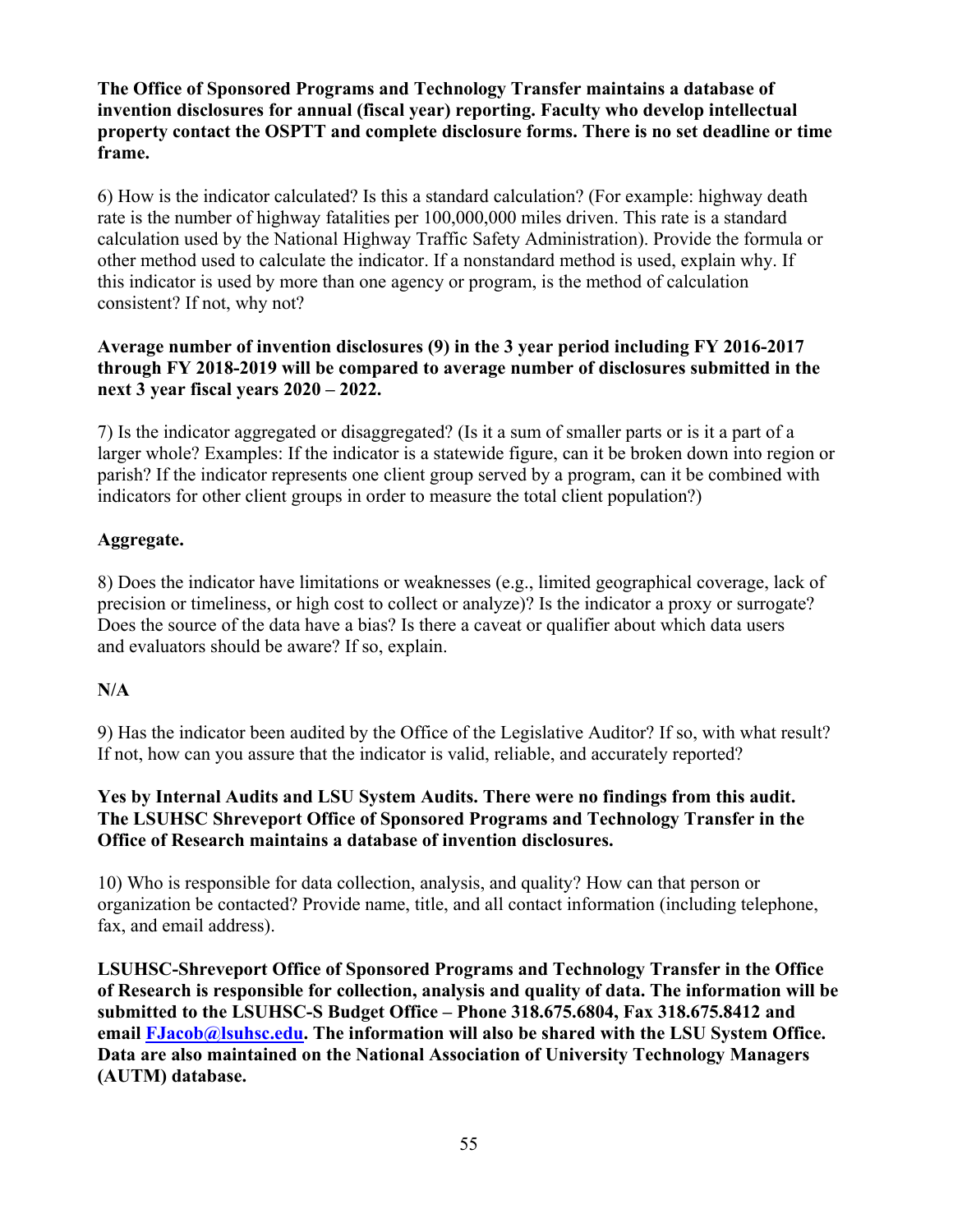# **Objective III-2: Maintain the number of invention disclosures by 2% through 2022.**

# **Indicator: Number of invention disclosures**

# **LaPAS PI Code: New**

# **Data Source: Internal Database Shreveport Office of Sponsored Programs and Technology Transfer in the Office of Research**

 1) What is the type of the indicator? (Input? Output? Outcome? Efficiency? Quality? More than one type?) What is the level at which the indicator will be reported? (Key? Supporting? General Performance Information?)

# **Type: Output Level: Supporting**

2) What is the rationale for the indicator? (Why was this indicator selected? Is it a valid measure of performance targeted in this objective? How does it help tell your performance story?)

#### **It is a measure of the quality of research and productivity of faculty in developing invention disclosures.**

3) How will the indicator be used in management decision making and other agency processes? Will the indicator be used only for internal management purposes or will it also surface for performance based budgeting purposes?

#### **Management will be able to focus resources on areas of research with greater potential for technology transfers.**

4) Does the indicator name clearly identify what is being measured? Does the indicator name contain jargon, acronyms or initializations or unclear terms? If so, clarify or define them.

**Yes.** 

**No.** 

5) What is the source of data for the indicator? (Examples: Internal log or database; external database or publication) What is the frequency and timing of collection and reporting? (For example: Is the information gathered on a monthly, quarterly, semi-annual, or annual basis? How "old" is it when reported? Is it reported on a state fiscal year, federal fiscal year, calendar year, school year, or other basis? Are frequency and timing of collection and reporting consistent?)

**The Office of Sponsored Programs and Technology Transfer maintains a database of invention disclosures for annual (fiscal year) reporting. Faculty who develop intellectual property contact the OSPTT and complete disclosure forms. There is no set deadline or time frame.**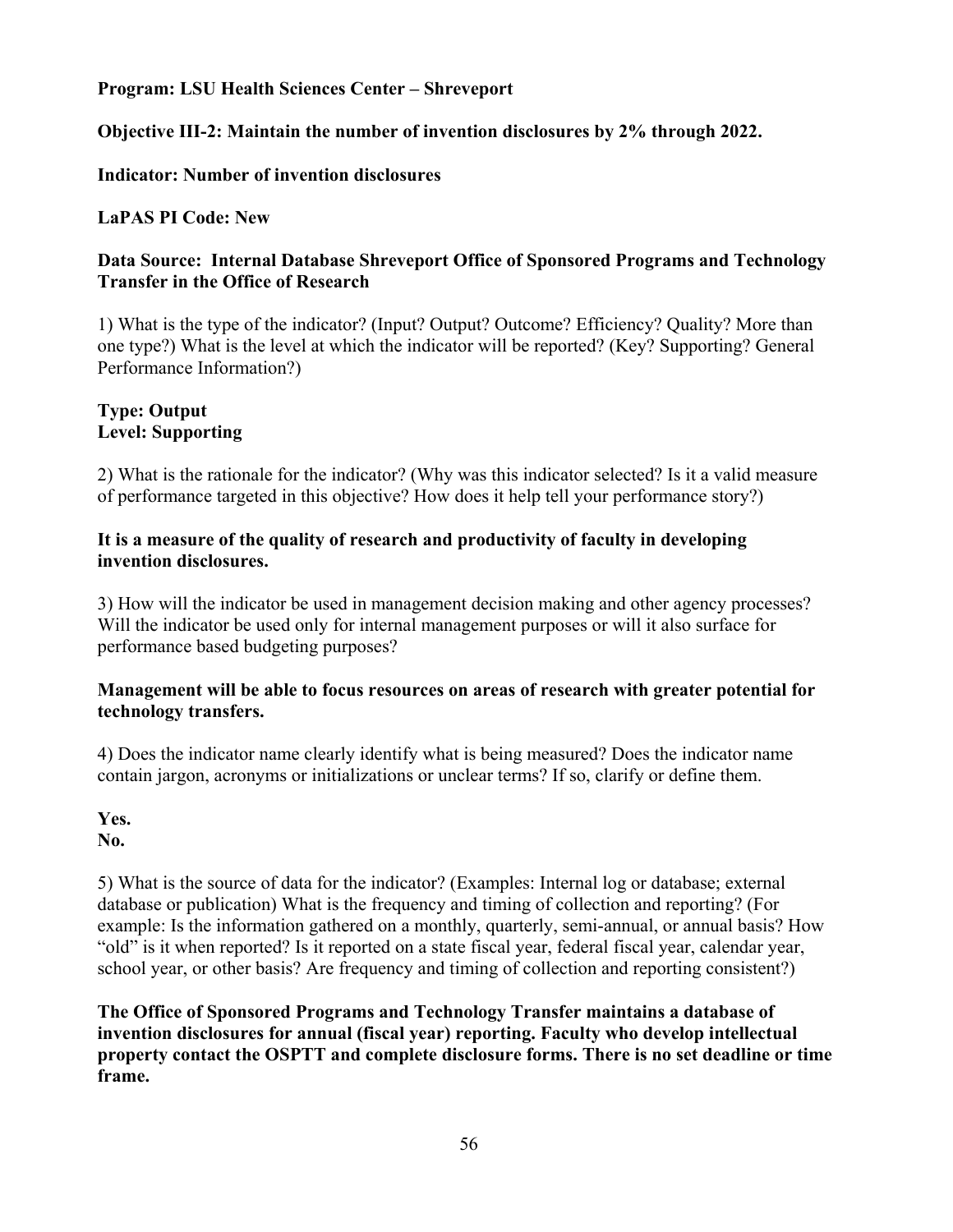6) How is the indicator calculated? Is this a standard calculation? (For example: highway death rate is the number of highway fatalities per 100,000,000 miles driven. This rate is a standard calculation used by the National Highway Traffic Safety Administration). Provide the formula or other method used to calculate the indicator. If a nonstandard method is used, explain why. If this indicator is used by more than one agency or program, is the method of calculation consistent? If not, why not?

#### **Average number of invention disclosures (9) in the 3 year period including FY 2016-2017 through FY 2018-2019 will be compared to average number of disclosures submitted in the next 3 year fiscal years 2020 – 2022.**

7) Does the indicator have limitations or weaknesses (e.g., limited geographical coverage, lack of precision or timeliness, or high cost to collect or analyze)? Is the indicator a proxy or surrogate? Does the source of the data have a bias? Is there a caveat or qualifier about which data users and evaluators should be aware? If so, explain.

# **N/A**

 8) Is the indicator aggregated or disaggregated? (Is it a sum of smaller parts or is it a part of a larger whole? Examples: If the indicator is a statewide figure, can it be broken down into region or parish? If the indicator represents one client group served by a program, can it be combined with indicators for other client groups in order to measure the total client population?)

# **Aggregate.**

9) Has the indicator been audited by the Office of the Legislative Auditor? If so, with what result? If not, how can you assure that the indicator is valid, reliable, and accurately reported?

# **Yes by Internal Audits and LSU System Audits. There were no findings from this audit. The LSUHSC Shreveport Office of Sponsored Programs and Technology Transfer in the Office of Research maintains a database of invention disclosures.**

10) Who is responsible for data collection, analysis, and quality? How can that person or organization be contacted? Provide name, title, and all contact information (including telephone, fax, and email address).

**LSUHSC-Shreveport Office of Sponsored Programs and Technology Transfer in the Office of Research is responsible for collection, analysis and quality of data. The information will be submitted to the LSUHSC-S Budget Office- Phone 318.675.6804, Fax 318.675.8412 and Email [FJacob@lsuhsc.edu.](mailto:FJacob@lsuhsc.edu) The information will also be shared with the LSU System Office. Data are also maintained on the National Association of University Technology Managers (AUTM) database.**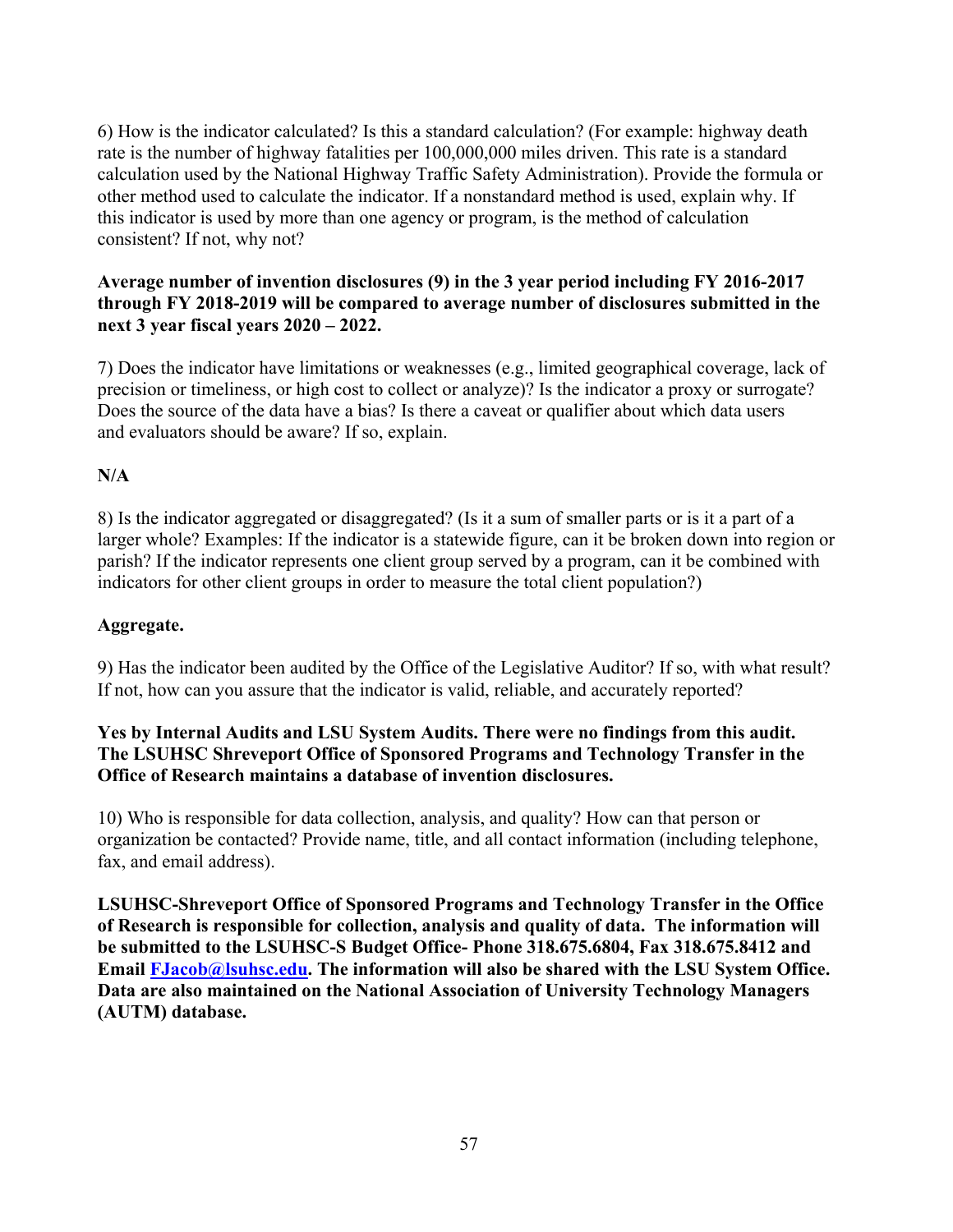#### **Objective III-2: Maintain the number of invention disclosures by 2% through 2022.**

#### **Indicator: Percent change in the number of invention disclosures**

#### **Data Source: Internal Database Shreveport Office of Sponsored Prgorams and Technology Transfer in the Office of Research**

 1) What is the type of the indicator? (Input? Output? Outcome? Efficiency? Quality? More than one type?) What is the level at which the indicator will be reported? (Key? Supporting? General Performance Information?)

#### **Type: Outcome Level: Supporting**

2) What is the rationale for the indicator? (Why was this indicator selected? Is it a valid measure of performance targeted in this objective? How does it help tell your performance story?)

#### **It is a measure of the quality of research and productivity of faculty in developing invention disclosures.**

3) How will the indicator be used in management decision making and other agency processes? Will the indicator be used only for internal management purposes or will it also surface for performance based budgeting purposes?

#### **Management will be able to focus resources on areas of research with greater potential for technology transfers.**

4) Does the indicator name clearly identify what is being measured? Does the indicator name contain jargon, acronyms or initializations or unclear terms? If so, clarify or define them.

**Yes.** 

**No.** 

5) What is the source of data for the indicator? (Examples: Internal log or database; external database or publication) What is the frequency and timing of collection and reporting? (For example: Is the information gathered on a monthly, quarterly, semi-annual, or annual basis? How "old" is it when reported? Is it reported on a state fiscal year, federal fiscal year, calendar year, school year, or other basis? Are frequency and timing of collection and reporting consistent?)

**The Office of Sponsored Programs and Technology Transfer maintains a database of invention disclosures for annual (fiscal year) reporting. Faculty who develop intellectual property contact the OSPTT and complete disclosure forms. There is no set deadline or time frame.**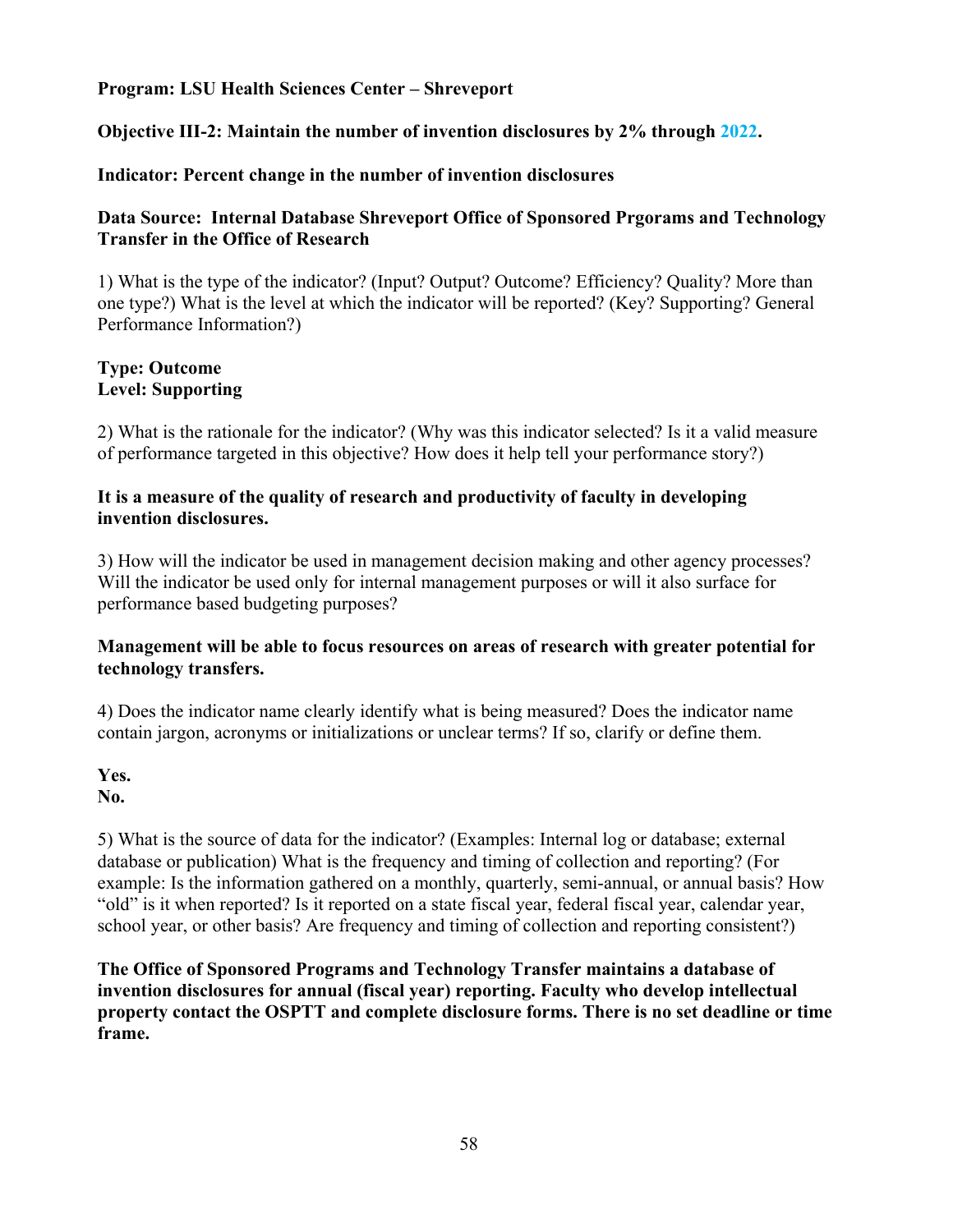6) How is the indicator calculated? Is this a standard calculation? (For example: highway death rate is the number of highway fatalities per 100,000,000 miles driven. This rate is a standard calculation used by the National Highway Traffic Safety Administration). Provide the formula or other method used to calculate the indicator. If a nonstandard method is used, explain why. If this indicator is used by more than one agency or program, is the method of calculation consistent? If not, why not?

# **Average number of invention disclosures (9) in the 3 year period including FY 2016-2017 through FY 2018-2019 will be compared to average number of disclosures submitted in the next 3 year fiscal years 2020 – 2022.**

 7) Is the indicator aggregated or disaggregated? (Is it a sum of smaller parts or is it a part of a larger whole? Examples: If the indicator is a statewide figure, can it be broken down into region or parish? If the indicator represents one client group served by a program, can it be combined with indicators for other client groups in order to measure the total client population?)

# **Aggregate.**

8) Does the indicator have limitations or weaknesses (e.g., limited geographical coverage, lack of precision or timeliness, or high cost to collect or analyze)? Is the indicator a proxy or surrogate? Does the source of the data have a bias? Is there a caveat or qualifier about which data users and evaluators should be aware? If so, explain.

# **N/A**

9) Has the indicator been audited by the Office of the Legislative Auditor? If so, with what result? If not, how can you assure that the indicator is valid, reliable, and accurately reported?

#### **Yes by Internal Audits and LSU System Audits. There were no findings from this audit. The LSUHSC Shreveport Office of Sponsored Programs and Technology Transfer in the Office of Research maintains a database of invention disclosures.**

10) Who is responsible for data collection, analysis, and quality? How can that person or organization be contacted? Provide name, title, and all contact information (including telephone, fax, and email address).

**LSUHSC-Shreveport Office of Sponsored Programs and Technology Transfer in the Office of Research is responsible for collection, analysis and quality of data. The information will be submitted to the LSUHSC-S Budget Office – Phone 318.675.6804, Fax 318.675.8412 and Email [FJacob@lsuhsc.edu.](mailto:FJacob@lsuhsc.edu) The information will also be shared with the LSU System Office. Data are also maintained on the National Association of University Technology Managers (AUTM) database.**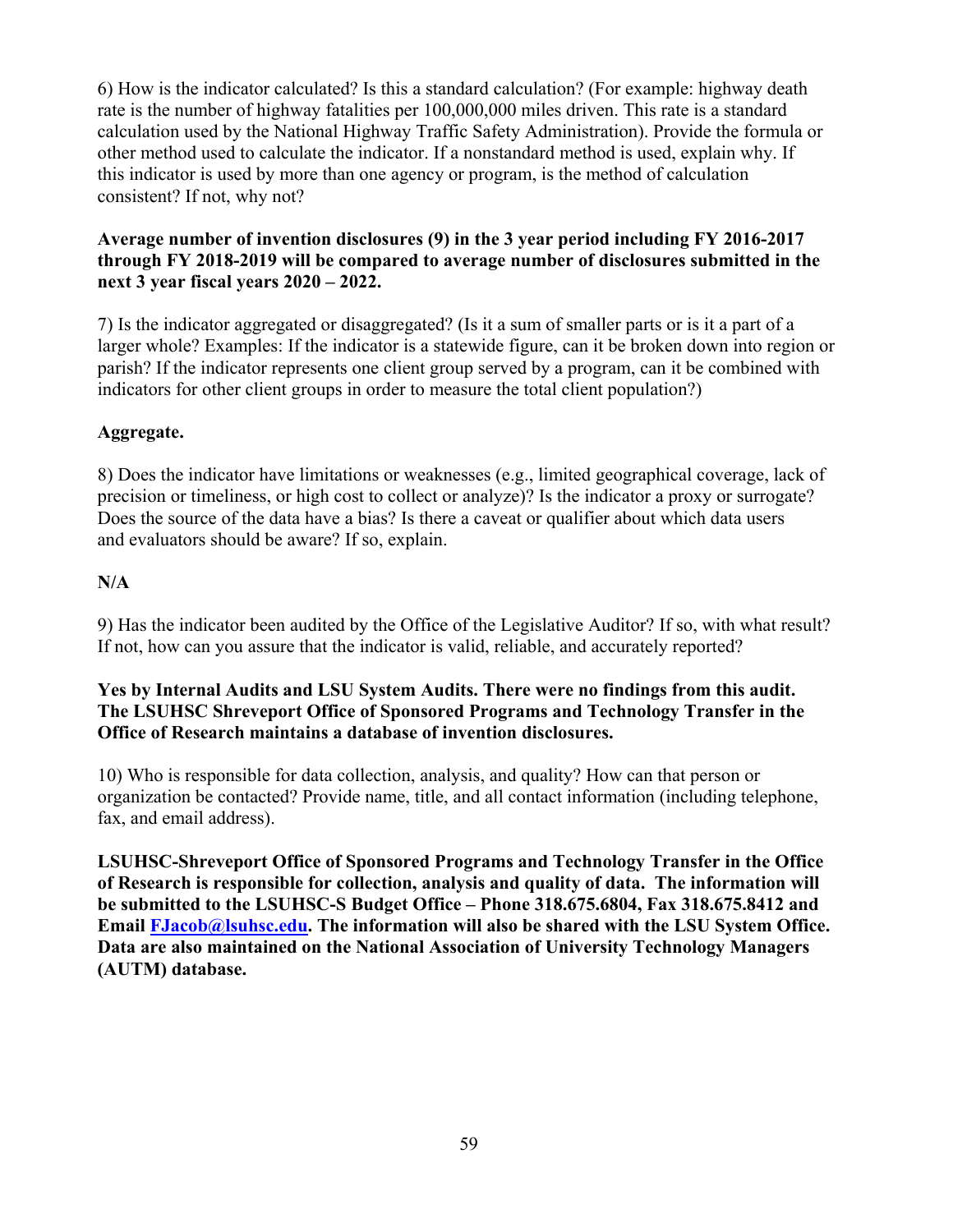**Objective IV-1: To increase the enrollment of academically competitive applicants possessing the essential qualities and unique potentials defined in the School of Medicine Diversity policy.**

**Indicator: Number of entering medical students possessing the unique potentials defined in the School of Medicine Diversity policy.** 

# **LaPAS PI Code: New**

#### **Data Source: Integrated Postsecondary Education Data System (IPEDS)**

 1) What is the type of the indicator? (Input? Output? Outcome? Efficiency? Quality? More than one type?) What is the level at which the indicator will be reported? (Key? Supporting? General Performance Information?)

#### **Type: Output Level: Supporting**

2) What is the rationale for the indicator? (Why was this indicator selected? Is it a valid measure of performance targeted in this objective? How does it help tell your performance story?)

#### **Indicator provides valid enrollment figures.**

3) How will the indicator be used in management decision making and other agency processes? Will the indicator be used only for internal management purposes or will it also surface for performance based budgeting purposes?

#### **Indicator will be used in ongoing planning and review of related strategies resulting in continuing improvement and achievement of objective and goal.**

4) Does the indicator name clearly identify what is being measured? Does the indicator name contain jargon, acronyms or initializations or unclear terms? If so, clarify or define them.

**Yes.** 

**No.** 

5) What is the source of data for the indicator? (Examples: Internal log or database; external database or publication) What is the frequency and timing of collection and reporting? (For example: Is the information gathered on a monthly, quarterly, semi-annual, or annual basis? How "old" is it when reported? Is it reported on a state fiscal year, federal fiscal year, calendar year, school year, or other basis? Are frequency and timing of collection and reporting consistent?)

#### **The source of data for the indicator is annual IPEDS Enrollment survey, which is validated by internal PeopleSoft reports.**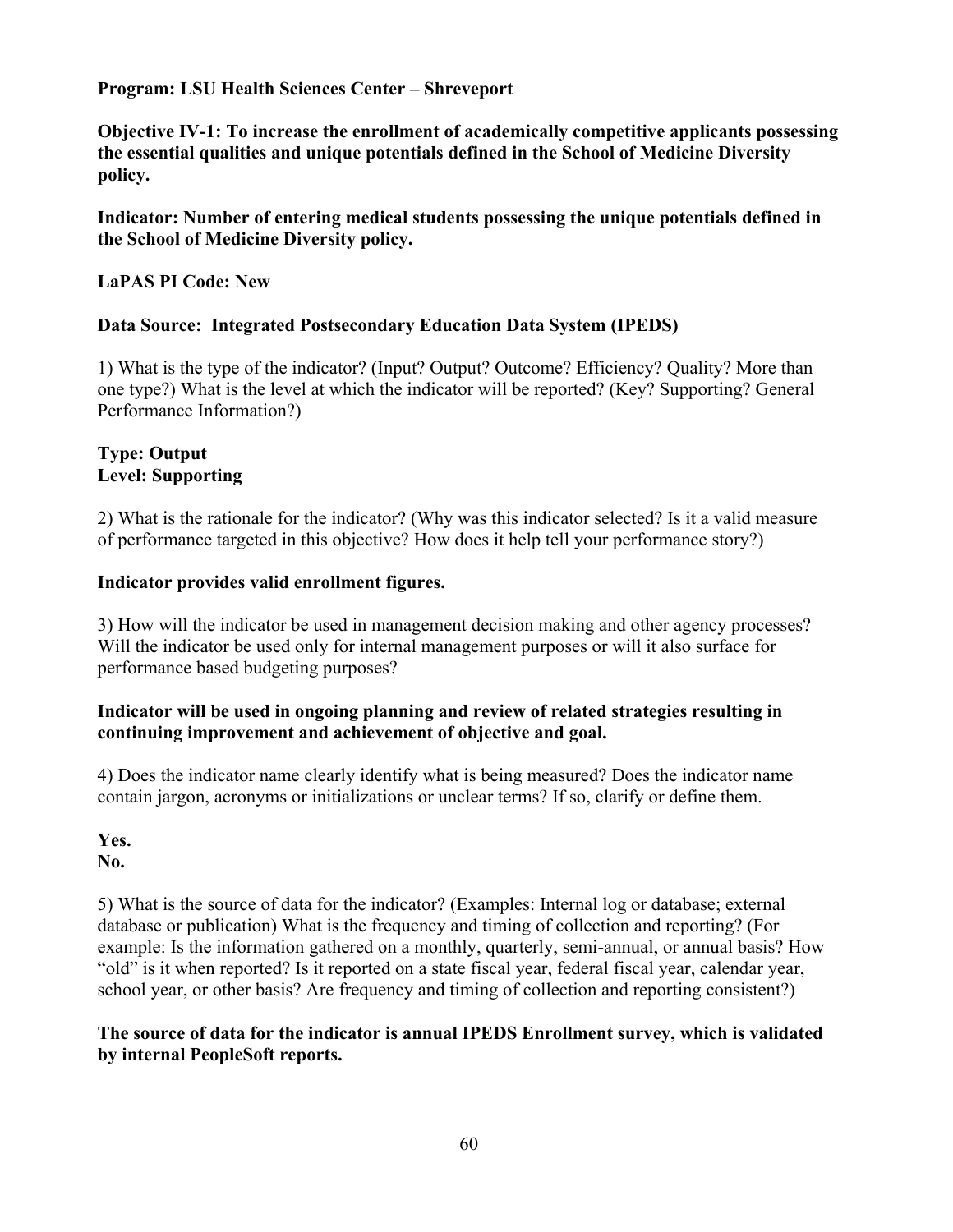6) How is the indicator calculated? Is this a standard calculation? (For example: highway death rate is the number of highway fatalities per 100,000,000 miles driven. This rate is a standard calculation used by the National Highway Traffic Safety Administration). Provide the formula or other method used to calculate the indicator. If a nonstandard method is used, explain why. If this indicator is used by more than one agency or program, is the method of calculation consistent? If not, why not?

#### **The indicator requires no calculation, just a headcount.**

 7) Is the indicator aggregated or disaggregated? (Is it a sum of smaller parts or is it a part of a larger whole? Examples: If the indicator is a statewide figure, can it be broken down into region or parish? If the indicator represents one client group served by a program, can it be combined with indicators for other client groups in order to measure the total client population?)

# **Disaggregated -- Indicator represents LSUHSC-S student cohorts and cannot be broken down further.**

8) Does the indicator have limitations or weaknesses (e.g., limited geographical coverage, lack of precision or timeliness, or high cost to collect or analyze)? Is the indicator a proxy or surrogate? Does the source of the data have a bias? Is there a caveat or qualifier about which data users and evaluators should be aware? If so, explain.

# **The indicator has no weaknesses for stated objective.**

 9) Has the indicator been audited by the Office of the Legislative Auditor? If so, with what result? If not, how can you assure that the indicator is valid, reliable, and accurately reported?

#### **No. The numbers are maintained and reviewed by the University and submitted to the Integrated Postsecondary Education Data System (IPEDS).**

10) Who is responsible for data collection, analysis, and quality? How can that person or organization be contacted? Provide name, title, and all contact information (including telephone, fax, and email address).

**Enrollment data is compiled and maintained by the Office of Institutional Planning (Director: Jeff Howells, tel: 318-675-8152, email: [jhowel1@lsuhsc.edu\)](mailto:jhowel1@lsuhsc.edu). Student Diversity review and analysis is completed by the Office of Diversity Affairs (Assistant Dean of Diversity Affairs: Debbie Chandler, M.D. email: ([dchan3@lsuhsc.edu](mailto:dchan3@lsuhsc.edu)) and Director of Diversity Affairs: Marisa Roberson, tel: 318-675-5050, email: ([mrob38@lsuhsc.edu](mailto:mrob38@lsuhsc.edu)).**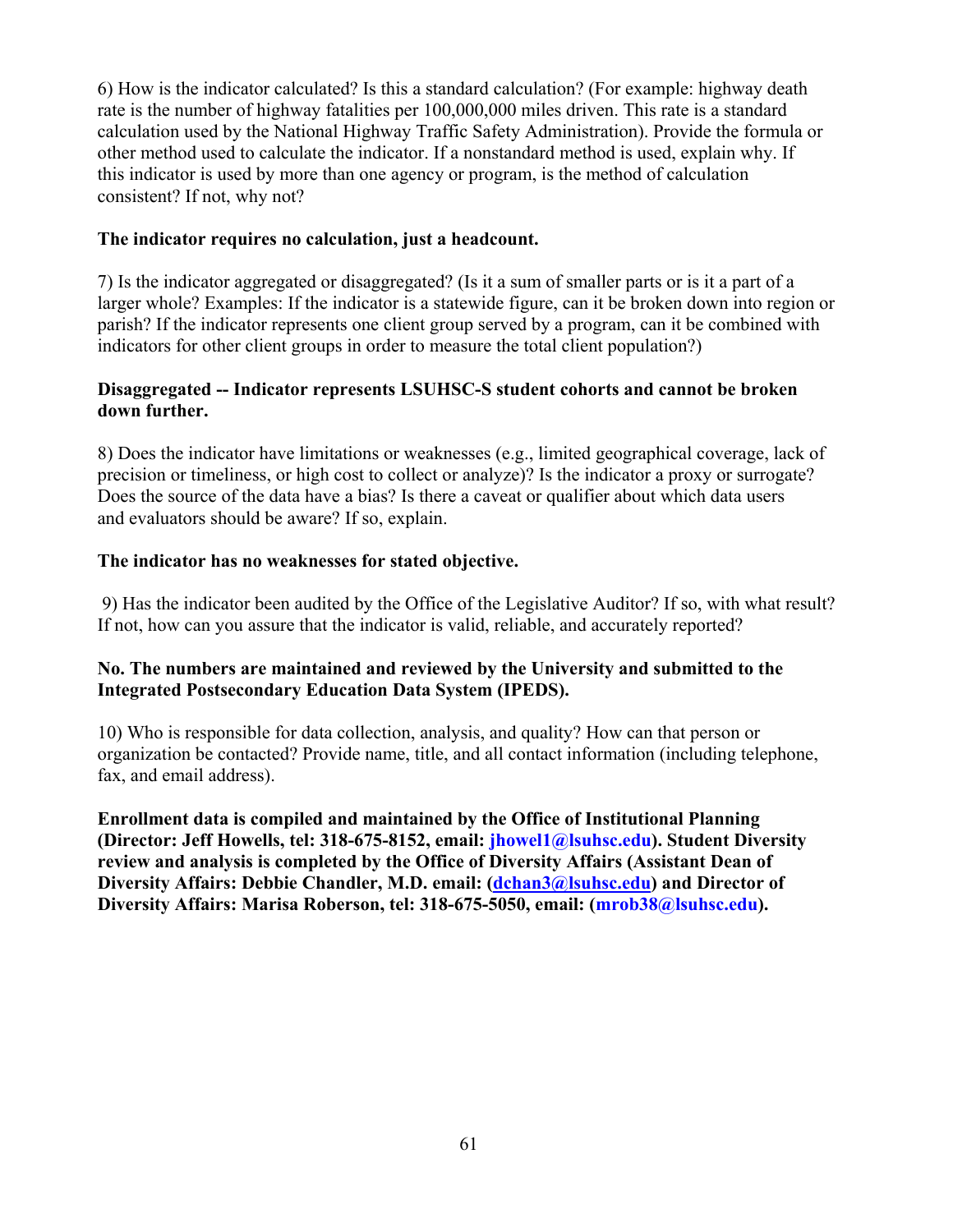**Objective IV-1: To increase the enrollment of academically competitive applicants possessing the essential qualities and unique potentials defined in the School of Medicine Diversity policy.**

**Indicator: The percentage change in first year enrollment of students possessing the unique potentials defined in the School of Medicine Diversity policy.** 

#### **LaPAS PI Code: New**

#### **Data Source: Integrated Postsecondary Education Data System (IPEDS)**

 1) What is the type of the indicator? (Input? Output? Outcome? Efficiency? Quality? More than one type?) What is the level at which the indicator will be reported? (Key? Supporting? General Performance Information?)

#### **Type: Outcome Level: Supporting**

2) What is the rationale for the indicator? (Why was this indicator selected? Is it a valid measure of performance targeted in this objective? How does it help tell your performance story?)

#### **Indicator provides percentage change in first year enrollment of students possessing the unique potentials defined in the School of Medicine Diversity policy based on valid and reported enrollment figures.**

3) How will the indicator be used in management decision making and other agency processes? Will the indicator be used only for internal management purposes or will it also surface for performance based budgeting purposes?

#### **Indicator will be used in ongoing planning and review of related strategies resulting in continuing improvement and achievement of objective and goal.**

4) Does the indicator name clearly identify what is being measured? Does the indicator name contain jargon, acronyms or initializations or unclear terms? If so, clarify or define them.

**Yes. No.** 

5) What is the source of data for the indicator? (Examples: Internal log or database; external database or publication) What is the frequency and timing of collection and reporting? (For example: Is the information gathered on a monthly, quarterly, semi-annual, or annual basis? How "old" is it when reported? Is it reported on a state fiscal year, federal fiscal year, calendar year, school year, or other basis? Are frequency and timing of collection and reporting consistent?)

#### **The source of data for the indicator is annual IPEDS Enrollment survey, which is validated by internal PeopleSoft reports.**

6) How is the indicator calculated? Is this a standard calculation? (For example: highway death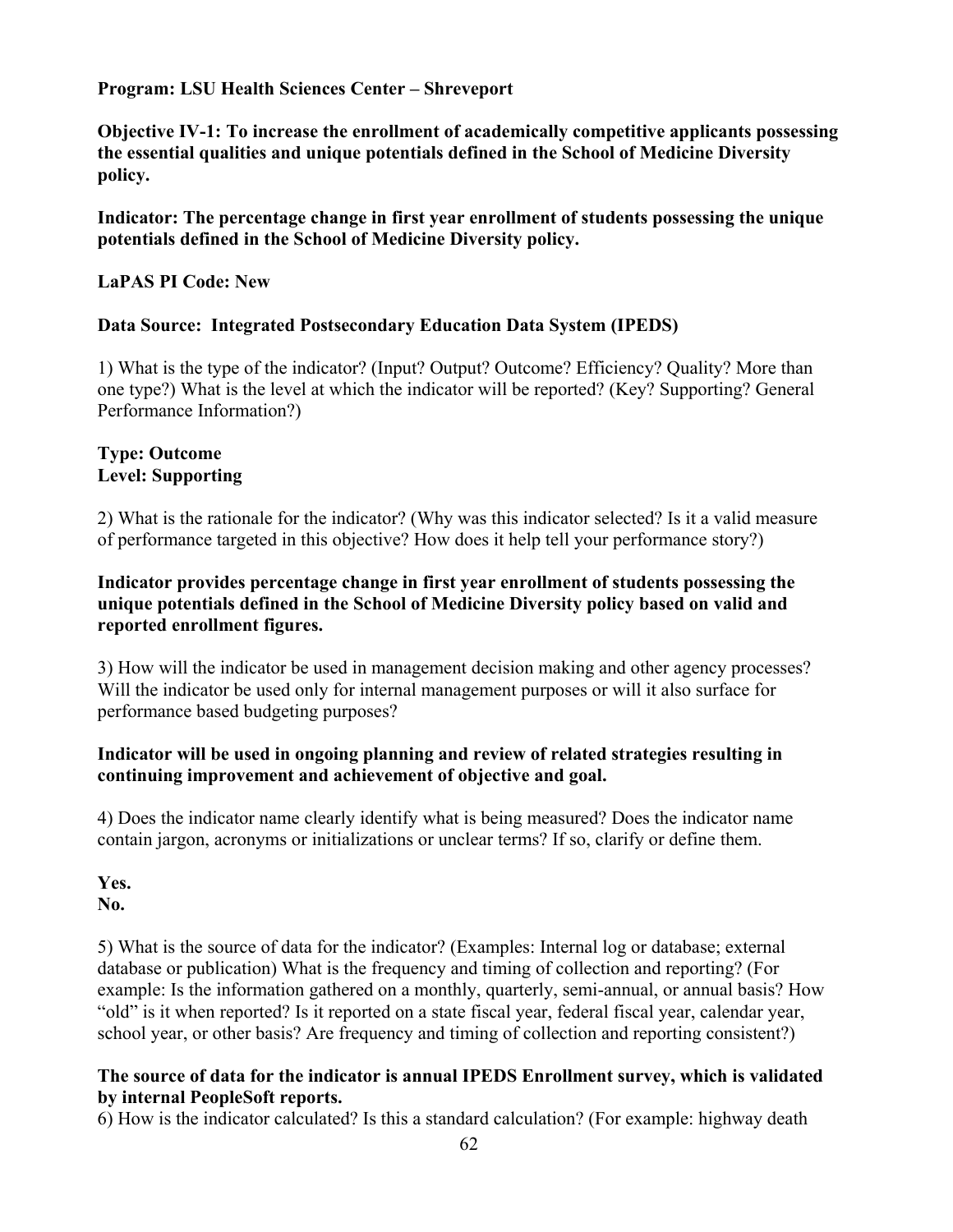rate is the number of highway fatalities per 100,000,000 miles driven. This rate is a standard calculation used by the National Highway Traffic Safety Administration). Provide the formula or other method used to calculate the indicator. If a nonstandard method is used, explain why. If this indicator is used by more than one agency or program, is the method of calculation consistent? If not, why not?

# **Standard calculation: Percent change = (current enrollment – previous enrollment) / previous enrollment**

 7) Is the indicator aggregated or disaggregated? (Is it a sum of smaller parts or is it a part of a larger whole? Examples: If the indicator is a statewide figure, can it be broken down into region or parish? If the indicator represents one client group served by a program, can it be combined with indicators for other client groups in order to measure the total client population?)

# **Disaggregated -- Indicator represents LSUHSC-S student cohorts and cannot be broken down further.**

8) Does the indicator have limitations or weaknesses (e.g., limited geographical coverage, lack of precision or timeliness, or high cost to collect or analyze)? Is the indicator a proxy or surrogate? Does the source of the data have a bias? Is there a caveat or qualifier about which data users and evaluators should be aware? If so, explain.

#### **The indicator has no weaknesses for stated objective.**

9) Has the indicator been audited by the Office of the Legislative Auditor? If so, with what result? If not, how can you assure that the indicator is valid, reliable, and accurately reported?

#### **No. The numbers are maintained and reviewed by the University and submitted to the Integrated Postsecondary Education Data System (IPEDS).**

10) Who is responsible for data collection, analysis, and quality? How can that person or organization be contacted? Provide name, title, and all contact information (including telephone, fax, and email address).

**Enrollment data is compiled and maintained by the Office of Institutional Planning (Director: Jeff Howells, tel: 318-675-8152, email: [jhowel1@lsuhsc.edu\)](mailto:jhowel1@lsuhsc.edu). Student Diversity review and analysis is completed by the Office of Diversity Affairs (Assistant Dean of Diversity Affairs: Debbie Chandler, M.D. email: ([dchan3@lsuhsc.edu](mailto:dchan3@lsuhsc.edu)) and Director of Diversity Affairs: Marisa Roberson, tel: 318-675-5050, email: ([mrob38@lsuhsc.edu](mailto:mrob38@lsuhsc.edu)).**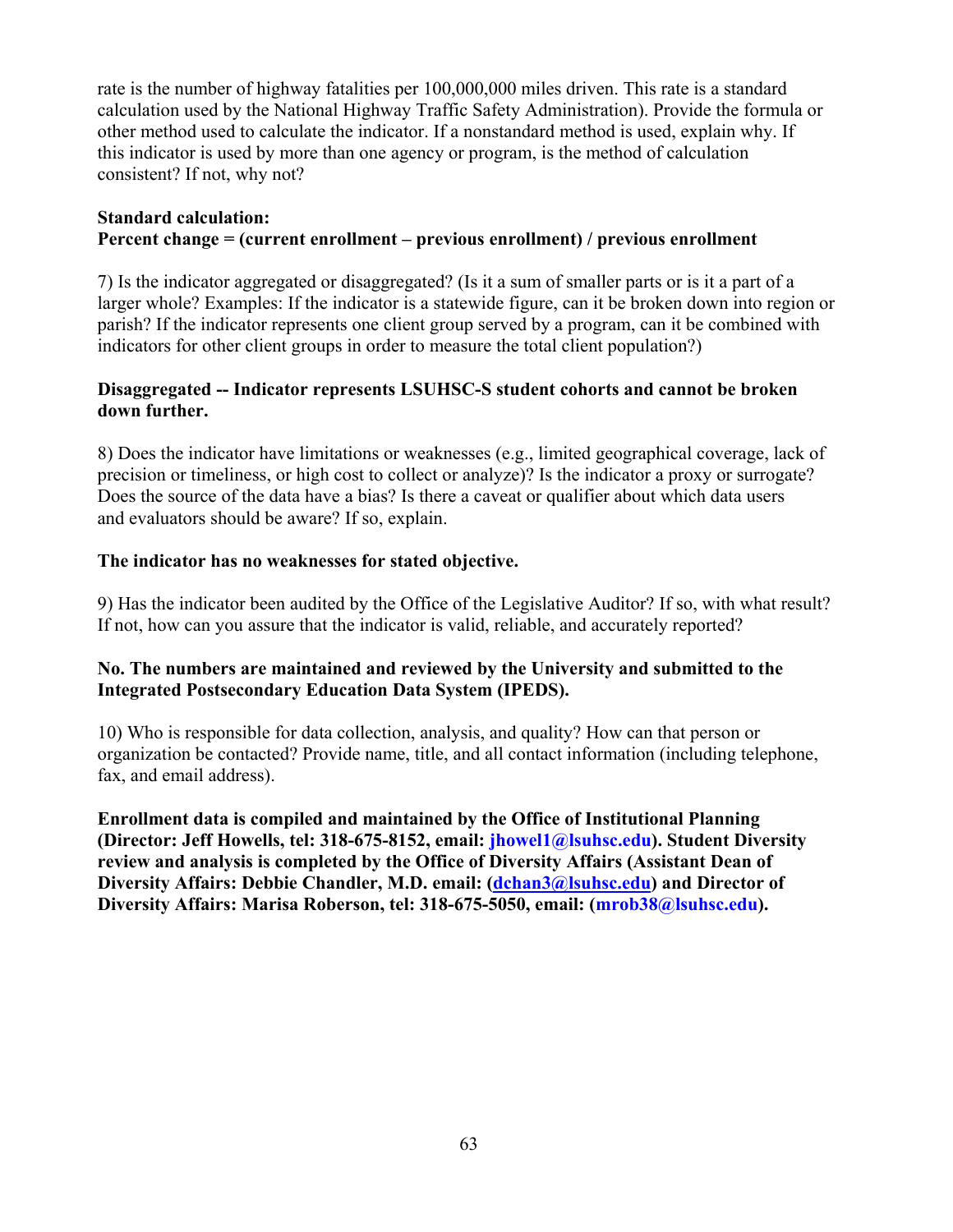# **Objective IV-2: To deliver education and training programs that meet the needs of underserved and diverse populations of Louisiana.**

# **Indicator: Percentile Rank: percent of graduates practicing in-state**

 **LaPAS PI Code: New**

# **Data Source: Association of American Medical Colleges (AAMC)**

 1) What is the type of the indicator? (Input? Output? Outcome? Efficiency? Quality? More than one type?) What is the level at which the indicator will be reported? (Key? Supporting? General Performance Information?)

#### **Type: Outcome Level: Supporting**

2) What is the rationale for the indicator? (Why was this indicator selected? Is it a valid measure of performance targeted in this objective? How does it help tell your performance story?)

#### **Indicator provides percentile rank among all fully LCME accredited medical schools of graduates practicing in-state.**

3) How will the indicator be used in management decision making and other agency processes? Will the indicator be used only for internal management purposes or will it also surface for performance based budgeting purposes?

#### **Indicator will be used in ongoing planning and review of related strategies resulting in continuing improvement and achievement of objective and goal.**

4) Does the indicator name clearly identify what is being measured? Does the indicator name contain jargon, acronyms or initializations or unclear terms? If so, clarify or define them.

**Yes. No.** 

5) What is the source of data for the indicator? (Examples: Internal log or database; external database or publication) What is the frequency and timing of collection and reporting? (For example: Is the information gathered on a monthly, quarterly, semi-annual, or annual basis? How "old" is it when reported? Is it reported on a state fiscal year, federal fiscal year, calendar year, school year, or other basis? Are frequency and timing of collection and reporting consistent?)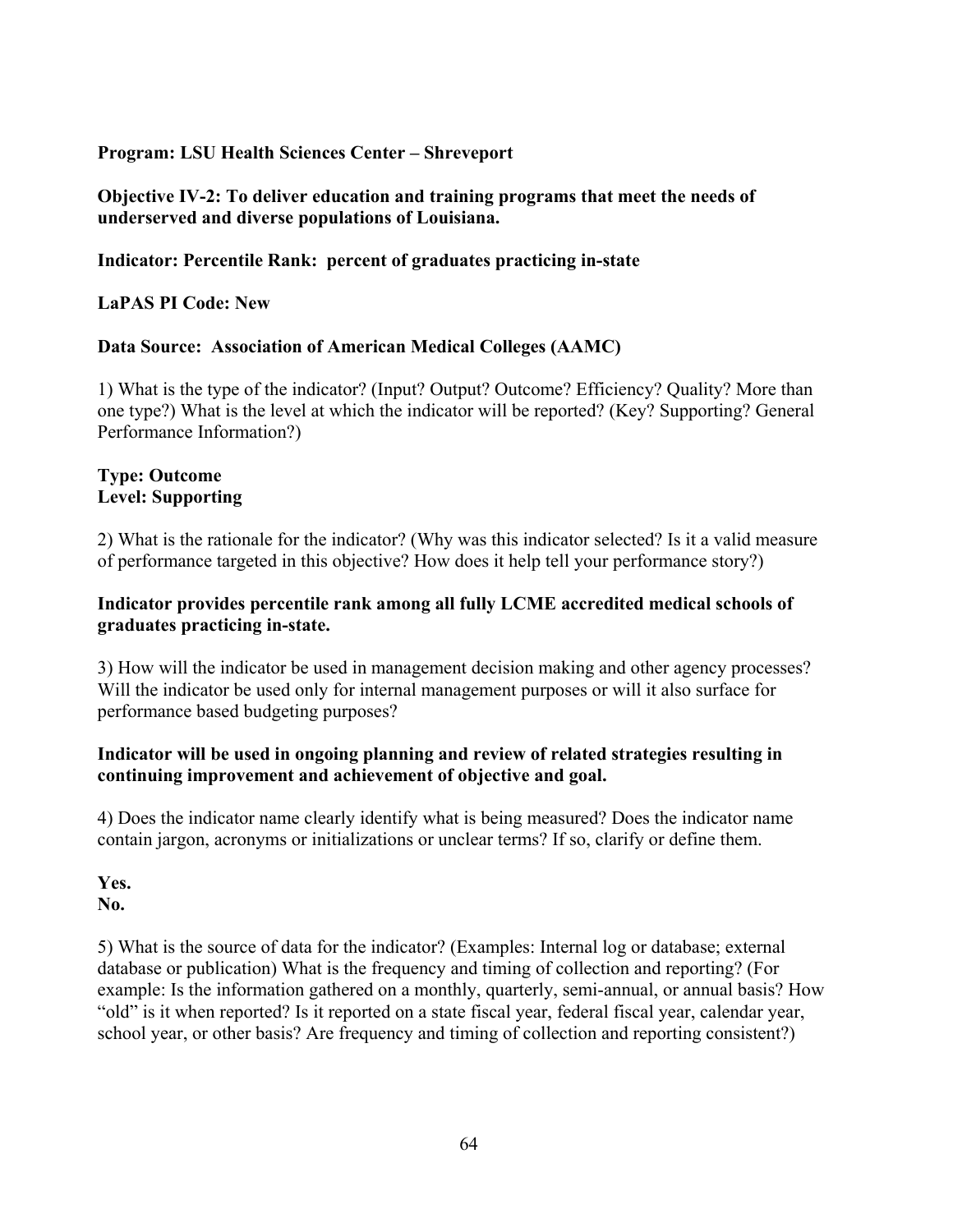#### **The source of data for the indicator is the annual Association of American Medical Colleges (AAMC) Missions Management Tool (MMT).**

6) How is the indicator calculated? Is this a standard calculation? (For example: highway death rate is the number of highway fatalities per 100,000,000 miles driven. This rate is a standard calculation used by the National Highway Traffic Safety Administration). Provide the formula or other method used to calculate the indicator. If a nonstandard method is used, explain why. If this indicator is used by more than one agency or program, is the method of calculation consistent? If not, why not?

# **Standard calculation:**

**The practice location for a given year is taken from the American Medical Association Physician Masterfile for physicians providing direct patient care who graduated approximately 9 to 13 years prior. The practice state is compared with the state in which the medical school of graduation is located. The MMT's customized benchmark tables arrays decile distributions and the medical school's values are displayed in highlighted boxes at their relative percentile ranking.** 

 7) Is the indicator aggregated or disaggregated? (Is it a sum of smaller parts or is it a part of a larger whole? Examples: If the indicator is a statewide figure, can it be broken down into region or parish? If the indicator represents one client group served by a program, can it be combined with indicators for other client groups in order to measure the total client population?)

#### **Disaggregated -- Indicator represents LSUHSC-S School of Medicine graduates for a specific timeframe and cannot be broken down further.**

8) Does the indicator have limitations or weaknesses (e.g., limited geographical coverage, lack of precision or timeliness, or high cost to collect or analyze)? Is the indicator a proxy or surrogate? Does the source of the data have a bias? Is there a caveat or qualifier about which data users and evaluators should be aware? If so, explain.

#### **The indicator has no weaknesses for stated objective.**

9) Has the indicator been audited by the Office of the Legislative Auditor? If so, with what result? If not, how can you assure that the indicator is valid, reliable, and accurately reported?

**No. The MMT incorporates multiple sources of information, specifically the Physician Masterfile for this indicator. The Physician Masterfile includes education, training, and professional certification information. The Physician Masterfile includes current and historical data for more than 1.1 million physicians and residents in the United States. For example, fewer than 0.4 percent of the graduates from academic year 2000-2001 through 2004-2005 are not represented in the AMA Physician Masterfile.**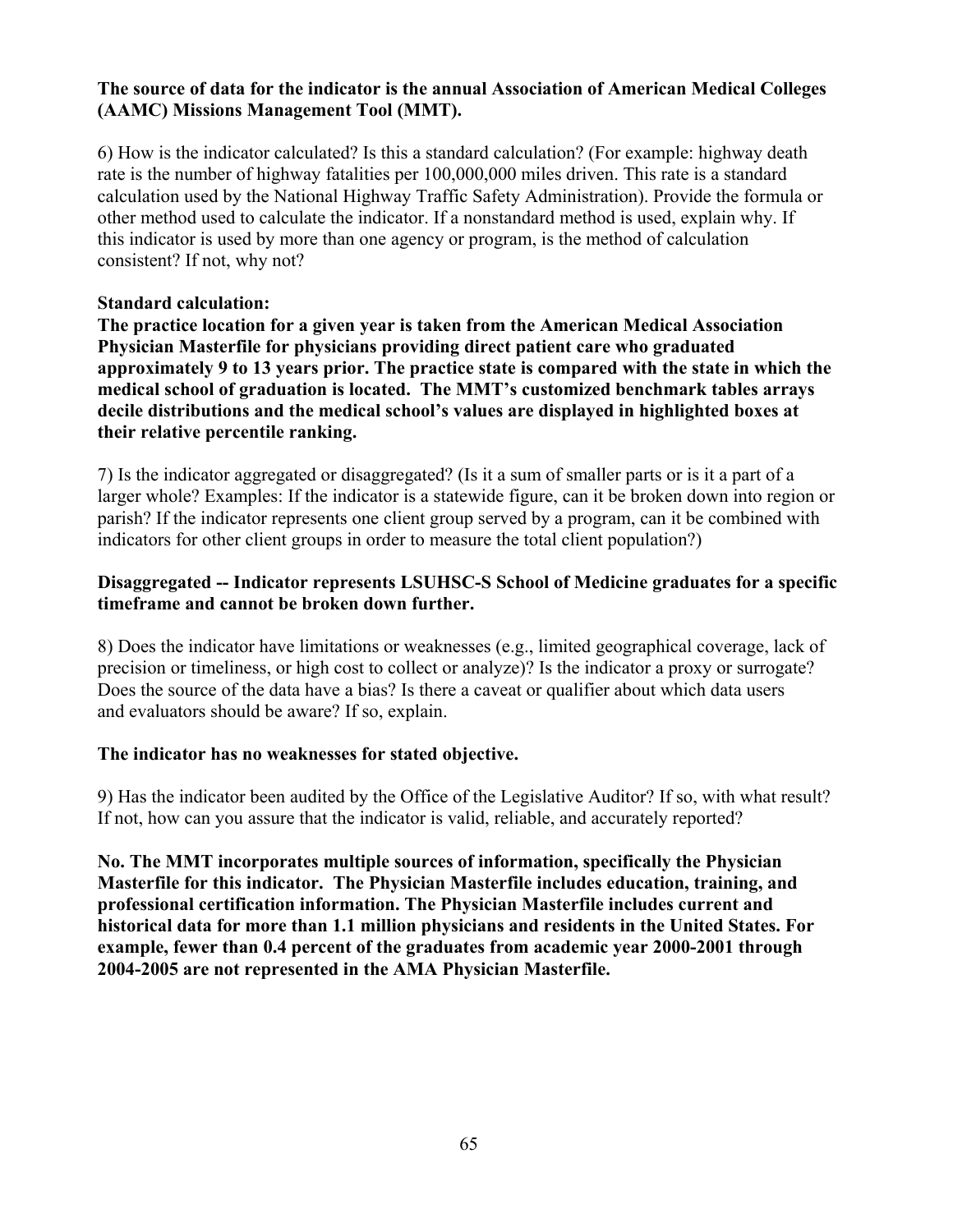10) Who is responsible for data collection, analysis, and quality? How can that person or organization be contacted? Provide name, title, and all contact information (including telephone, fax, and email address).

**Data collection and analysis is completed by the Office of Institutional Planning (Director: Jeff Howells, tel: 318-675-8152, email: [jhowel1@lsuhsc.edu](mailto:jhowel1@lsuhsc.edu)).**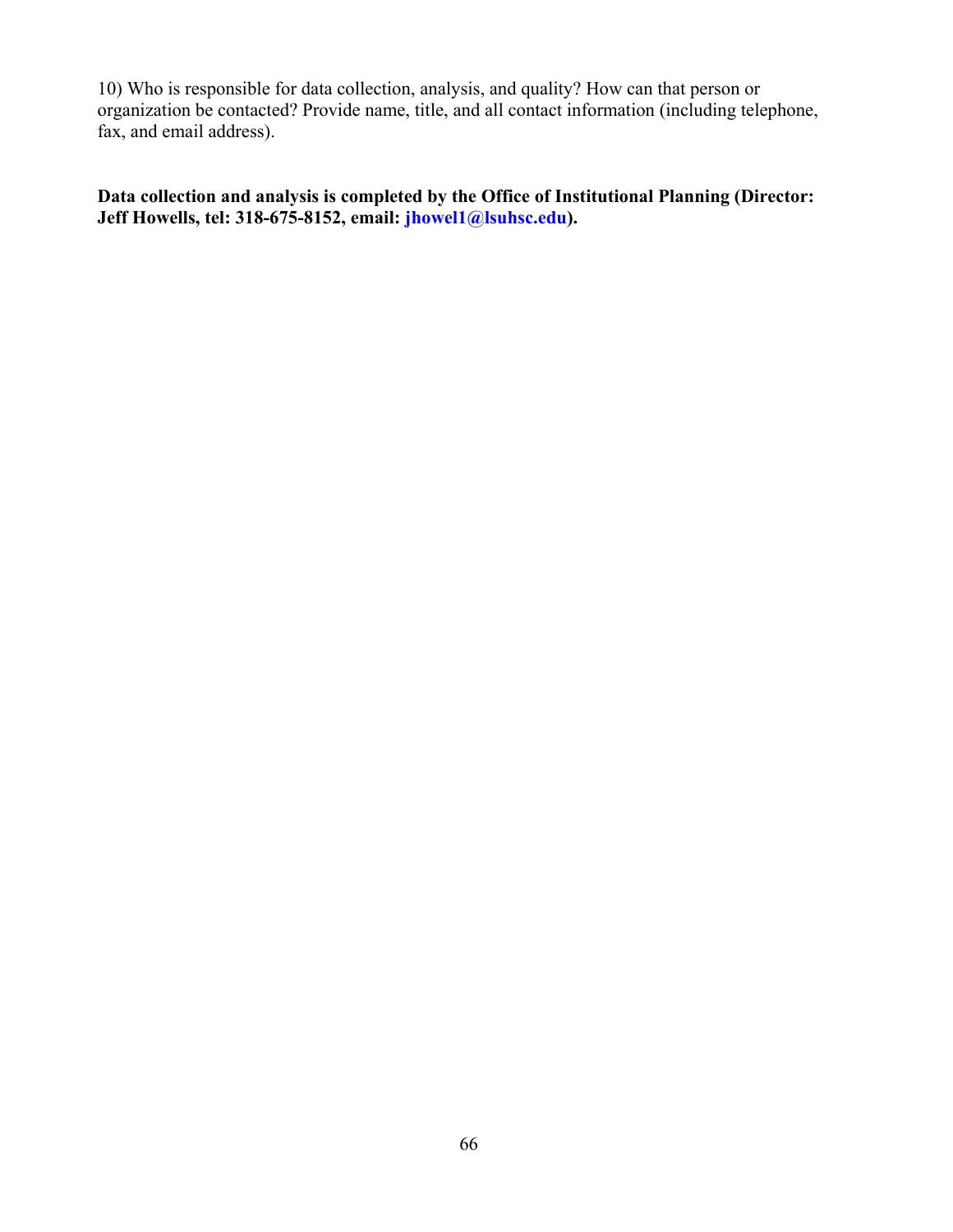**Objective IV-2: To deliver education and training programs that meet the needs of underserved and diverse populations of Louisiana.** 

#### **Indicator: Percentile Rank: percent of graduates practicing in rural areas**

 **LaPAS PI Code: New**

#### **Data Source: Integrated Postsecondary Education Data System (IPEDS)**

 1) What is the type of the indicator? (Input? Output? Outcome? Efficiency? Quality? More than one type?) What is the level at which the indicator will be reported? (Key? Supporting? General Performance Information?)

# **Type: Outcome Level: Supporting**

2) What is the rationale for the indicator? (Why was this indicator selected? Is it a valid measure of performance targeted in this objective? How does it help tell your performance story?)

#### **Indicator provides percentile rank among all fully LCME accredited medical schools of graduates practicing in rural areas.**

3) How will the indicator be used in management decision making and other agency processes? Will the indicator be used only for internal management purposes or will it also surface for performance based budgeting purposes?

#### **Indicator will be used in ongoing planning and review of related strategies resulting in continuing improvement and achievement of objective and goal.**

4) Does the indicator name clearly identify what is being measured? Does the indicator name contain jargon, acronyms or initializations or unclear terms? If so, clarify or define them.

**Yes.** 

**No.** 

5) What is the source of data for the indicator? (Examples: Internal log or database; external database or publication) What is the frequency and timing of collection and reporting? (For example: Is the information gathered on a monthly, quarterly, semi-annual, or annual basis? How "old" is it when reported? Is it reported on a state fiscal year, federal fiscal year, calendar year, school year, or other basis? Are frequency and timing of collection and reporting consistent?)

#### **The source of data for the indicator is the annual Association of American Medical Colleges (AAMC) Missions Management Tool (MMT).**

6) How is the indicator calculated? Is this a standard calculation? (For example: highway death rate is the number of highway fatalities per 100,000,000 miles driven. This rate is a standard calculation used by the National Highway Traffic Safety Administration). Provide the formula or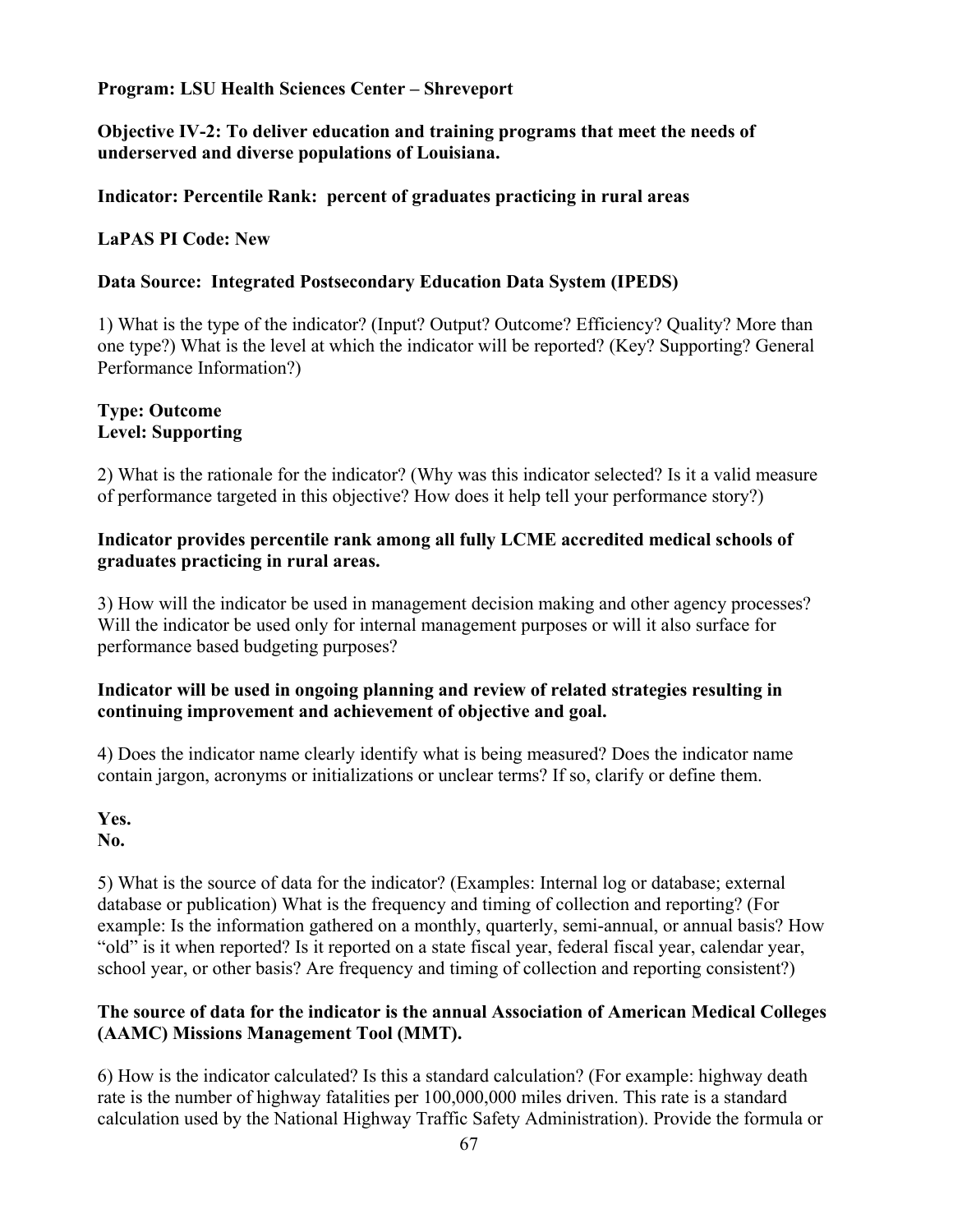other method used to calculate the indicator. If a nonstandard method is used, explain why. If this indicator is used by more than one agency or program, is the method of calculation consistent? If not, why not?

# **Standard calculation:**

**The practice location for a given year is taken from the American Medical Association Physician Masterfile for physicians providing direct patient care who graduated approximately 9 to 13 years prior. The practice state is compared with the state in which the medical school of graduation is located. The MMT's customized benchmark tables arrays decile distributions and the medical school's values are displayed in highlighted boxes at their relative percentile ranking.** 

 7) Is the indicator aggregated or disaggregated? (Is it a sum of smaller parts or is it a part of a larger whole? Examples: If the indicator is a statewide figure, can it be broken down into region or parish? If the indicator represents one client group served by a program, can it be combined with indicators for other client groups in order to measure the total client population?)

# **Disaggregated -- Indicator represents LSUHSC-S School of Medicine graduates for a specific timeframe and cannot be broken down further.**

8) Does the indicator have limitations or weaknesses (e.g., limited geographical coverage, lack of precision or timeliness, or high cost to collect or analyze)? Is the indicator a proxy or surrogate? Does the source of the data have a bias? Is there a caveat or qualifier about which data users and evaluators should be aware? If so, explain.

#### **The indicator has no weaknesses for stated objective.**

9) Has the indicator been audited by the Office of the Legislative Auditor? If so, with what result? If not, how can you assure that the indicator is valid, reliable, and accurately reported?

**No. The MMT incorporates multiple sources of information, specifically the Physician Masterfile for this indicator. The Physician Masterfile includes education, training, and professional certification information. The Physician Masterfile includes current and historical data for more than 1.1 million physicians and residents in the United States. For example, fewer than 0.4 percent of the graduates from academic year 2000-2001 through 2004-2005 are not represented in the AMA Physician Masterfile.** 

10) Who is responsible for data collection, analysis, and quality? How can that person or organization be contacted? Provide name, title, and all contact information (including telephone, fax, and email address).

**Data collection and analysis is completed by the Office of Institutional Planning (Director: Jeff Howells, tel: 318-675-8152, email: [jhowel1@lsuhsc.edu](mailto:jhowel1@lsuhsc.edu)).**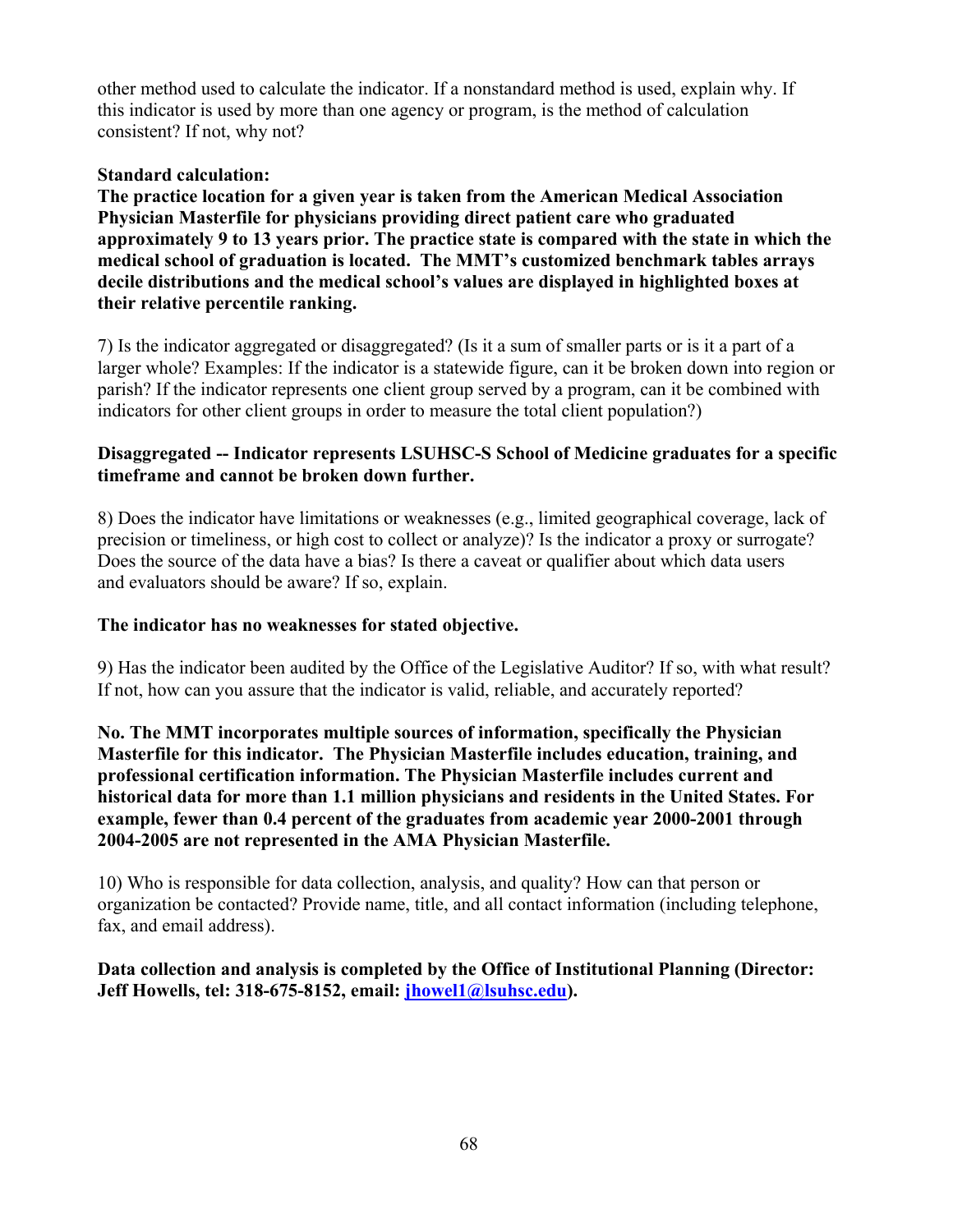**Objective IV-2: To deliver education and training programs that meet the needs of underserved and diverse populations of Louisiana.** 

#### **Indicator: Percentile Rank: percent of graduates practicing in underserved areas**

 **LaPAS PI Code: New**

#### **Data Source: Integrated Postsecondary Education Data System (IPEDS)**

 1) What is the type of the indicator? (Input? Output? Outcome? Efficiency? Quality? More than one type?) What is the level at which the indicator will be reported? (Key? Supporting? General Performance Information?)

#### **Type: Outcome Level: Supporting**

2) What is the rationale for the indicator? (Why was this indicator selected? Is it a valid measure of performance targeted in this objective? How does it help tell your performance story?)

#### **Indicator provides percentile rank among all fully LCME accredited medical schools of graduates practicing in underserved areas.**

3) How will the indicator be used in management decision making and other agency processes? Will the indicator be used only for internal management purposes or will it also surface for performance based budgeting purposes?

#### **Indicator will be used in ongoing planning and review of related strategies resulting in continuing improvement and achievement of objective and goal.**

4) Does the indicator name clearly identify what is being measured? Does the indicator name contain jargon, acronyms or initializations or unclear terms? If so, clarify or define them.

**Yes.** 

**No.** 

5) What is the source of data for the indicator? (Examples: Internal log or database; external database or publication) What is the frequency and timing of collection and reporting? (For example: Is the information gathered on a monthly, quarterly, semi-annual, or annual basis? How "old" is it when reported? Is it reported on a state fiscal year, federal fiscal year, calendar year, school year, or other basis? Are frequency and timing of collection and reporting consistent?)

#### **The source of data for the indicator is the annual Association of American Medical Colleges (AAMC) Missions Management Tool (MMT).**

6) How is the indicator calculated? Is this a standard calculation? (For example: highway death rate is the number of highway fatalities per 100,000,000 miles driven. This rate is a standard calculation used by the National Highway Traffic Safety Administration). Provide the formula or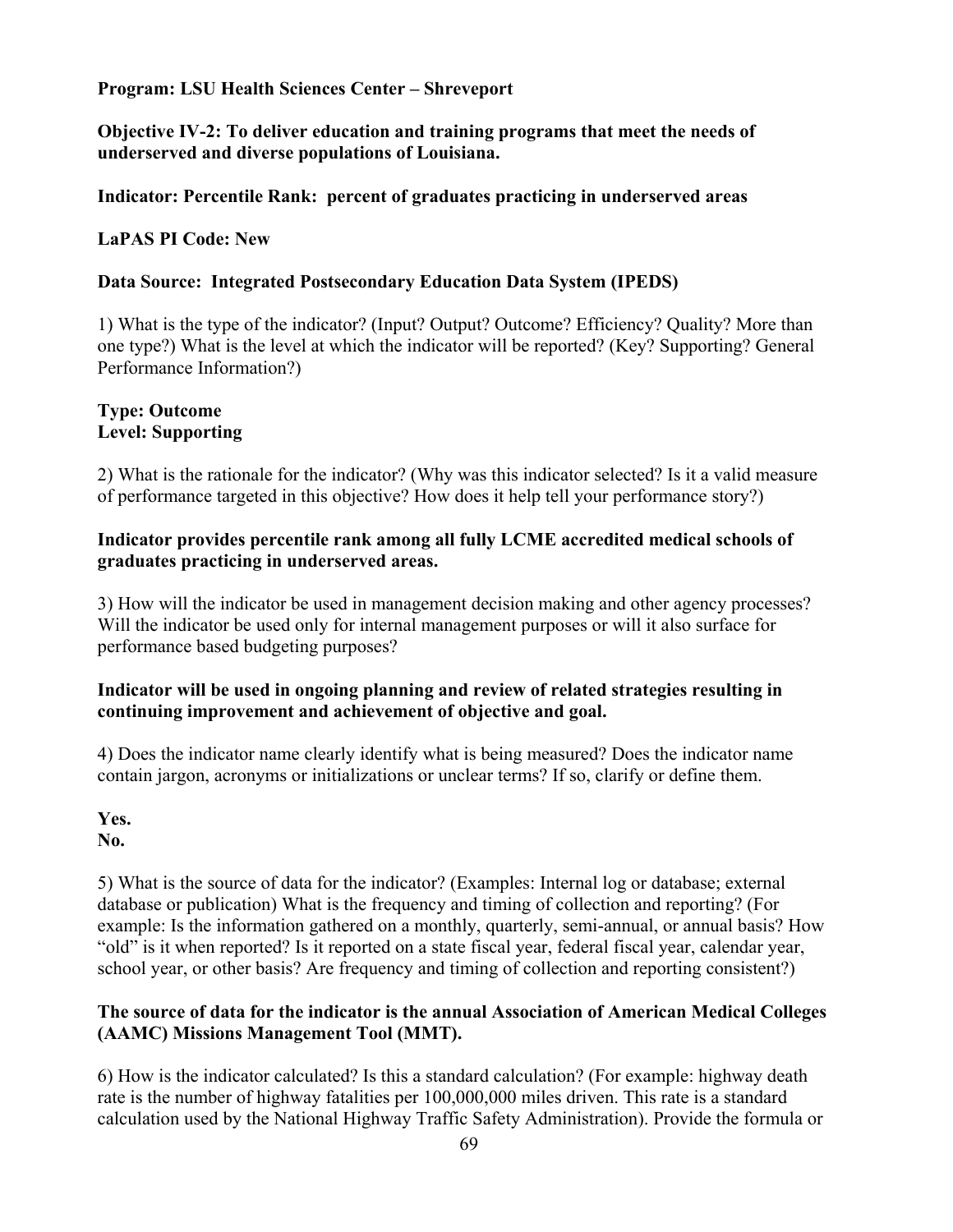other method used to calculate the indicator. If a nonstandard method is used, explain why. If this indicator is used by more than one agency or program, is the method of calculation consistent? If not, why not?

# **Standard calculation:**

**The practice location for a given year is taken from the American Medical Association Physician Masterfile for physicians providing direct patient care who graduated approximately 9 to 13 years prior. The practice state is compared with the state in which the medical school of graduation is located. The MMT's customized benchmark tables arrays decile distributions and the medical school's values are displayed in highlighted boxes at their relative percentile ranking.** 

 7) Is the indicator aggregated or disaggregated? (Is it a sum of smaller parts or is it a part of a larger whole? Examples: If the indicator is a statewide figure, can it be broken down into region or parish? If the indicator represents one client group served by a program, can it be combined with indicators for other client groups in order to measure the total client population?)

# **Disaggregated -- Indicator represents LSUHSC-S School of Medicine graduates for a specific timeframe and cannot be broken down further.**

8) Does the indicator have limitations or weaknesses (e.g., limited geographical coverage, lack of precision or timeliness, or high cost to collect or analyze)? Is the indicator a proxy or surrogate? Does the source of the data have a bias? Is there a caveat or qualifier about which data users and evaluators should be aware? If so, explain.

#### **The indicator has no weaknesses for stated objective.**

9) Has the indicator been audited by the Office of the Legislative Auditor? If so, with what result? If not, how can you assure that the indicator is valid, reliable, and accurately reported?

**No. The MMT incorporates multiple sources of information, specifically the Physician Masterfile for this indicator. The Physician Masterfile includes education, training, and professional certification information. The Physician Masterfile includes current and historical data for more than 1.1 million physicians and residents in the United States. For example, fewer than 0.4 percent of the graduates from academic year 2000-2001 through 2004-2005 are not represented in the AMA Physician Masterfile.** 

10) Who is responsible for data collection, analysis, and quality? How can that person or organization be contacted? Provide name, title, and all contact information (including telephone, fax, and email address).

**Data collection and analysis is completed by the Office of Institutional Planning (Director: Jeff Howells, tel: 318-675-8152, email: [jhowel1@lsuhsc.edu](mailto:jhowel1@lsuhsc.edu)). Program: LSU Health Sciences Center – Shreveport**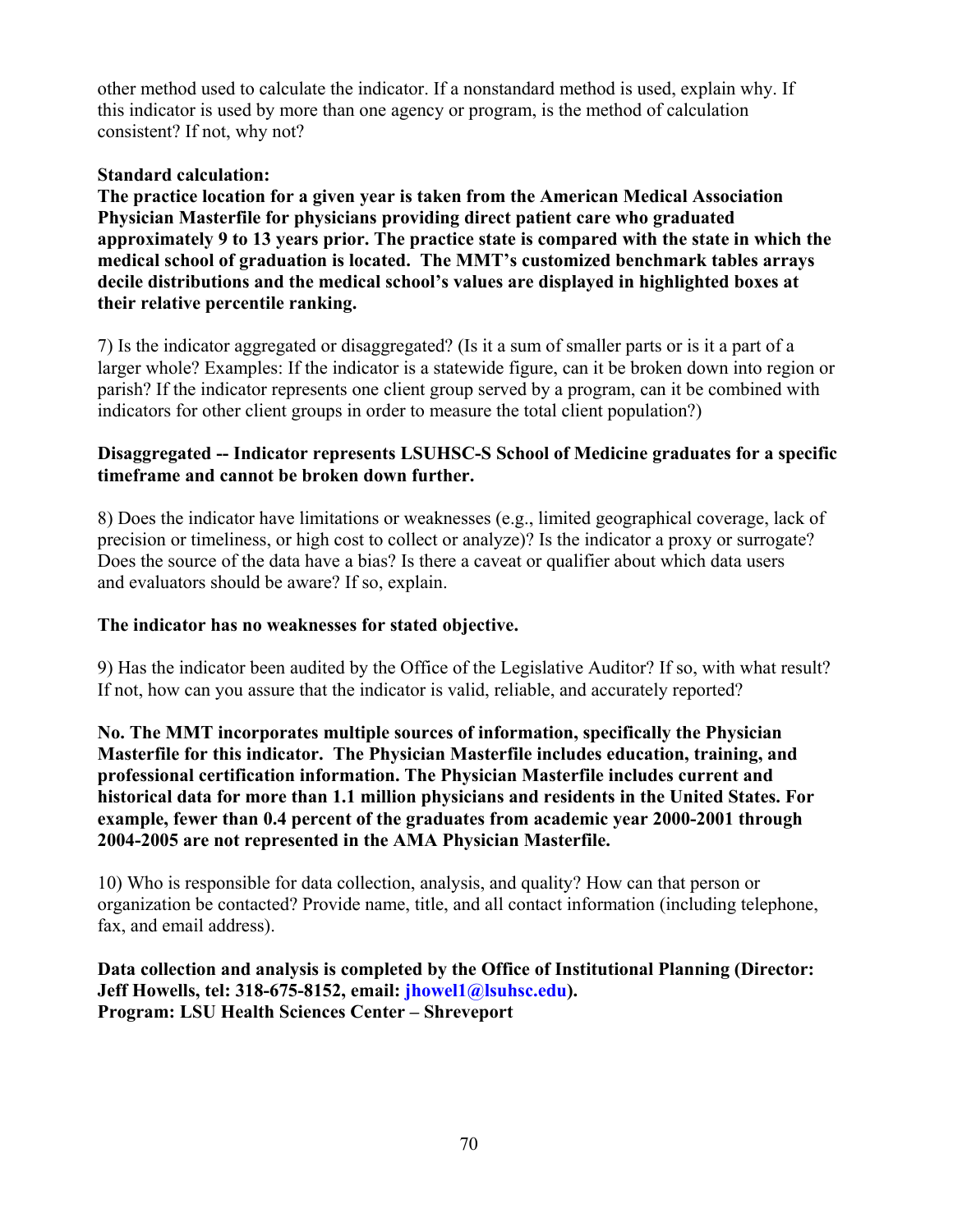#### **Objective IV-2: To deliver education and training programs that meet the needs of underserved and diverse populations of Louisiana.**

# **Indicator: Percentile Rank: percent of graduates practicing in primary care medicine**

# **Data Source: Integrated Postsecondary Education Data System (IPEDS)**

 1) What is the type of the indicator? (Input? Output? Outcome? Efficiency? Quality? More than one type?) What is the level at which the indicator will be reported? (Key? Supporting? General Performance Information?)

#### **Type: Outcome Level: Supporting**

2) What is the rationale for the indicator? (Why was this indicator selected? Is it a valid measure of performance targeted in this objective? How does it help tell your performance story?)

# **Indicator provides percentile rank among all fully LCME accredited medical schools of graduates practicing in primary care medicine.**

3) How will the indicator be used in management decision making and other agency processes? Will the indicator be used only for internal management purposes or will it also surface for performance based budgeting purposes?

# **Indicator will be used in ongoing planning and review of related strategies resulting in continuing improvement and achievement of objective and goal.**

4) Does the indicator name clearly identify what is being measured? Does the indicator name contain jargon, acronyms or initializations or unclear terms? If so, clarify or define them.

**Yes. No.** 

5) What is the source of data for the indicator? (Examples: Internal log or database; external database or publication) What is the frequency and timing of collection and reporting? (For example: Is the information gathered on a monthly, quarterly, semi-annual, or annual basis? How "old" is it when reported? Is it reported on a state fiscal year, federal fiscal year, calendar year, school year, or other basis? Are frequency and timing of collection and reporting consistent?)

# **The source of data for the indicator is the annual Association of American Medical Colleges (AAMC) Missions Management Tool (MMT).**

6) How is the indicator calculated? Is this a standard calculation? (For example: highway death rate is the number of highway fatalities per 100,000,000 miles driven. This rate is a standard calculation used by the National Highway Traffic Safety Administration). Provide the formula or other method used to calculate the indicator. If a nonstandard method is used, explain why. If this indicator is used by more than one agency or program, is the method of calculation consistent? If not, why not?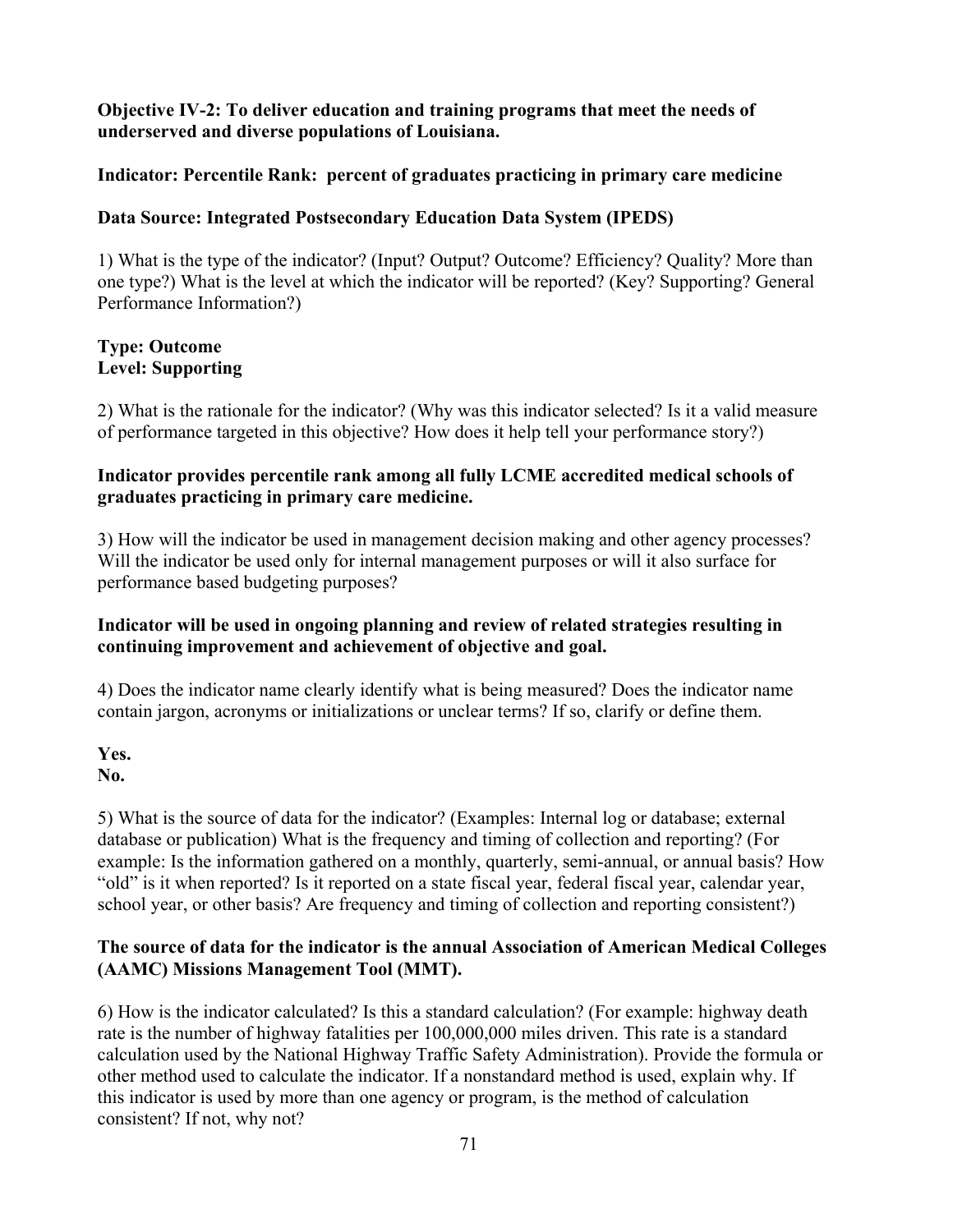#### **Standard calculation:**

**The practice location for a given year is taken from the American Medical Association Physician Masterfile for physicians providing direct patient care who graduated approximately 9 to 13 years prior. The practice state is compared with the state in which the medical school of graduation is located. The MMT's customized benchmark tables arrays decile distributions and the medical school's values are displayed in highlighted boxes at their relative percentile ranking.** 

 7) Is the indicator aggregated or disaggregated? (Is it a sum of smaller parts or is it a part of a larger whole? Examples: If the indicator is a statewide figure, can it be broken down into region or parish? If the indicator represents one client group served by a program, can it be combined with indicators for other client groups in order to measure the total client population?)

#### **Disaggregated -- Indicator represents LSUHSC-S School of Medicine graduates for a specific timeframe and cannot be broken down further.**

8) Does the indicator have limitations or weaknesses (e.g., limited geographical coverage, lack of precision or timeliness, or high cost to collect or analyze)? Is the indicator a proxy or surrogate? Does the source of the data have a bias? Is there a caveat or qualifier about which data users and evaluators should be aware? If so, explain.

#### **The indicator has no weaknesses for stated objective.**

9) Has the indicator been audited by the Office of the Legislative Auditor? If so, with what result? If not, how can you assure that the indicator is valid, reliable, and accurately reported?

**No. The MMT incorporates multiple sources of information, specifically the Physician Masterfile for this indicator. The Physician Masterfile includes education, training, and professional certification information. The Physician Masterfile includes current and historical data for more than 1.1 million physicians and residents in the United States. For example, fewer than 0.4 percent of the graduates from academic year 2000-2001 through 2004-2005 are not represented in the AMA Physician Masterfile.** 

10) Who is responsible for data collection, analysis, and quality? How can that person or organization be contacted? Provide name, title, and all contact information (including telephone, fax, and email address).

**Data collection and analysis is completed by the Office of Institutional Planning (Director: Jeff Howells, tel: 318-675-8152, email: [jhowel1@lsuhsc.edu](mailto:jhowel1@lsuhsc.edu)).**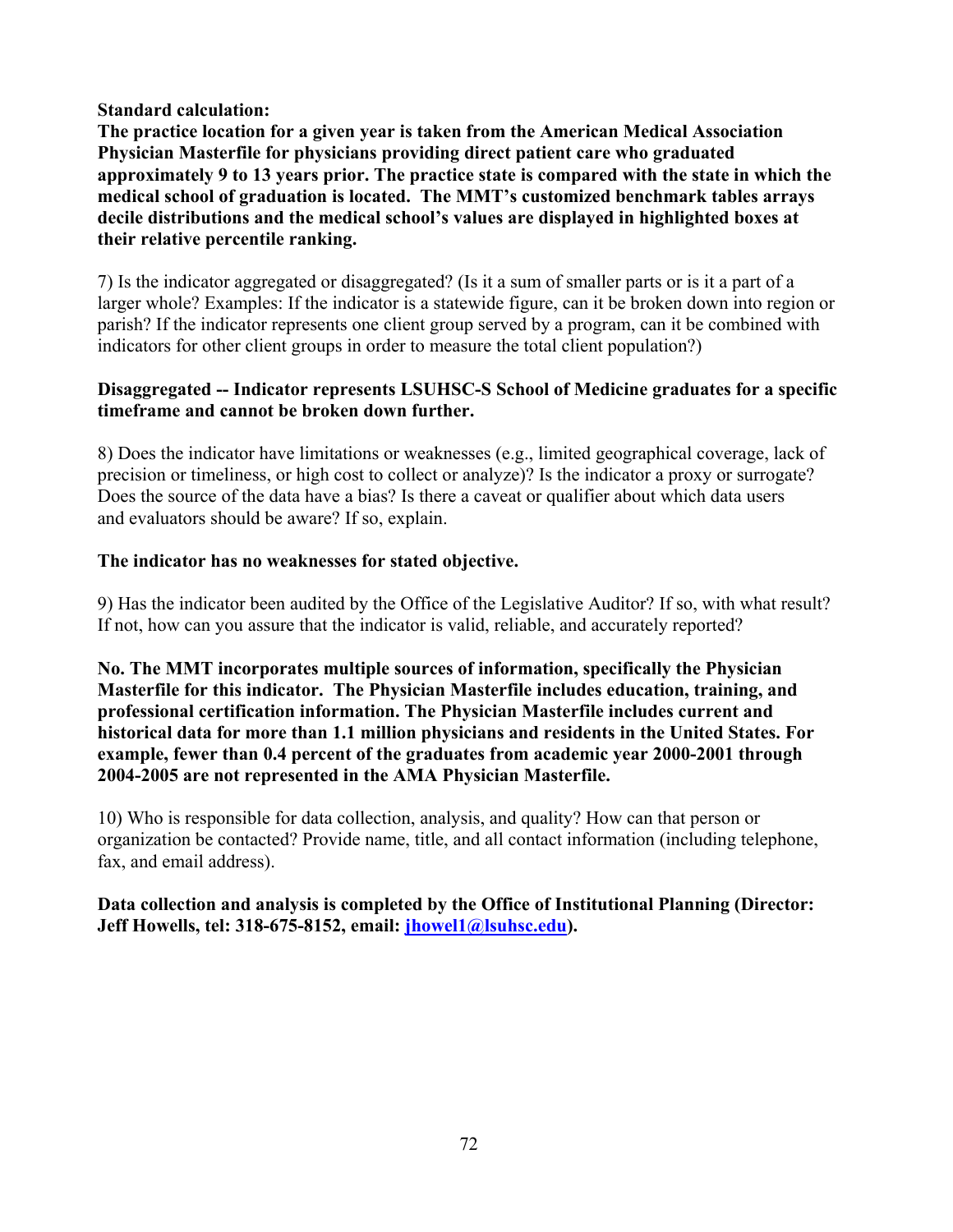# **LOUISIANA STATE UNIVERSITY HEALTH SCIENCES CENTER AT SHREVEPORT**

# **APPENDIX TO STRATEGIC PLAN**

## *Process Documentation*

# **FY 2020-2021 – FY 2024-2025**

**Revised July 1, 2019**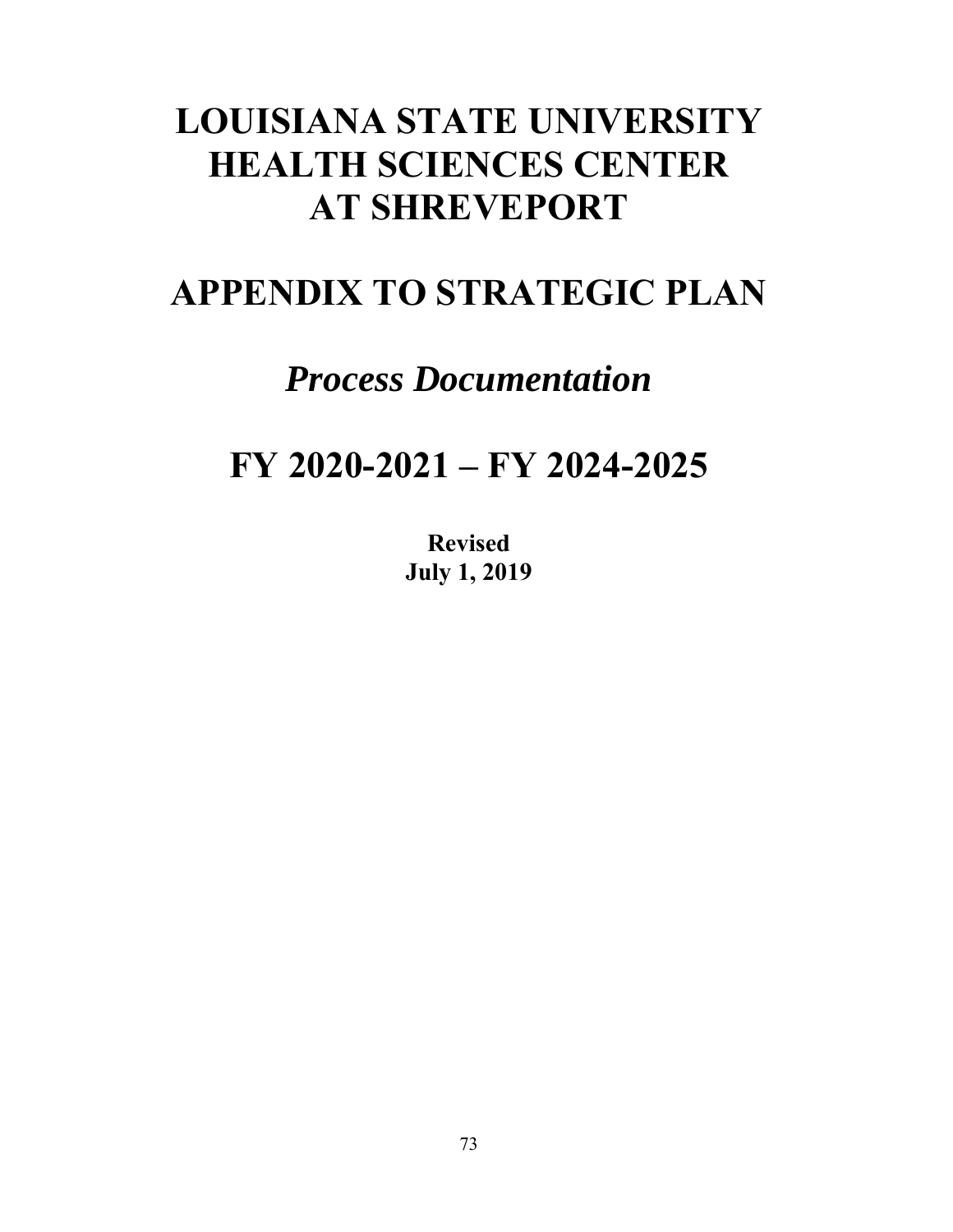#### **1) Identification of Principal Clients and Users and the specific service or benefit derived by such persons or organizations:**

| <b>Clients and Users</b>         | <b>Service or Benefit</b>                                     |
|----------------------------------|---------------------------------------------------------------|
| <b>Students</b>                  | Education and preparation for well-paying jobs                |
| Postgraduate Trainees            | Training and preparation for well-paying jobs                 |
| <b>Health Care Practitioners</b> | Continuing Education and Community Outreach                   |
| General Public                   | Outreach and General Health Education                         |
| General Public                   | Benefits from discoveries derived from biomedical<br>research |
| Patients                         | Health care and well-being                                    |

## **2) Identification of potential external factors that are beyond the control of the entity and that could significantly affect the achievement of its goals or objectives:**

Funding constraints from local, state, and federal government and non-governmental entities impact education, research, patient care services and community outreach programs.

The level of preparation of students in elementary and secondary levels of education prior to enrollment at LSUHSC-S impacts their academic success and progress. This is mitigated by maintaining high standards for admission. The effectiveness of instruction is affected by the quality of our students.

The severity of illness and number of patients who present themselves at our facilities is impacted by lifestyles and living conditions that are beyond our control. Our ability to provide care is compromised by the number of patients that need to be treated.

### **3) The statutory requirements or other authority for each goal of the plan:**

All of the goals in the plan are related to our constitutional authority in Article 8, Section 7 and Louisiana Revised Statutes 17:1519, 17:3215 and 17:3351.

### **4) The program evaluation used to develop objectives and strategies:**

Our primary source for objectives and strategies is a self-assessment process. Senior administrative staff and key faculty at each professional school work to identify areas of significant accomplishment, areas of improvement, and areas of commitment to change within their programs. These findings were discussed and used to develop goals and objectives that the Institution as a whole can strive to achieve.

In addition to this self-assessment process, the preparation and self-study that the LSU Health Sciences Center undergoes to maintain Southern Association of Schools and Colleges (SACS) accreditation was used in planning. SACS requires formal planning and follow-up as integral portions of the accreditation process. Other sources include strategic planning and accreditation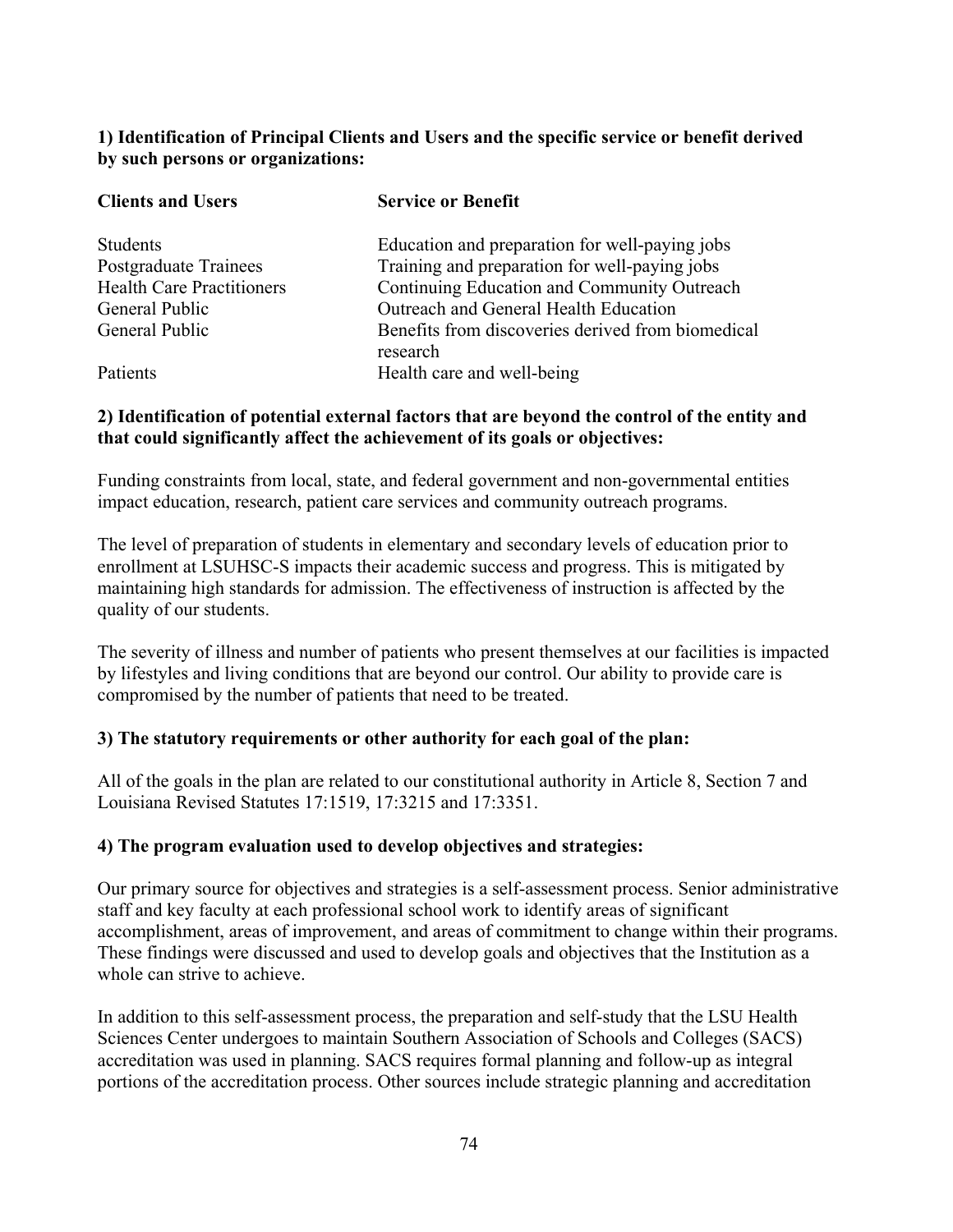efforts at each professional school and the Joint Commission on the Accreditation of Healthcare Organizations (JCAHO) planning processes and site visits that the hospital undergoes periodically.

#### **5) Identification of primary persons who will benefit from or be significantly affected by each objective within the plan:**

**Objective I-1:** Increase Fall 14<sup>th</sup> class day headcount enrollment to 950, baseline level of 890 in Fall 2018.

**Objective I-2:** Maintain undergraduate, graduate, and professional graduation rates.

**Objective I-3:** Maintain the percentage of program completers at all levels each year.

**Objective I-4:** Maintain passage rates on licensure and certification exams and workforce foundational skills.

**Objective I-5:** Increase the quantity of our student application pool by 2021.

**Objective I-5.2:** Increase the quality of our student applicant pool 2021.

**Objective I-5.3:** Increase the quantity of students that matriculate into the School of Graduate Studies.

This objective is intended to ensure that the patients received the highest quality of service. **Objective II-1:** Maintain cancer screenings in programs supported by the Feist-Weiller Cancer Center through 2021.

This objective is intended to benefit students, patients, health practitioners and the general public. The benefits include increased community health awareness, better understanding of health issues and economic development via technology transfers.

**Objective III-1:** Maintain the number of extramural grant applications through 2022.

**Objective III-2:** Maintain the number of invention disclosures through 2022.

Increasing research productivity benefits our students and faculty through scientific discoveries and resultant solutions to health problems as well as adding to our base of knowledge and understanding and health advancements for all Louisiana citizens. Our ability to grow and be competitive as an international research center - attracting the best research faculty, receiving our share of federal funding, and providing financial stability through patents and licenses - is dependent on meeting these objectives.

Diversity policy. **Objective IV-1:** To increase the enrollment of academically competitive applicants possessing the essential qualities and unique potentials defined in the School of Medicine

**Objective IV-2:** To deliver education and training programs that will meet the needs of underserved and diverse populations of Louisiana.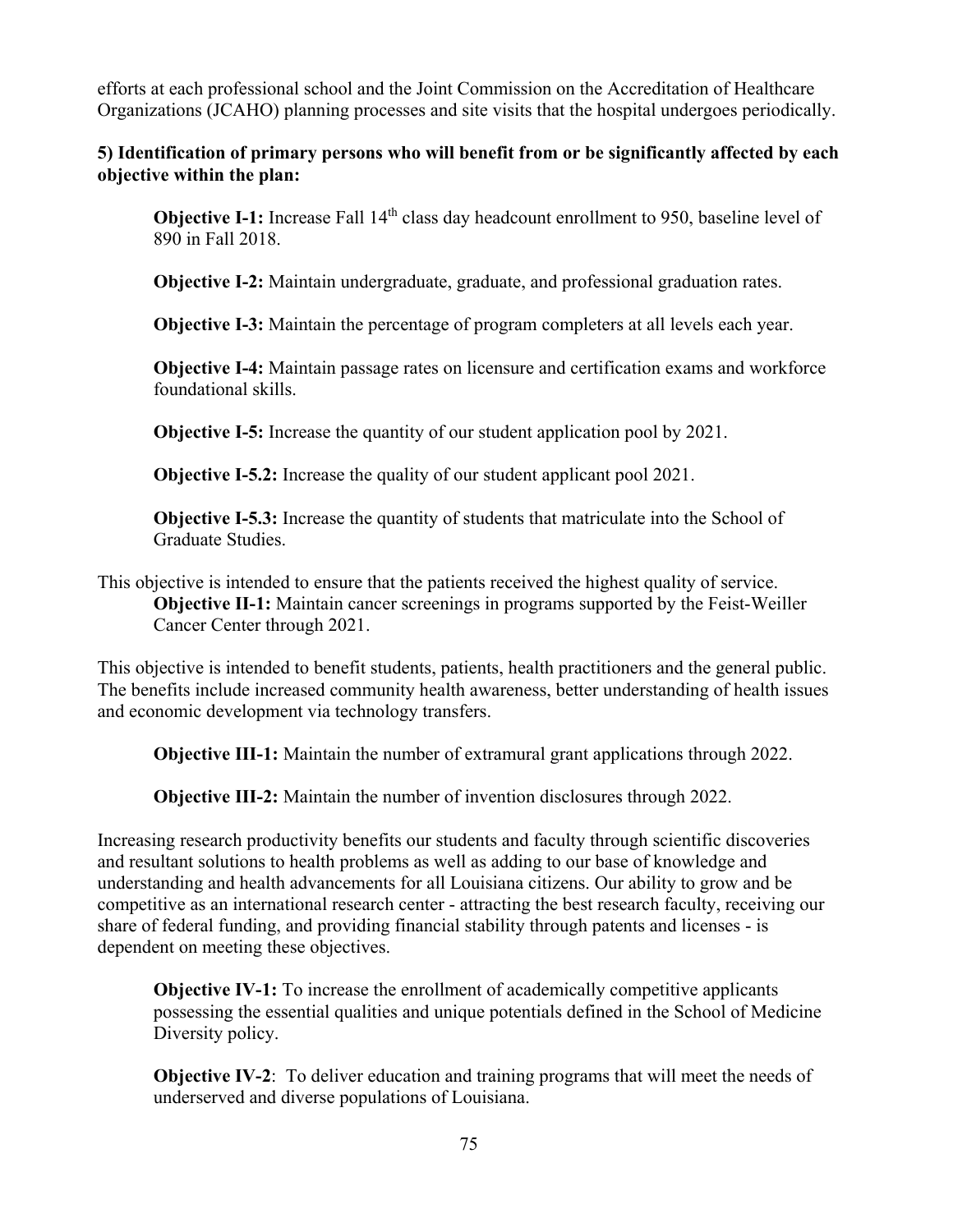All clients and users – students, health care practitioners and patients - benefit from a diverse education and healthcare environment. The state economic health is strengthened by a balanced representation of local minorities in healthcare professions.

#### **6) How will duplication of effort be avoided when the operations of more than one program are directed at achieving a single goal, objective or strategy?**

LSUHSC-S is considered a single program.

**7) What are the validity, reliability, and appropriateness of** *each* **performance indicator and what methods are used to verify and validate the performance indicators as relevant measures of each program's performance?** 

Please refer to the attached *Performance Indicator Documentation Appendix*.

**8) Describe how each performance indicator will be used in management decision making and other agency processes:** 

Please refer to the attached *Performance Indicator Documentation Appendix*.

**9) Components of** *Louisiana: Vision 2020***, the state's twenty-year master plan for economic development, must be incorporated, to the maximum extent practicable, into the strategic plan. A table cross-referencing components of plan with components of** *Louisiana: Vision 2020* **must be included.** 

Not applicable [replaced with *Louisiana: State Outcome Goals*, see #10]

**10) Components of** *Louisiana: State Outcome Goals***, the state's nine outcome goals that matter most to the citizens, should be incorporated, to the maximum extent practicable, into the strategic plan. Appendix referencing components of strategic plan with components of**  *Louisiana: State Outcome Goals* **is included.** 

Please refer to the attached Louisiana: State Outcome Goals Appendix

#### **11) Strategies for development and implementation of human resource policies that benefit women and children must be included.**

### *Family and Medical Leave Act of 1993 [Administrative Directive 2.8.8]*

According to the agency administrative directive 2.8.8, the purpose of the Family and Medical Leave Act of 1993 is intended to allow employees to balance their work and family life by taking reasonable unpaid leave for medical reasons, for the birth or adoption of a child, and for the care of a child, spouse, or parent who has a serious health condition. The Act is intended to balance the demands of the workplace with the needs of families, to promote the stability and economic security of families, and to promote national interest in preserving family integrity. It was intended that the Act accomplish these purposes in a manner consistent with the Equal Protection Clause of the Fourteenth Amendment in minimizing the potential for employment discrimination on the basis of sex, while promoting equal employment opportunity for men and women.

### *Non Discrimination Policy [Administrative Directive 6.2]*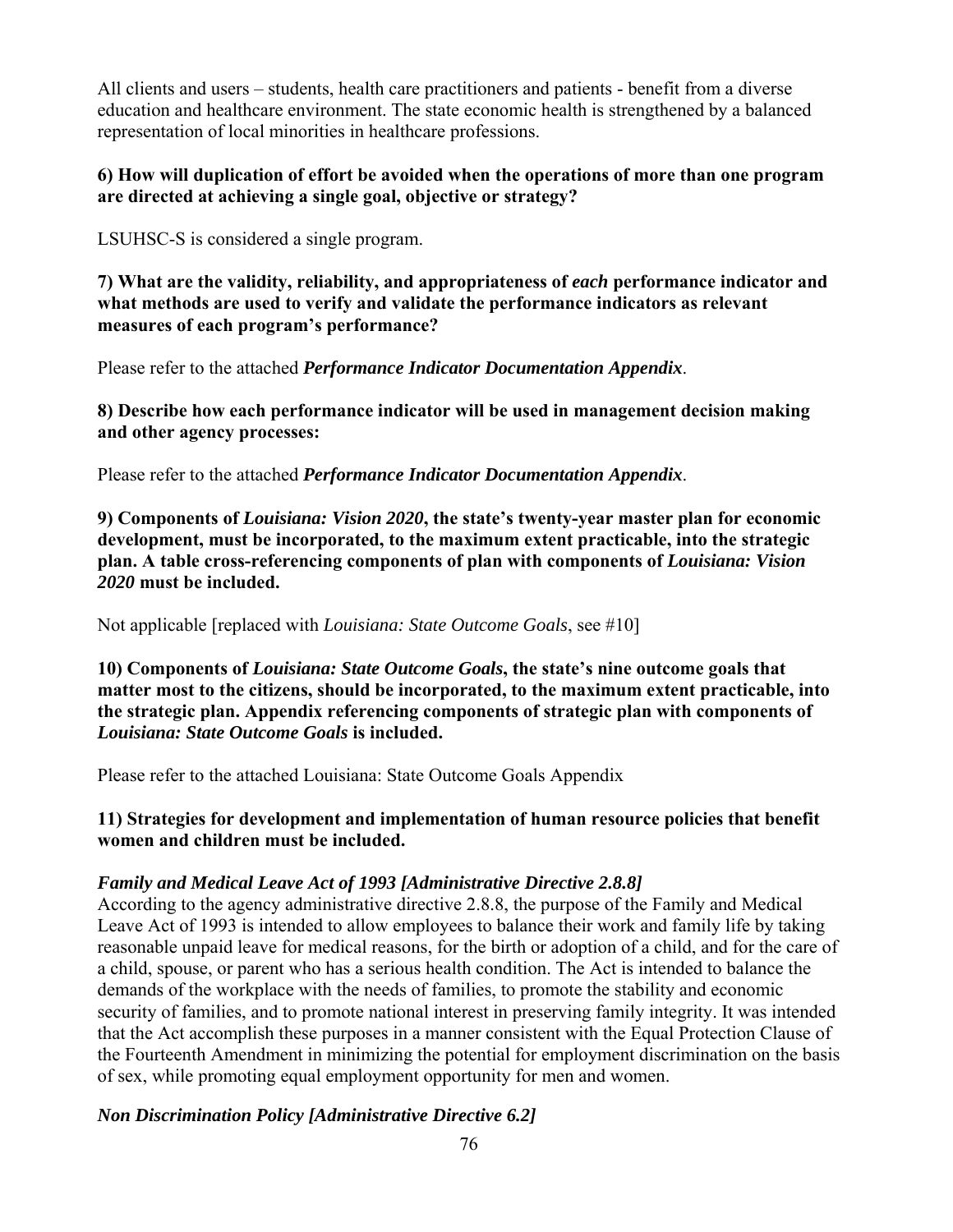is as follows: "The Louisiana State University System assures equal opportunity for all qualified According to the agency administrative directive 6.2, the purpose of the nondiscrimination policy persons without regard to race, color, religion, sex, national origin, age, handicap, marital status, or veteran's status in the admission to, participation in, or employment in its programs and activities."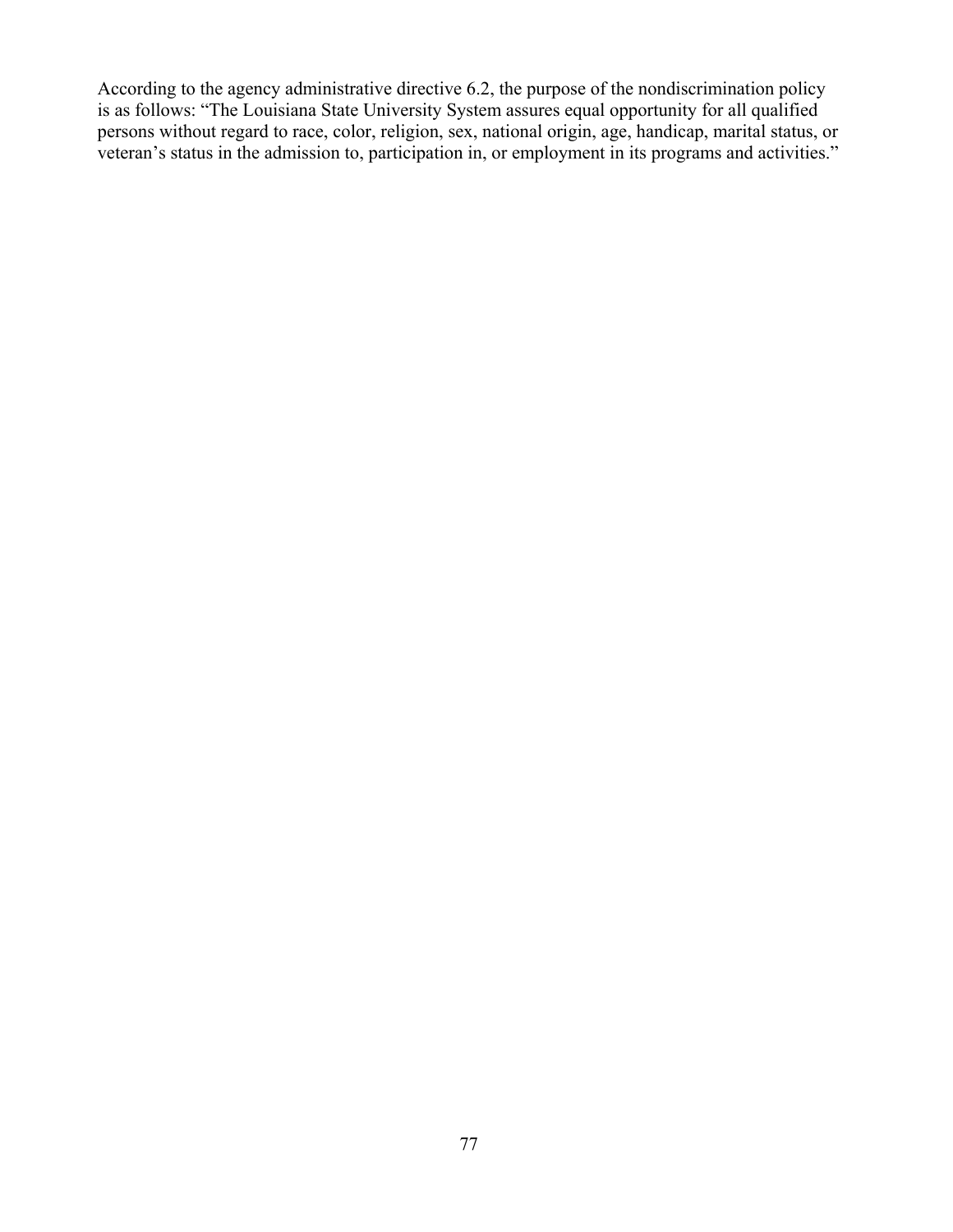# **LOUISIANA STATE UNIVERSITY HEALTH SCIENCES CENTER AT SHREVEPORT**

## **APPENDIX TO STRATEGIC PLAN**

# **LINKS TO THE**  *LOUISIANA CHILDREN'S CABINET*

## **FY 2020-2021 – FY 2024-2025**

**Revised July 1, 2019**